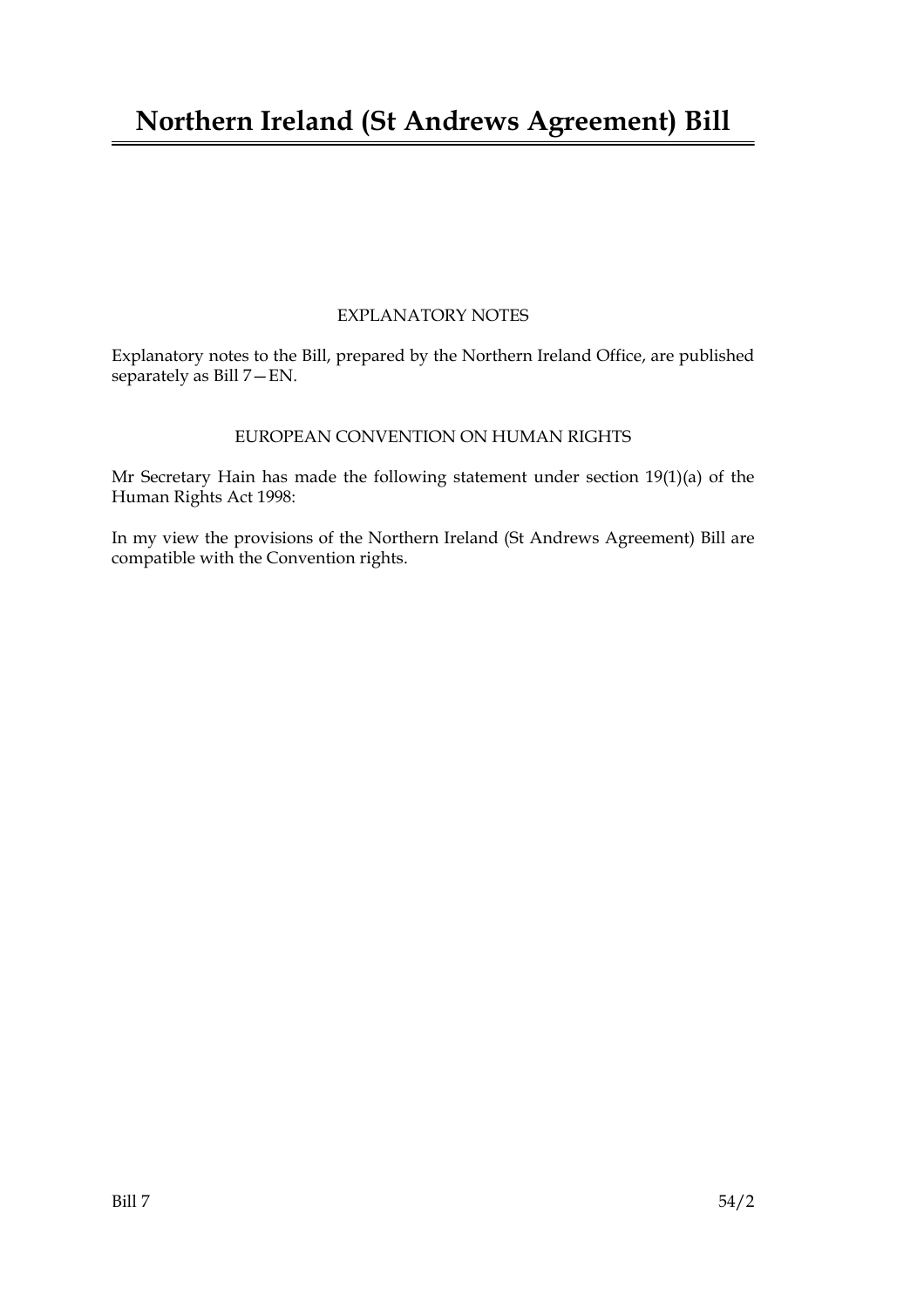# **CONTENTS**

# **PART 1**

PREPARATIONS FOR RESTORATION OF DEVOLVED GOVERNMENT

- 1 Preparations for restoration of devolved government
- 2 Compliance or non-compliance with St Andrews Agreement timetable
- 3 Next Northern Ireland Assembly election to be in March 2007 etc
- 4 Remuneration of members of the Assembly

#### **PART 2**

### AMENDMENTS OF THE NORTHERN IRELAND ACT 1998 ETC

#### *Ministerial conduct*

- 5 The Executive Committee and the Ministerial Code
- 6 Power to refer Ministerial decision to Executive Committee
- 7 Pledge of office

#### *Ministerial appointments*

- 8 First Minister, deputy First Minister and Northern Ireland Ministers
- 9 Department with policing and justice functions: nomination etc of Ministers

#### *Committees*

- 10 Statutory committee for Office of First Minister and deputy First Minister
- 11 Committee to review functioning of Assembly and Executive Committee

#### *NSMC and BIC*

12 North-South Ministerial Council and British-Irish Council

#### *Miscellaneous*

- 13 Community designation
- 14 Power of Executive Committee to call for witnesses and documents
- 15 Strategies relating to Irish language and Ulster Scots language etc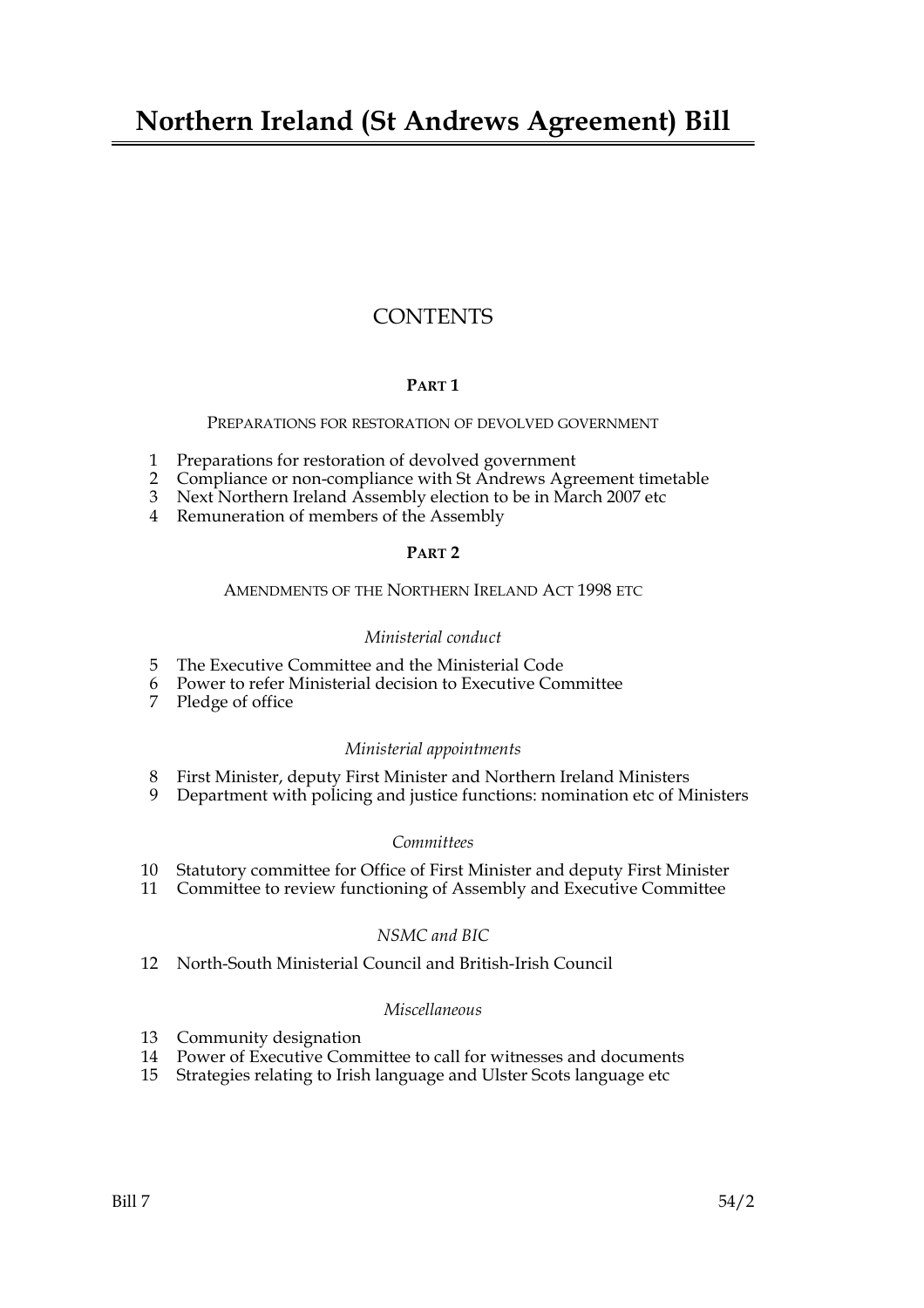- 16 Strategy relating to poverty, social exclusion etc<br>17 Vacancy in the Assembly
- Vacancy in the Assembly
- 18 Report on progress towards devolution of policing and justice matters
- 19 Minor and consequential amendments

#### **PART 3**

#### OTHER AMENDMENTS

#### *Policing*

20 District policing partnerships

#### *Education*

21 Amendment of Education (Northern Ireland) Order 2006 etc

#### **PART 4**

#### **SUPPLEMENTAL**

- 22 Repeal of the 2006 Act
- 23 Power to make consequential provision etc
- 24 Parliamentary procedure for orders under section 23
- 25 Interpretation
- 26 Extent
- 27 Commencement
- 28 Short title
	- Schedule 1 The Transitional Assembly
	- Schedule 2 Restoration of devolved government on 26 March 2007
	- Schedule 3 Non-compliance with St Andrews Agreement timetable
	- Schedule 4 Repeal of 2000 Act etc
	- Schedule 5 Executive selection: consequential amendments
	- Schedule  $6$  Department with policing and justice functions: nomination etc of Ministers
	- Schedule 7 Minor and consequential amendments relating to Part 2
	- Schedule  $8 -$  Reconstitution of district policing partnerships
	- Schedule 9 District policing partnerships: Belfast sub-groups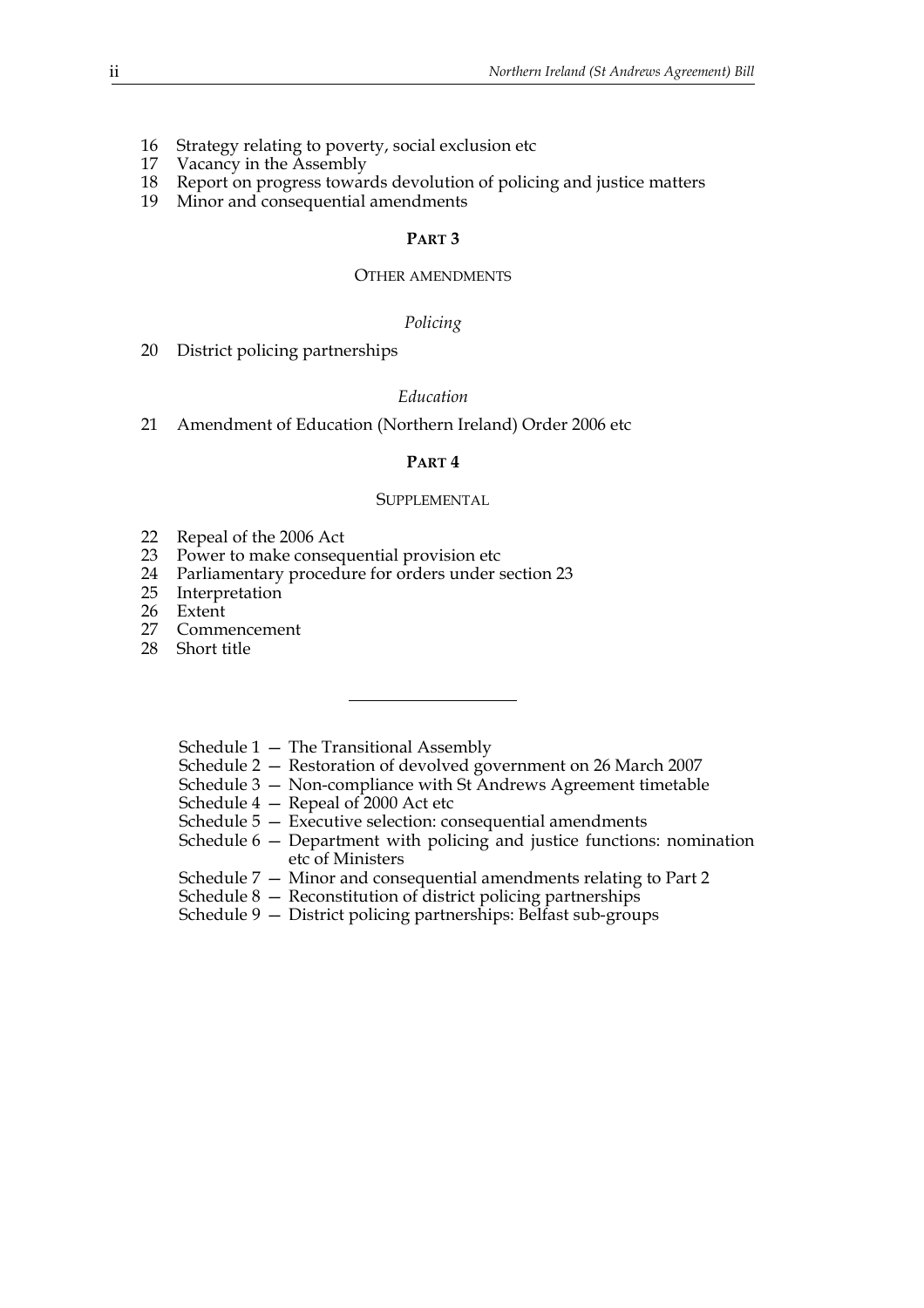# A **BILL**

#### TO

Make provision for preparations for the restoration of devolved government in Northern Ireland in accordance with the St Andrews Agreement; to make provision as to the consequences of compliance, or non-compliance, with the St Andrews Agreement timetable; to amend the Northern Ireland Act 1998; to make provision about district policing partnerships; to amend the Education (Northern Ireland) Orders 1997 and 2006; and for connected purposes.

E IT ENACTED by the Queen's most Excellent Majesty, by and with the advice and consent of the Lords Spiritual and Temporal, and Commons, in this present Parliament assembled, and by the authority of the same, as follows: - $\mathbf{B}_{\text{rel}}$ 

#### **PART 1**

#### PREPARATIONS FOR RESTORATION OF DEVOLVED GOVERNMENT

#### **1 Preparations for restoration of devolved government**

- (1) There is to be an Assembly (referred to in this Act as "the Transitional Assembly")—
	- (a) whose members at any time are to be the persons who are at that time members of the Northern Ireland Assembly, and
	- (b) whose purpose is to take part in preparations for the restoration of devolved government in Northern Ireland in accordance with the St Andrews Agreement.
- (2) Schedule 1 (provision about the Transitional Assembly) has effect.
- (3) Nothing in this Act affects the operation of section 1 of the 2000 Act (suspension of devolved government).
- (4) But subsection (3) is subject to  $-$ 
	- (a) paragraph 3 of Schedule 1,
	- (b) paragraphs 2 and 4 of Schedule 2, and
	- (c) paragraphs 1 and 2 of Schedule 4.

1

*5*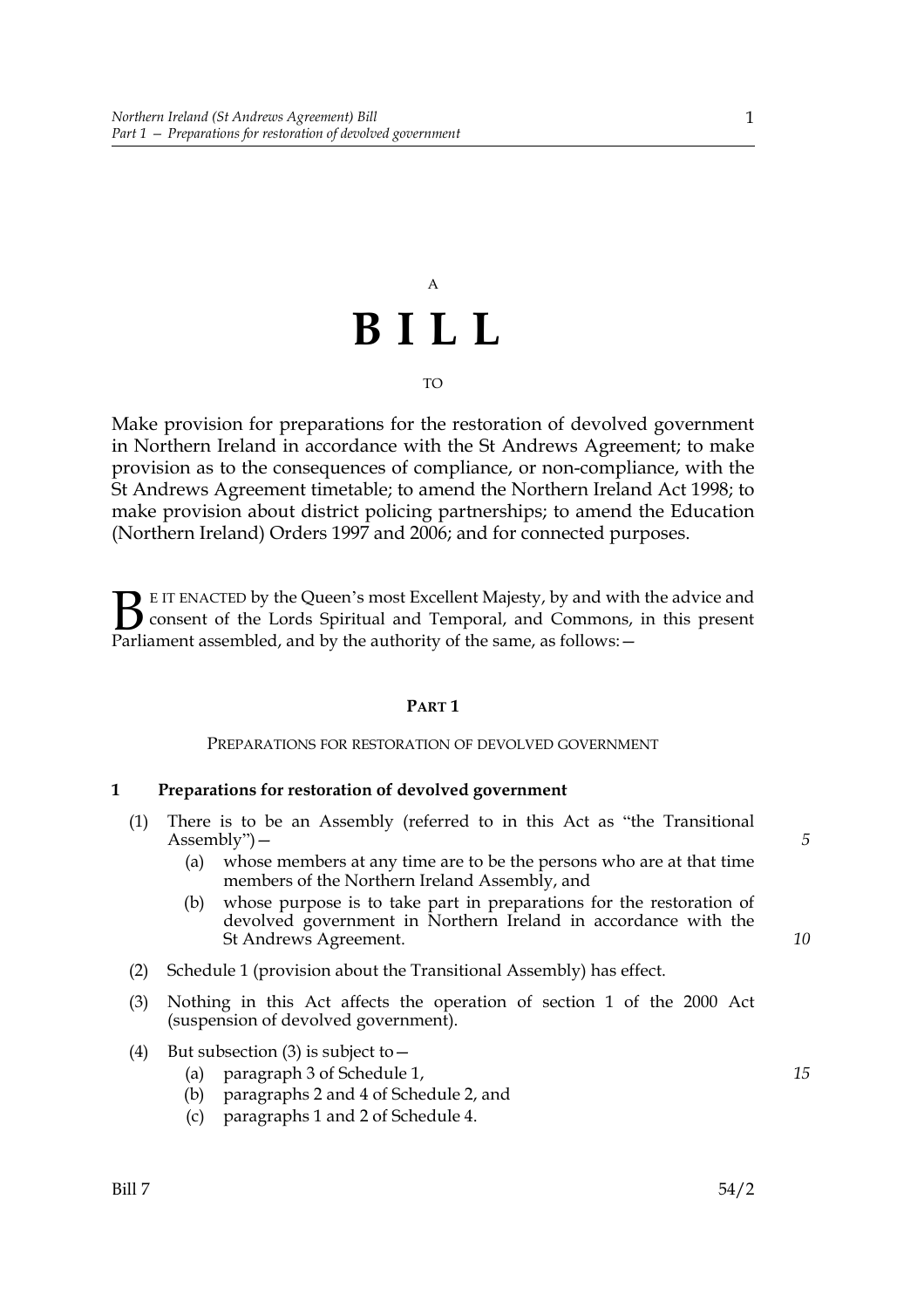#### **2 Compliance or non-compliance with St Andrews Agreement timetable**

|     | (1) | If at any time before 25 March 2007 the Secretary of State considers that (were<br>Schedule 2 to come into force) there would be no reasonable prospect that each<br>of the Ministerial offices would be filled in accordance with paragraph 2 of that<br>Schedule, he may make an order bringing Schedule 3 into force on the day<br>following the day on which the order is made. |                                                                                                                                                                                                                                                |    |  |
|-----|-----|-------------------------------------------------------------------------------------------------------------------------------------------------------------------------------------------------------------------------------------------------------------------------------------------------------------------------------------------------------------------------------------|------------------------------------------------------------------------------------------------------------------------------------------------------------------------------------------------------------------------------------------------|----|--|
|     | (2) | If the Secretary of State does not make an order under subsection (1) before<br>25 March 2007-                                                                                                                                                                                                                                                                                      |                                                                                                                                                                                                                                                |    |  |
|     |     | (a)<br>(b)                                                                                                                                                                                                                                                                                                                                                                          | he must on that date make a restoration order providing for section 1 of<br>the 2000 Act to cease to have effect on 26 March 2007, and<br>Schedule 2 shall come into force on 26 March 2007.                                                   | 10 |  |
|     | (3) | Subsection $(4)$ applies if $-$                                                                                                                                                                                                                                                                                                                                                     |                                                                                                                                                                                                                                                |    |  |
|     |     | (a)                                                                                                                                                                                                                                                                                                                                                                                 | the Secretary of State makes a restoration order by virtue of subsection<br>$(2)$ , but                                                                                                                                                        |    |  |
|     |     | (b)                                                                                                                                                                                                                                                                                                                                                                                 | it appears to him that one or more of the Ministerial offices has not been<br>filled in accordance with paragraph 2 of Schedule 2 by the end of<br>26 March 2007.                                                                              | 15 |  |
|     | (4) | Where this subsection applies -                                                                                                                                                                                                                                                                                                                                                     |                                                                                                                                                                                                                                                |    |  |
|     |     | (a)                                                                                                                                                                                                                                                                                                                                                                                 | the Secretary of State must on 27 March 2007 make an order under the<br>2000 Act revoking the restoration order,                                                                                                                               | 20 |  |
|     |     | (b)                                                                                                                                                                                                                                                                                                                                                                                 | that order must state that it is made by virtue of subsection (3) and must<br>come into force on 28 March 2007, and                                                                                                                            |    |  |
|     |     | (c)                                                                                                                                                                                                                                                                                                                                                                                 | Schedule 3 shall come into force on 28 March 2007.                                                                                                                                                                                             |    |  |
|     | (5) | If the Secretary of State -                                                                                                                                                                                                                                                                                                                                                         |                                                                                                                                                                                                                                                |    |  |
|     |     | (a)<br>(b)                                                                                                                                                                                                                                                                                                                                                                          | makes a restoration order by virtue of subsection (2), and<br>does not make an order by virtue of subsection (3) revoking the<br>restoration order,                                                                                            | 25 |  |
|     |     |                                                                                                                                                                                                                                                                                                                                                                                     | Schedule 4 shall come into force on 28 March 2007.                                                                                                                                                                                             |    |  |
|     | (6) | An order under subsection (1) must be made by statutory instrument.                                                                                                                                                                                                                                                                                                                 |                                                                                                                                                                                                                                                |    |  |
|     | (7) | Section $7(4)$ to $(7)$ of the 2000 Act (affirmative resolution etc procedure) does<br>not apply in relation to an order made by virtue of subsection (2) or (3).                                                                                                                                                                                                                   |                                                                                                                                                                                                                                                | 30 |  |
|     | (8) | (a)<br>(b)                                                                                                                                                                                                                                                                                                                                                                          | In this section "the Ministerial offices" means-<br>the offices of First Minister and deputy First Minister, and<br>the Ministerial offices to be held by Northern Ireland Ministers.                                                          |    |  |
| 3   |     |                                                                                                                                                                                                                                                                                                                                                                                     | Next Northern Ireland Assembly election to be in March 2007 etc                                                                                                                                                                                | 35 |  |
| (1) |     | In section 31 of the 1998 Act (Northern Ireland Assembly: dates of elections and<br>dissolutions), for subsection $(2)$ substitute $-$                                                                                                                                                                                                                                              |                                                                                                                                                                                                                                                |    |  |
|     |     | " $(2)$                                                                                                                                                                                                                                                                                                                                                                             | The date of the poll for the election of the Assembly next following the<br>Assembly elected at the poll on 26 November 2003 shall be 7 March<br>2007; and the Assembly elected on 26 November 2003 shall be dissolved<br>on 30 January 2007." | 40 |  |

(2) Subsection (3) applies in respect of any vacancy in the membership of the Northern Ireland Assembly which exists at any time between the passing of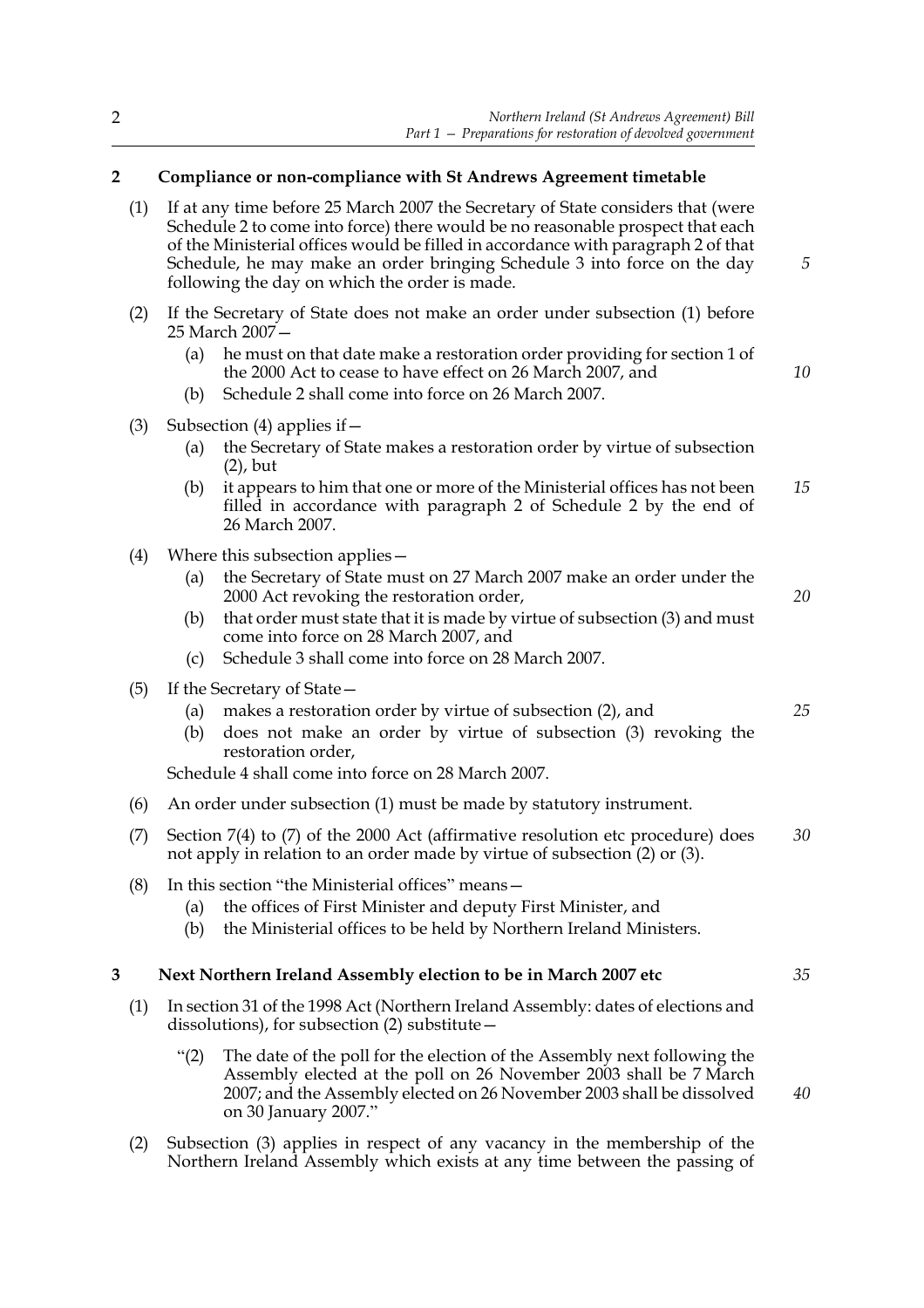this Act and the date of the next election of the Assembly (whether the vacancy occurred before or after the passing of this Act).

(3) Article 7 of the Northern Ireland Assembly (Elections) Order 2001 (S.I. 2001/ 2599) does not apply in the case of such a vacancy.

#### **4 Remuneration of members of the Assembly**

- (1) Subsection (2) has effect in relation to—
	- (a) the dissolution of the Northern Ireland Assembly on 30 January 2007, and
	- (b) the Assembly election the poll for which is to be held on 7 March 2007 ("the next Assembly election").
- (2) Section 47 of the 1998 Act (remuneration of members) is to have effect as if, for subsection (10) of that section, there were substituted—
	- "(10) For the purposes of this section, a person who is a member of the Assembly immediately before the Assembly is dissolved shall be treated—
		- (a) as if he were a member of the Assembly until the end of the day which is the latest day for the delivery of nomination papers for the next Assembly election; and
		- (b) if he is nominated as a candidate at the next Assembly election, as if he were a member of the Assembly until the end of the day of the poll for that election."
- (3) Subsection (4) has effect in relation to persons returned as members of the Northern Ireland Assembly at the next Assembly election.
- (4) Section 47 of the 1998 Act is to have effect as if, for subsection (9)(a) of that section, there were substituted—
	- "(a) a person's membership of the Assembly begins on the day on which he takes his seat (following the next Assembly election) in the Assembly established under section 1(1) of the Northern Ireland (St Andrews Agreement) Act 2006 in accordance with standing orders of that Assembly; and".

#### **PART 2**

#### AMENDMENTS OF THE NORTHERN IRELAND ACT 1998 ETC

#### *Ministerial conduct*

#### **5 The Executive Committee and the Ministerial Code**

- (1) In section 20 of the 1998 Act (Executive Committee), after subsection (3) insert— *35*
	- "(4) The Committee shall also have the function of discussing and agreeing upon—
		- (a) significant or controversial matters that are clearly outside the scope of the agreed programme referred to in paragraph 20 of Strand One of that Agreement;

*15*

*20*

*10*

*5*

*25*

*30*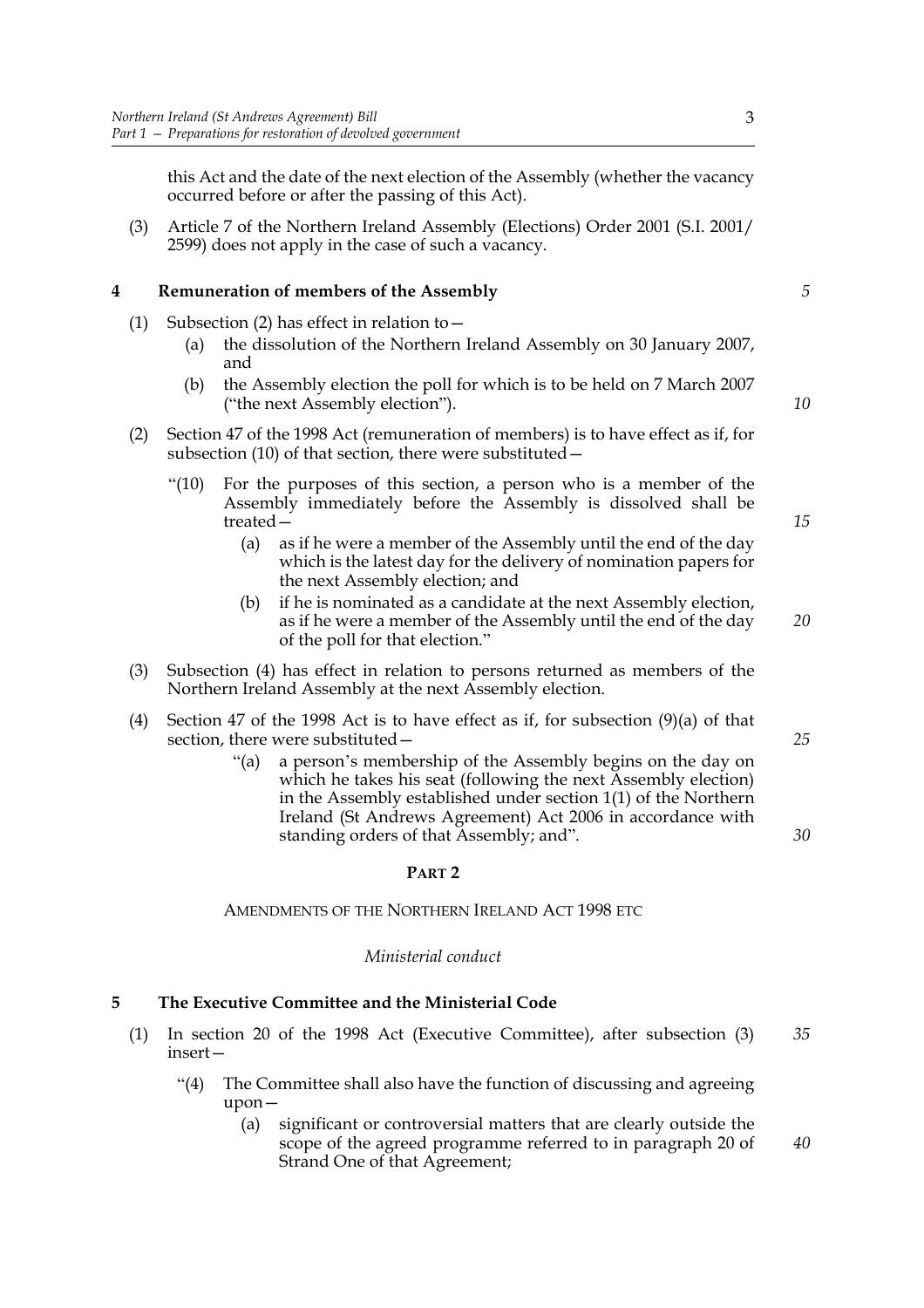- (b) significant or controversial matters that the First Minister and deputy First Minister acting jointly have determined to be matters that should be considered by the Executive Committee."
- (2) After section 28 of the 1998 Act insert—

#### *"Ministerial Code*

#### **28A Ministerial Code**

- (1) Without prejudice to the operation of section 24, a Minister or junior Minister shall act in accordance with the provisions of the Ministerial Code.
- (2) In this section "the Ministerial Code" means—
	- (a) the Ministerial Code that becomes the Ministerial Code for the purposes of this section by virtue of paragraph 4 of Schedule 1 to the Northern Ireland (St Andrews Agreement) Act 2006 (as from time to time amended in accordance with this section); or
	- (b) any replacement Ministerial Code prepared and approved in accordance with this section (as from time to time amended in accordance with this section).

#### (3) If at any time the Executive Committee—

- (a) prepares draft amendments to the Ministerial Code; or
- (b) prepares a draft Ministerial Code to replace the Ministerial Code,

the First Minister and deputy First Minister acting jointly shall lay the draft amendments or the draft Code before the Assembly for approval.

#### (4) A draft Ministerial Code or a draft amendment to the Code—

- (a) shall not be approved by the Assembly without crosscommunity support; and
- (b) shall not take effect until so approved.
- (5) The Ministerial Code must include provision for requiring Ministers or junior Ministers to bring to the attention of the Executive Committee any matter that ought, by virtue of section 20(3) or (4), to be considered by the Committee. *30*
- (6) The Ministerial Code must include provision for a procedure to enable any Minister or junior Minister to ask the Executive Committee to determine whether any decision that he is proposing to take, or has taken, relates to a matter that ought, by virtue of section 20(3) or (4), to be considered by the Committee.
- (7) The Ministerial Code must also include provision as to the procedures of the Executive Committee with respect to—
	- (a) the taking of decisions; and
	- (b) consideration by the Committee of decision papers that are to be considered by the North-South Ministerial Council or the British-Irish Council.
- (8) The Ministerial Code must in particular provide—

*40*

*5*

*10*

*15*

*25*

*20*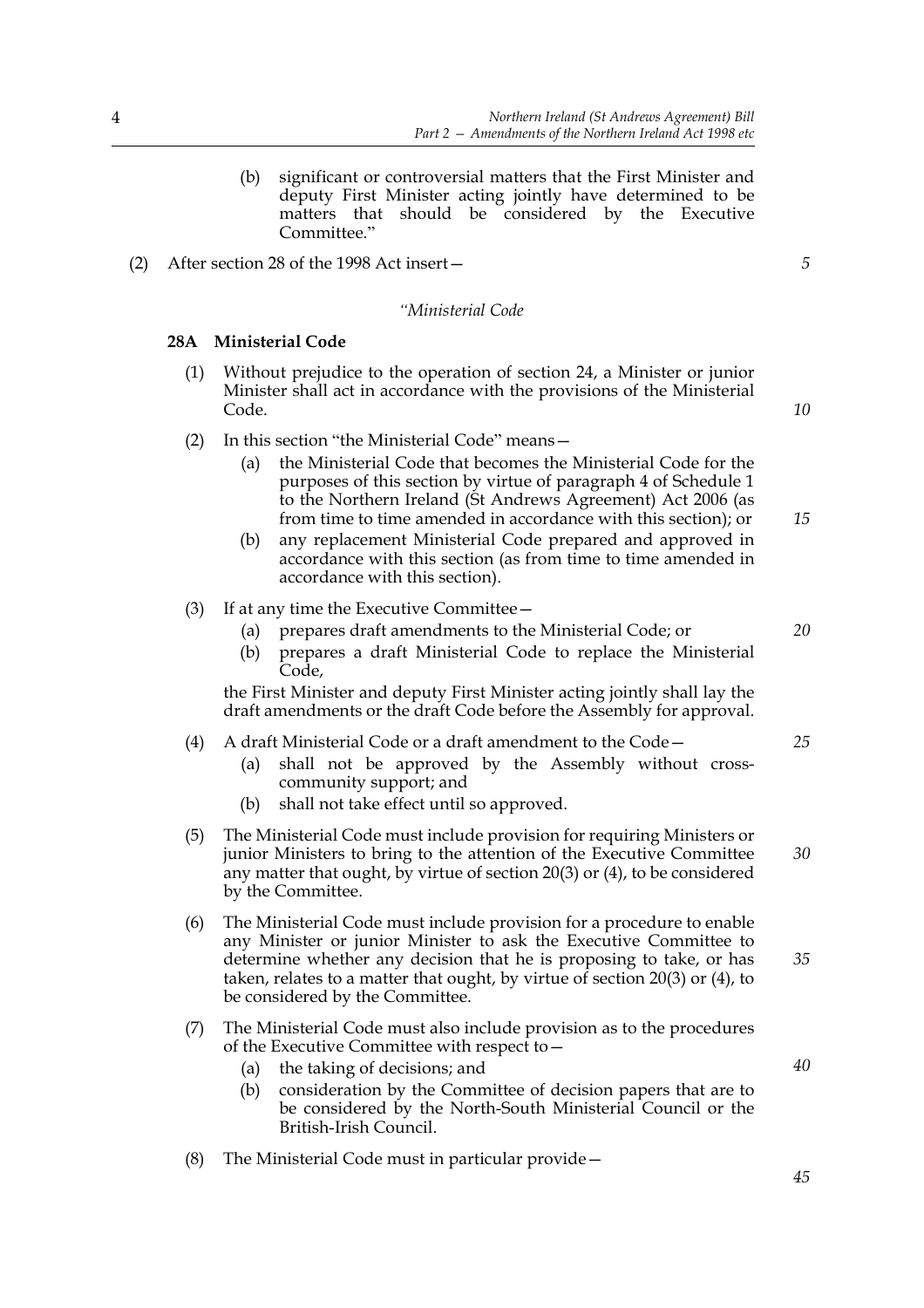- (a) that it is the duty of the chairmen of the Executive Committee to seek to secure that decisions of the Executive Committee are reached by consensus wherever possible;
- (b) that, if consensus cannot be reached, a vote may be taken; and
- (c) that, if any three members of the Executive Committee require the vote on a particular matter which is to be voted on by the Executive Committee to require cross-community support, any vote on that matter in the Executive Committee shall require cross-community support in the Executive Committee.
- (9) The Ministerial Code may include such other provisions as the Executive Committee thinks fit. *10*
- (10) Without prejudice to the operation of section 24, a Minister or junior Minister has no Ministerial authority to take any decision in contravention of a provision of the Ministerial Code made under subsection (5)."

*15*

*5*

#### **6 Power to refer Ministerial decision to Executive Committee**

After section 28A of the 1998 Act insert—

*"Power to refer Ministerial decision to Executive Committee*

#### **28B Power to refer Ministerial decision to Executive Committee**

- (1) This section applies if 30 members petition the Assembly expressing concern that a decision taken by a Minister or junior Minister ("the Ministerial decision")— *20*
	- (a) may have been taken in contravention of section 28A(1); or
	- (b) relates to a matter of public importance.
- (2) But this section does not apply if the Ministerial decision has previously been the subject of a reference under this section. *25*
- (3) If the Presiding Officer, after consulting the political parties whose members hold seats in the Assembly, certifies that the Ministerial decision relates to a matter of public importance, he shall refer the decision to the Executive Committee for its consideration.
- (4) Having considered the reference, the Executive Committee shall notify the Presiding Officer—
	- (a) whether or not the decision was, in its view, taken in contravention of section 28A(1);
	- (b) whether or not the decision relates, in its view, to a significant or controversial matter; and *35*
	- (c) as to any action that the Executive Committee proposes to take, or has taken, in relation to the decision.
- (5) No reference may be made under this section after the end of the period of seven days beginning with—
	- (a) the day on which the Ministerial decision was taken; or
	- (b) if appropriate, the day on which the decision was notified to the Assembly.

*40*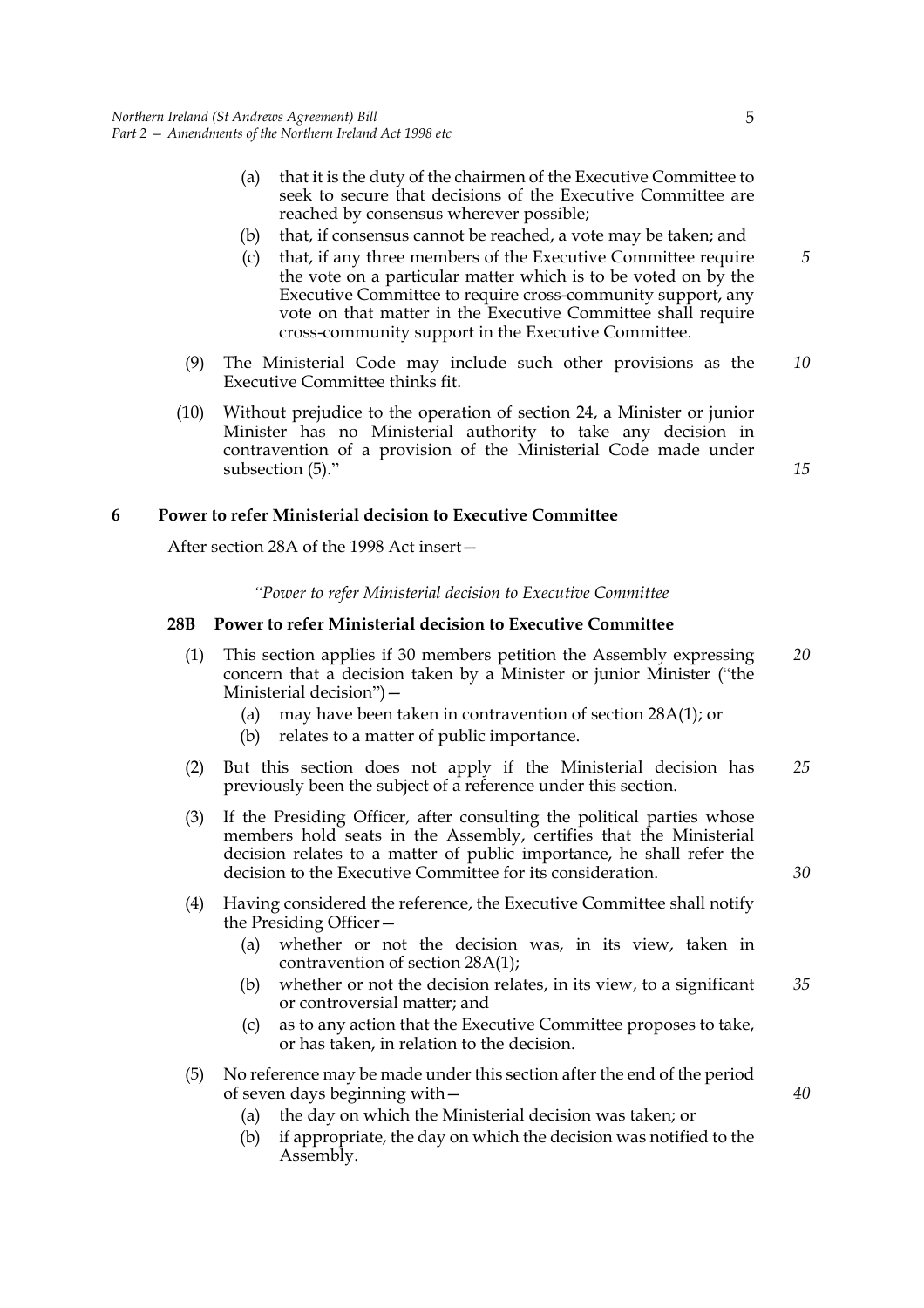- (6) Any consideration by the Executive Committee of a Ministerial decision under this section must be completed before the end of the period of seven days beginning with the day on which the reference is made.
- (7) Standing orders shall make provision with respect to the procedure to be followed— *5*
	- (a) in petitioning the Assembly under subsection (1); and
	- (b) in making a reference under this section.
- (8) The periods mentioned in subsections (5) and (6) shall be computed by reference only to days on which the Assembly sits."

#### **7 Pledge of office**

- (1) In the pledge of office set out in Schedule 4 to the 1998 Act, after paragraph (c) insert—
	- "(ca) to promote the interests of the whole community represented in the Northern Ireland Assembly towards the goal of a shared future; *15*
	- (cb) to participate fully in the Executive Committee, the North-South Ministerial Council and the British-Irish Council;
	- (cc) to observe the joint nature of the offices of First Minister and deputy First Minister;
	- (cd) to uphold the rule of law based as it is on the fundamental principles of fairness, impartiality and democratic accountability, including support for policing and the courts as set out in paragraph 6 of the St Andrews Agreement;".

#### (2) At the end of the pledge of office set out in that Schedule insert—

"Paragraph 6 of the St Andrews Agreement says:

 "We believe that the essential elements of support for law and order include endorsing fully the Police Service of Northern Ireland and the criminal justice system, actively encouraging everyone in the community to co-operate fully with the PSNI in tackling crime in all areas and actively supporting all the policing and criminal justice institutions, including the Policing Board.""

#### *Ministerial appointments*

#### **8 First Minister, deputy First Minister and Northern Ireland Ministers**

(1) For section 16 of the 1998 Act (First Minister and deputy First Minister) substitute—

#### **"16A Appointment of First Minister, deputy First Minister and Northern Ireland Ministers following Assembly election**

- (1) This section applies where an Assembly is elected under section 31 or 32. *40*
- (2) All Northern Ireland Ministers shall cease to hold office.

*25*

*20*

*10*

# *30*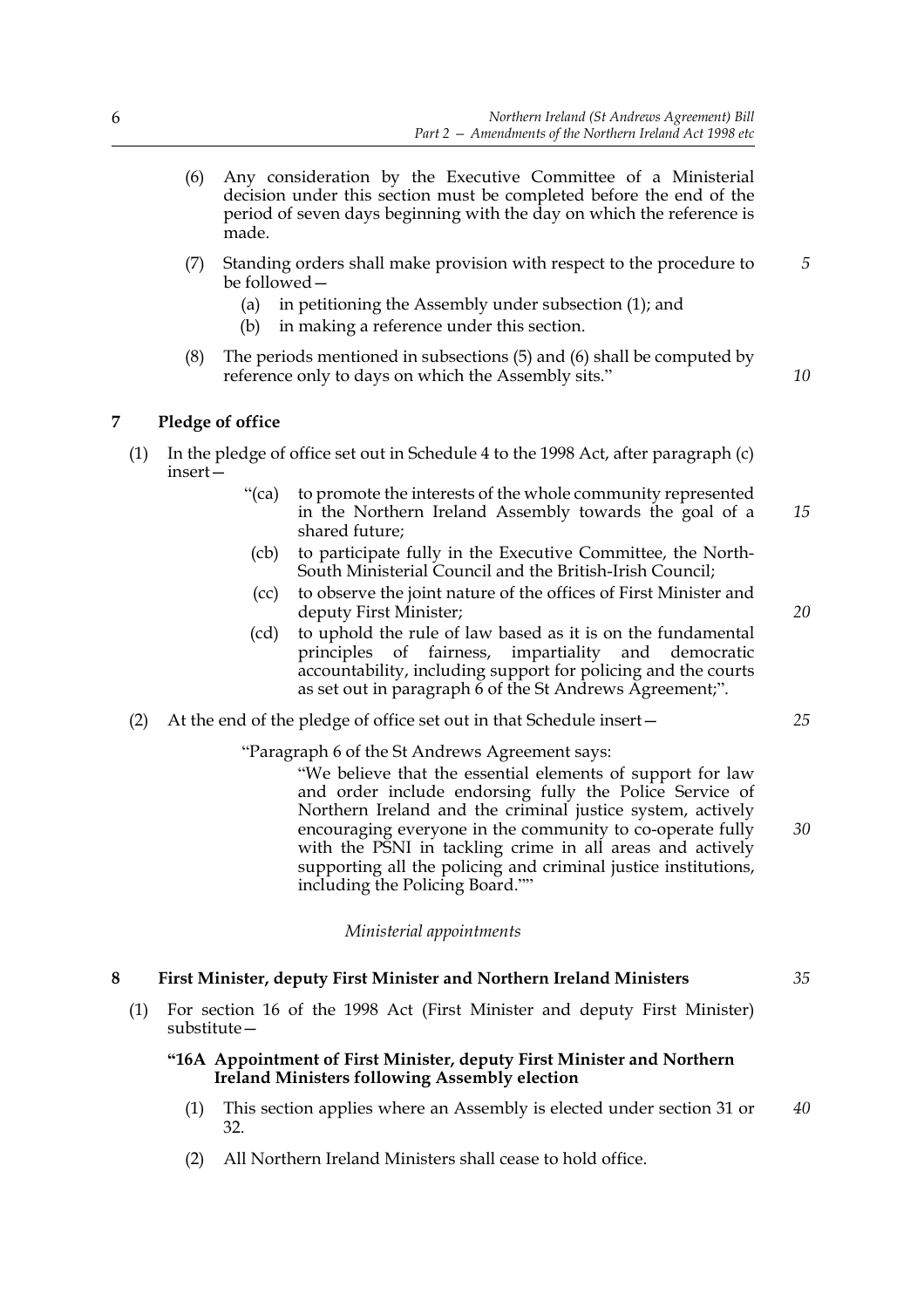- (3) Within a period of seven days beginning with the first meeting of the Assembly—
	- (a) the offices of First Minister and deputy First Minister shall be filled by applying subsections (4) to (7); and
	- (b) the Ministerial offices to be held by Northern Ireland Ministers shall be filled by applying section 18(2) to (6).
- (4) The nominating officer of the largest political party of the largest political designation shall nominate a member of the Assembly to be the First Minister.
- (5) The nominating officer of the largest political party of the second largest political designation shall nominate a member of the Assembly to be the deputy First Minister. *10*
- (6) If the persons nominated do not take up office within a period specified in standing orders, further nominations shall be made under subsections (4) and (5).
- (7) Subsections (4) to (6) shall be applied as many times as may be necessary to secure that the offices of First Minister and deputy First Minister are filled.
- (8) But no person may take up office as First Minister, deputy First Minister or Northern Ireland Minister by virtue of this section after the end of the period mentioned in subsection (3) (see further section 32(3)).
- (9) The persons nominated under subsections (4) and (5) shall not take up office until each of them has affirmed the terms of the pledge of office.
- (10) Subject to the provisions of this Part, the First Minister and the deputy First Minister shall hold office until immediately before those offices are next filled by virtue of this section.
- (11) The holder of the office of First Minister or deputy First Minister may by notice in writing to the Presiding Officer designate a Northern Ireland Minister to exercise the functions of that office—
	- (a) during any absence or incapacity of the holder; or
	- (b) during any vacancy in that office arising otherwise than under section 16B(2),

but a person shall not have power to act by virtue of paragraph (a) for a continuous period exceeding six weeks.

(12) This section shall be construed in accordance with, and is subject to, section 16C. *35*

#### **16B Vacancies in the office of First Minister or deputy First Minister**

- (1) The First Minister or the deputy First Minister—
	- (a) may at any time resign by notice in writing to the Presiding Officer; and
	- (b) shall cease to hold office if he ceases to be a member of the Assembly otherwise than by virtue of a dissolution.
- (2) If either the First Minister or the deputy First Minister ceases to hold office at any time, whether by resignation or otherwise, the other—
	- (a) shall also cease to hold office at that time; but

*5*

*15*

*20*

*25*

*30*

*45*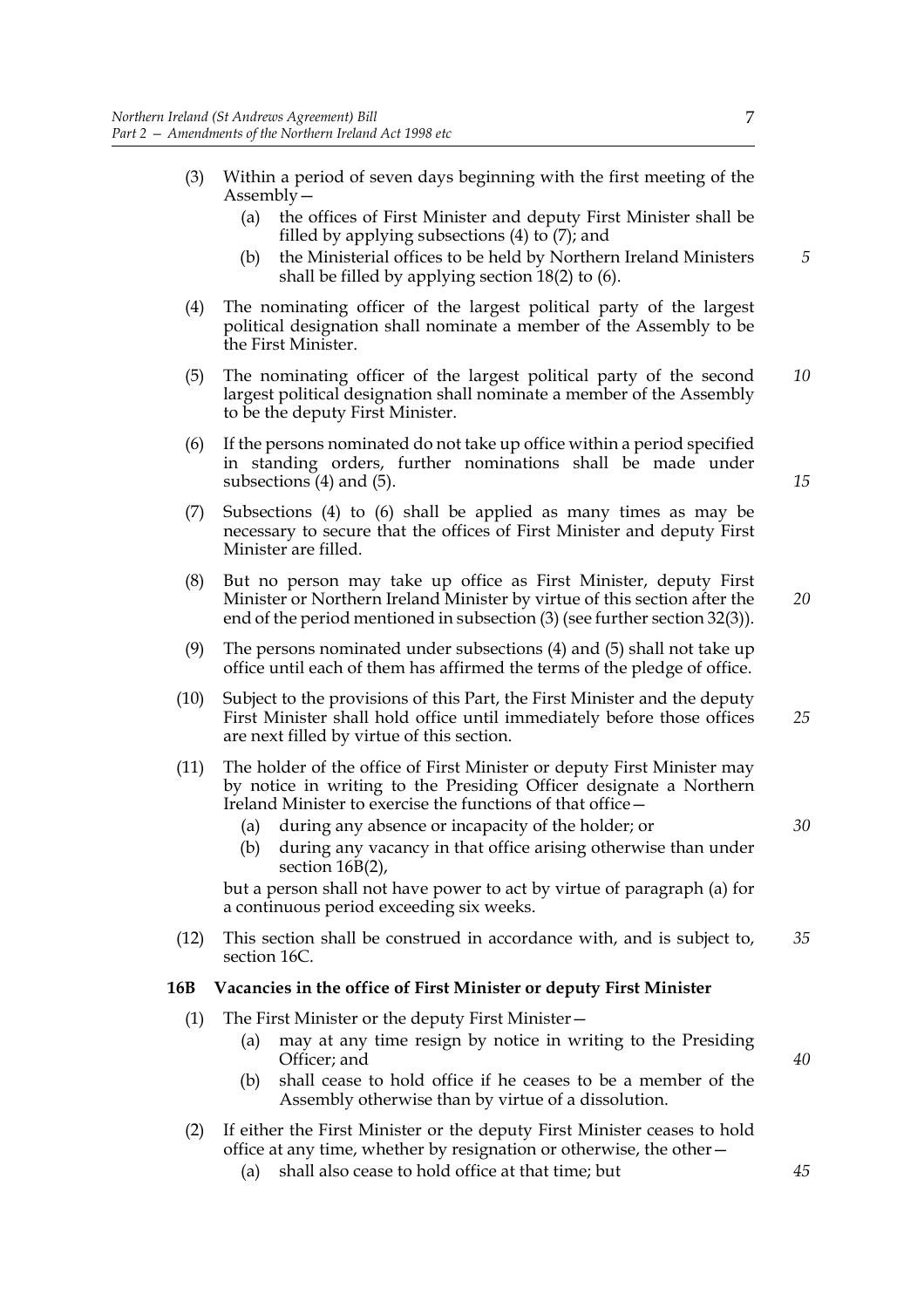- (b) may continue to exercise the functions of his office until immediately before those offices are filled in accordance with this section.
- (3) Where the offices of the First Minister and the deputy First Minister become vacant at any time, they shall be filled by applying subsections (4) to (7) within a period of seven days beginning with that time.
- (4) The nominating officer of the largest political party of the largest political designation shall nominate a member of the Assembly to be the First Minister.
- (5) The nominating officer of the largest political party of the second largest political designation shall nominate a member of the Assembly to be the deputy First Minister. *10*
- (6) If the persons nominated do not take up office within a period specified in standing orders, further nominations shall be made under subsections  $(4)$  and  $(5)$ .
- (7) Subsections (4) to (6) shall be applied as many times as may be necessary to secure that the offices of First Minister and deputy First Minister are filled.
- (8) But no person may take up office as First Minister or deputy First Minister under this section after the end of the period mentioned in subsection (3) (see further section 32(3)).
- (9) The persons nominated under subsections (4) and (5) shall not take up office until each of them has affirmed the terms of the pledge of office.
- (10) This section shall be construed in accordance with, and is subject to, section 16C.

### **16C Sections 16A and 16B: supplementary**

- (1) In sections 16A and 16B and this section "nominating officer", in relation to a party, means—
	- (a) the person registered under Part 2 of the Political Parties, Elections and Referendums Act 2000 as the party's nominating officer; or *30*
	- (b) a member of the Assembly nominated by him for the purposes of this section.
- (2) For the purposes of sections 16A and 16B and this section—
	- (a) the size of a political party is to be determined by reference to the number of seats in the Assembly which were held by members of the party on the day on which the Assembly first met following its election; but *35*
	- (b) if two or more parties are taken by virtue of paragraph (a) to be of the same size, the respective sizes of those parties is to be determined by reference to the number of first preference votes cast for the parties at the last general election of members of the Assembly;

(this is subject to subsections (7) and (8)).

*15*

*5*

*25*

*20*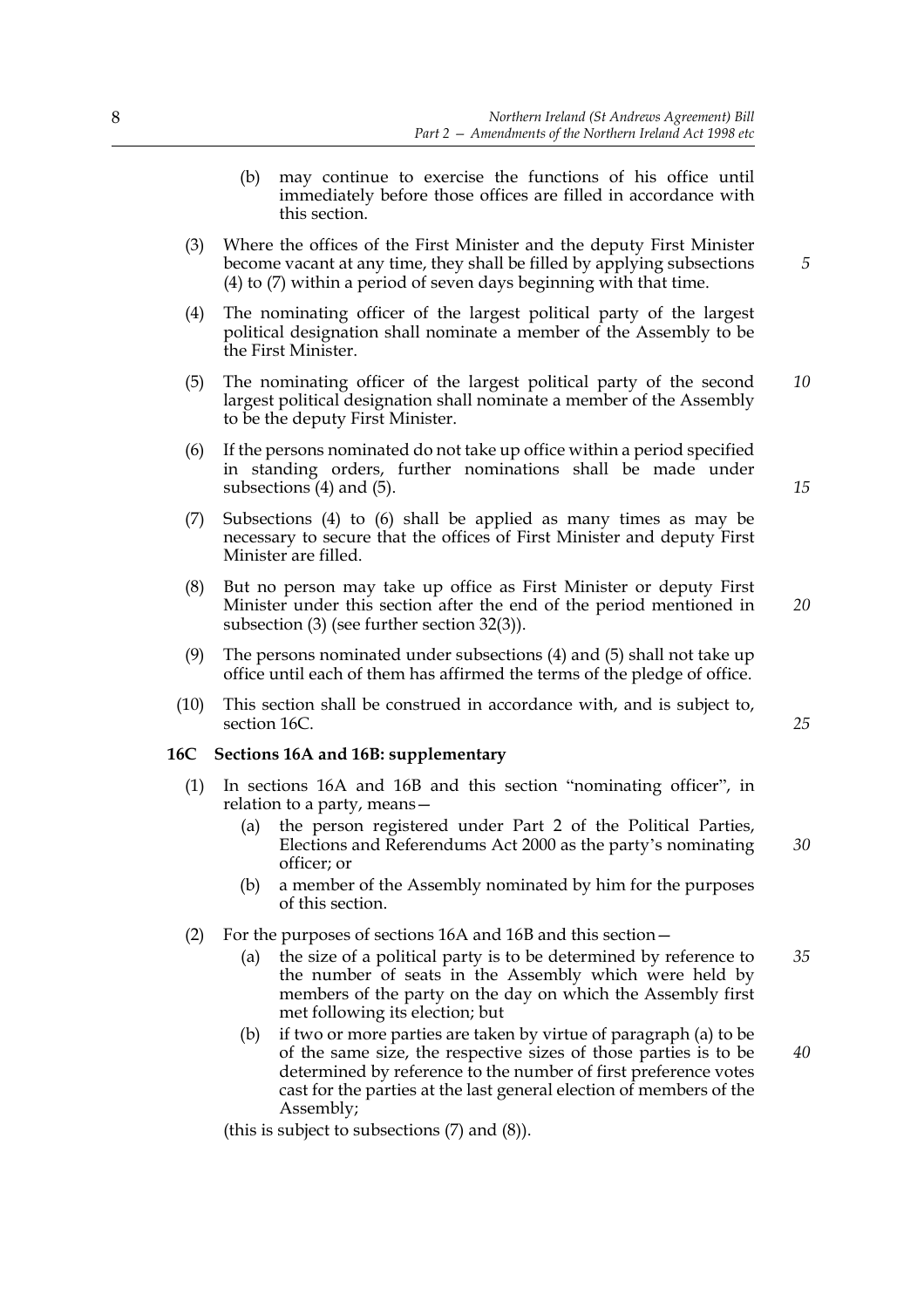- (3) For the purposes of sections 16A and 16B and this section, a political party to which one or more members of the Assembly belong is to be taken—
	- (a) to be of the political designation "Nationalist" if, at the relevant time (see subsection (11)), more than half of the members of the Assembly who belonged to the party were designated Nationalists;
	- (b) to be of the political designation "Unionist" if, at the relevant time, more than half of the members of the Assembly who belonged to the party were designated Unionists;
	- (c) otherwise, to be of the political designation "Other".
- (4) For the purposes of sections 16A and 16B and this section—
	- (a) the size of the political designation "Nationalist" is to be taken to be equal to the number of members of the Assembly who, at the relevant time, were designated Nationalists;
	- (b) the size of the political designation "Unionist" is to be taken to be equal to the number of members of the Assembly who, at the relevant time, were designated Unionists;
	- (c) the size of the political designation "Other" is to be taken to be equal to the number of members of the Assembly who, at the relevant time, were neither designated Nationalists nor designated Unionists. *20*
- (5) But if two or more political designations are taken by virtue of subsection (4) to be of the same size, the respective sizes of those designations is to be determined by reference to the aggregate number of first preference votes cast, at the last general election of members of the Assembly, for members of the Assembly who, at the relevant time, were—
	- (a) designated Nationalists (in the case of the political designation "Nationalist");
	- (b) designated Unionists (in the case of the political designation "Unionist"); or
	- (c) neither designated Nationalists nor designated Unionists (in the case of the political designation "Other").
- (6) If at any time the party which is the largest political party of the largest political designation is not the largest political party— *35*
	- (a) any nomination to be made at that time under section 16A(4) or 16B(4) shall instead be made by the nominating officer of the largest political party; and
	- (b) any nomination to be made at that time under section 16A(5) or 16B(5) shall instead be made by the nominating officer of the largest political party of the largest political designation. *40*
- (7) Where—
	- (a) the Assembly has resolved under section 30(2) that a political party does not enjoy its confidence; and
	- (b) the party's period of exclusion (see subsection (12)) under that provision has not come to an end,

subsection (2)(a) above shall have effect as if the number of seats in the Assembly which were held by members of the party on the day on which the Assembly first met following its election was nil.

*15*

*10*

*5*

*25*

*30*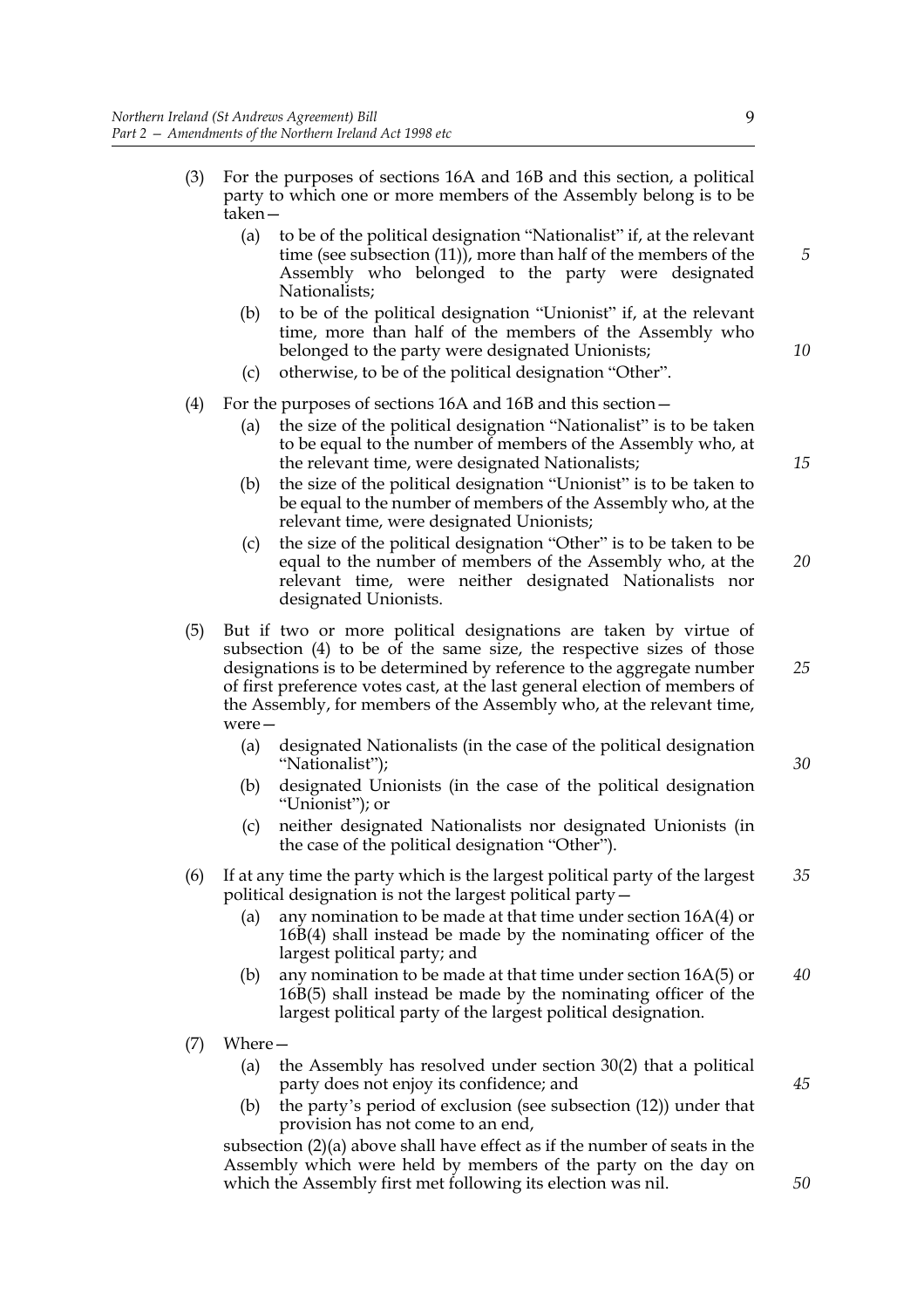#### (8) Where—

- (a) the Secretary of State has given a direction under section 30A(5) in respect of a political party; and
- (b) the party's period of exclusion under that provision has not come to an end,

subsection (2)(a) above shall have effect as if the number of seats in the Assembly which were held by members of the party on the day on which the Assembly first met following its election was nil.

- (9) Where—
	- (a) a person nominated by the nominating officer of a political party ceased to hold office as First Minister or deputy First Minister as a result of a resolution of the Assembly under section 30(2) or a direction of the Secretary of State under section 30A(5); and *10*
	- (b) the party's period of exclusion under section 30(2) or 30A(5) subsequently comes to an end otherwise than by virtue of the dissolution of the Assembly, *15*

the First Minister and the deputy First Minister shall cease to hold office when the party's period of exclusion under that provision comes to an end (unless any period of exclusion of the party under the other provision has not come to an end).

- (10) But where a direction under section 30A(5) ceases to have effect under section 95A(6) or (7), its so ceasing to have effect shall for the purposes of subsection (9) be taken not to involve the coming to an end of a period of exclusion under section 30A(5).
- (11) In this section "the relevant time" means the end of the day on which the Assembly first met following its election.
- (12) In this section, a reference to a period of exclusion under any provision is, in the case of a period of exclusion under that provision which has been extended, a reference to that period as extended.
- (13) Standing orders may make further provision in connection with the making of nominations under sections 16A and 16B.
- (14) In this Act "the pledge of office" means the pledge of office which, together with the code of conduct to which it refers, is set out in Schedule 4."
- (2) Schedule 5 (executive selection: consequential amendments) has effect.

#### **9 Department with policing and justice functions: nomination etc of Ministers**

Schedule 6 (department with policing and justice functions: nomination etc of Ministers) has effect.

#### *Committees*

*40*

#### **10 Statutory committee for Office of First Minister and deputy First Minister**

(1) Section 29 of the 1998 Act (statutory committees) is amended as follows.

*25*

*30*

*35*

*20*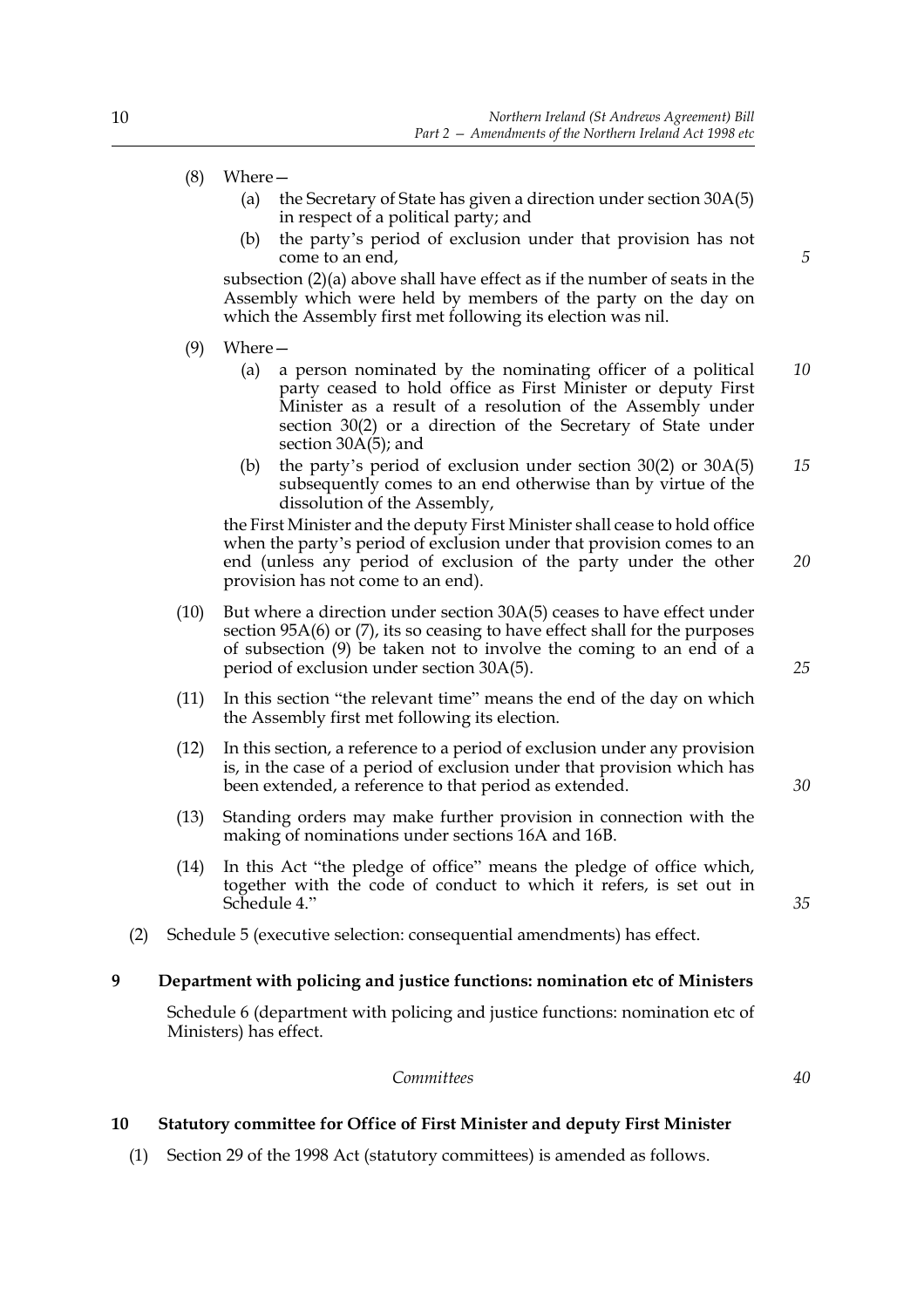- (2) In subsection  $(1)(a)$ , after "committees")" insert
	- "(i) to advise and assist the First Minister and the deputy First Minister in the formulation of policy with respect to matters within their responsibilities as Ministers jointly in charge of the Office of the First Minister and deputy First Minister, and
	- $(ii)$
- (3) In subsection (6), for the words from "it is established" to the end of the subsection substitute—
	- "(a) it is established to advise and assist the First Minister and the deputy First Minister and either of those Ministers is a member of his party; or *10*
	- (b) it is established to advise and assist a Northern Ireland Minister and that Minister is a member of his party."

### **11 Committee to review functioning of Assembly and Executive Committee**

(1) After section 29 of the 1998 Act insert—

#### **"29A Committee to review functioning of Assembly and Executive Committee**

- (1) Standing orders shall make provision—
	- (a) for establishing a committee to examine such matters relating to the functioning of the Assembly and the Executive Committee as may be specified in the standing orders; *20*
	- (b) in relation to the membership of the committee; and
	- (c) for regulating proceedings of the committee.
- (2) Standing orders shall provide for the committee to make reports— (a) to the Assembly; and *25*
	-
	- (b) to the Executive Committee.

#### (3) The committee shall, by no later than 1 May 2015, make a report on the operation of the provisions of Parts 3 and 4 of this Act—

- (a) to the Secretary of State;
- (b) to the Assembly; and
- (c) to the Executive Committee.

# **29B Review of operation of sections 16A to 16C**

- (1) Standing orders shall require the committee established by virtue of section 29A to consider—
	- (a) the operation of sections 16A to 16C; and
	- (b) in particular, whether to recommend that the Secretary of State should make an order amending this Act and any other enactment so far as may be necessary to secure that they have effect, as from the date of the election of the 2011 Assembly, as if the executive selection amendments had not been made.
- (2) In subsection  $(1)$  –

"the 2011 Assembly" means the Assembly due to be elected under section 31 of this Act in 2011;

*5*

*15*

*40*

*35*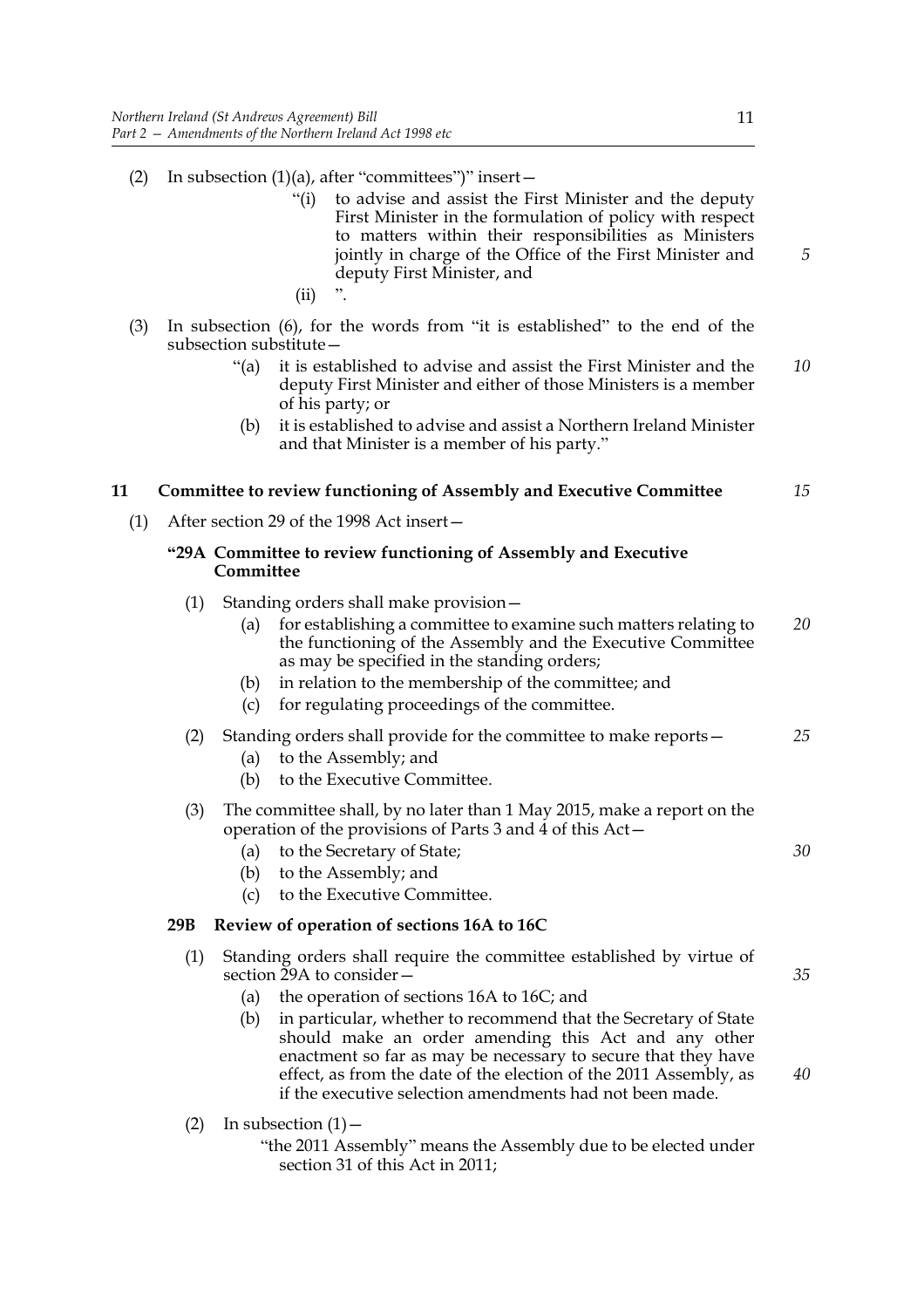"the executive selection amendments" means the amendments made by section 8 of, and paragraphs 1, 2(1) and (2) and 3 to 14 of Schedule 5 to, the Northern Ireland (St Andrews Agreement) Act 2006."

- (2) If, by no later than 1 February 2011—
	- (a) the committee established by virtue of section 29A of the 1998 Act makes the recommendation set out in section 29B(1)(b) of that Act, and
	- (b) the committee's recommendation is approved by the Northern Ireland Assembly with cross-community support (within the meaning of that Act),

the Secretary of State must by order made by statutory instrument amend that Act and any other enactment so far as may be necessary to secure that they have effect, as from the date of the election of the 2011 Assembly, as if the executive selection amendments had not been made.

- (3) In subsection  $(2)$ 
	- "the 2011 Assembly" means the Northern Ireland Assembly due to be elected under section 31 of the 1998 Act in 2011;
	- "the executive selection amendments" means the amendments made by section 8 of, and paragraphs 1, 2(1) and (2) and 3 to 14 of Schedule 5 to, this Act.
- (4) An order under this section may contain supplementary, incidental, consequential, transitional or saving provision.
- (5) A statutory instrument containing an order under this section shall be subject to annulment in pursuance of a resolution of either House of Parliament.

*NSMC and BIC*

#### **12 North-South Ministerial Council and British-Irish Council**

For section 52 of the 1998 Act substitute—

#### **"52A North-South Ministerial Council and British-Irish Council**

- (1) The First Minister and the deputy First Minister acting jointly shall, as far in advance of each meeting of the North-South Ministerial Council or the British-Irish Council as is reasonably practicable, give to the Executive Committee and to the Assembly the following information in relation to the meeting— *30*
	- (a) the date;
	- (b) the agenda; and
	- (c) (once determined under this section) the names of the Ministers or junior Ministers who are to attend the meeting.
- (2) Each Minister or junior Minister who has responsibility (whether or not with another Minister or junior Minister) in relation to any matter included in the agenda for a meeting of either Council ("appropriate Minister") shall be entitled—
	- (a) to attend the meeting; and
	- (b) to participate (see section 52C) in the meeting so far as it relates to that matter.

*10*

*5*

*15*



*20*

*25*

*35*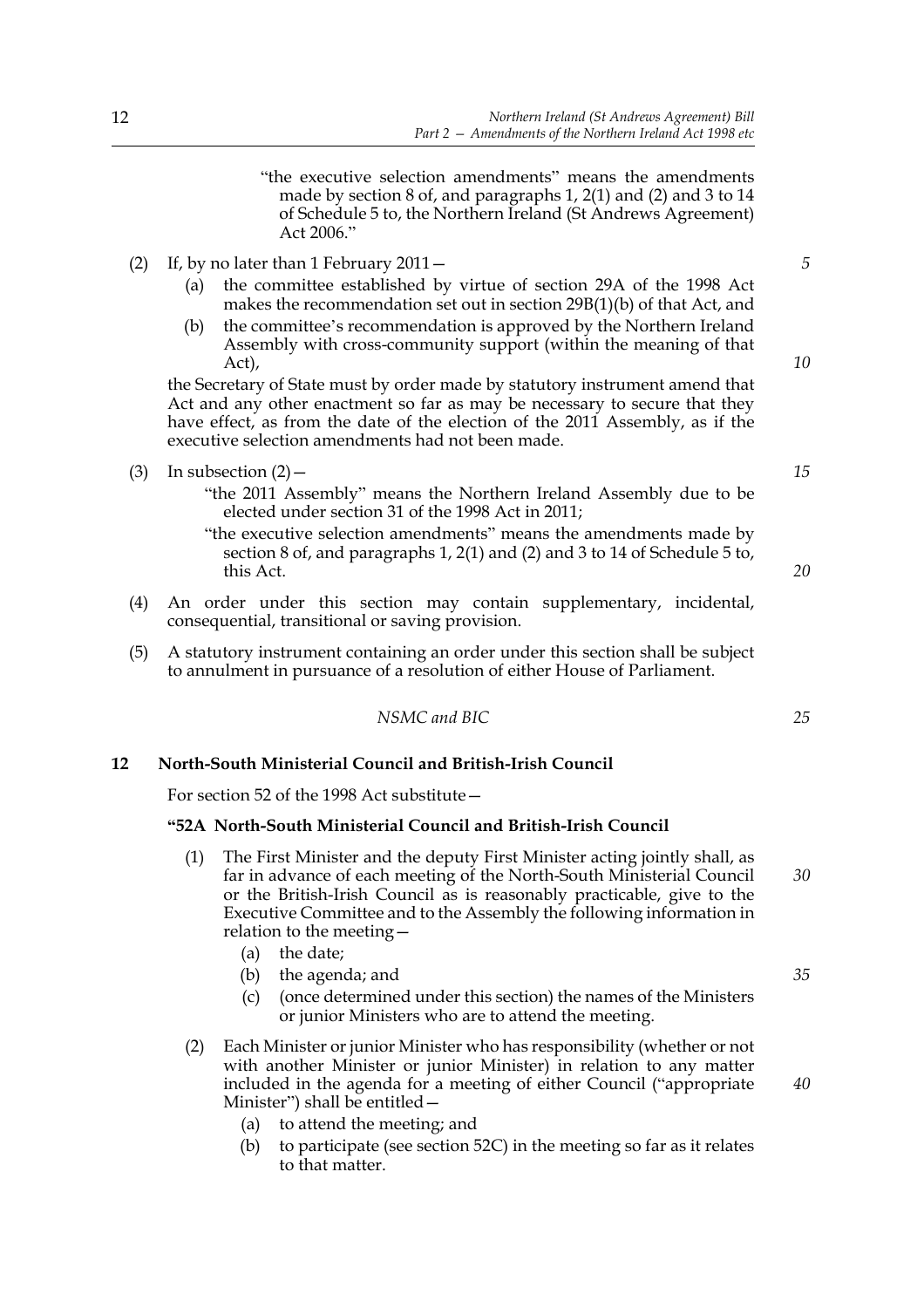- (3) An appropriate Minister may nominate another Minister or junior Minister—
	- (a) to attend the meeting in place of the appropriate Minister; and
	- (b) to participate in the meeting so far as it relates to matters for which the appropriate Minister has responsibility,

but a person may not be nominated under this subsection without his consent.

#### (4) Each appropriate Minister shall notify the First Minister and the deputy First Minister, as soon as reasonably practicable and in any event no later than 10 days before the date of the meeting, that—

- (a) he intends to attend the meeting;
- (b) he does not intend to attend the meeting but has nominated another person under subsection (3) to attend in his place; or
- (c) he does not intend to attend the meeting and he does not intend, or has not been able, to make such a nomination,

and a notification under paragraph (b) shall include the name of the person nominated.

- (5) If the appropriate Minister gives a notification under subsection  $(4)(c)$ (or if the First Minister and the deputy First Minister receive no notification from him under subsection (4)), the First Minister and the deputy First Minister acting jointly shall nominate a Minister or junior Minister— *20*
	- (a) to attend the meeting in place of the appropriate Minister; and
	- (b) to participate in the meeting so far as it relates to matters for which the appropriate Minister has responsibility.
- (6) In relation to a matter for which the First Minister and the deputy First Minister are the appropriate Ministers—
	- (a) the notification to be made by each of them under subsection (4) shall be made to the other; and
	- (b) if either of them ("A") gives a notification under subsection  $(4)(c)$  (or if the other ("B") receives no notification from A under subsection (4)), B (acting alone) shall make the nomination under subsection (5) in relation to A. *30*
- (7) The First Minister and the deputy First Minister acting jointly shall make such nominations (or further nominations) of Ministers and junior Ministers (including where appropriate alternative nominations) as they consider necessary to ensure such crosscommunity participation in either Council as is required by the Belfast Agreement. *35*
- (8) Subsection (9) applies in relation to any matter included in the agenda for a meeting of either Council if— *40*
	- (a) the First Minister and the deputy First Minister are not the appropriate Ministers in relation to the matter; but
	- (b) the matter is one that ought, by virtue of section 20(3) or (4), to be considered by the Executive Committee.
- (9) The First Minister and the deputy First Minister acting jointly shall also be entitled—
	- (a) to attend the meeting; and
	- (b) to participate in the meeting so far as it relates to that matter.

13

*5*

*10*

*15*

*25*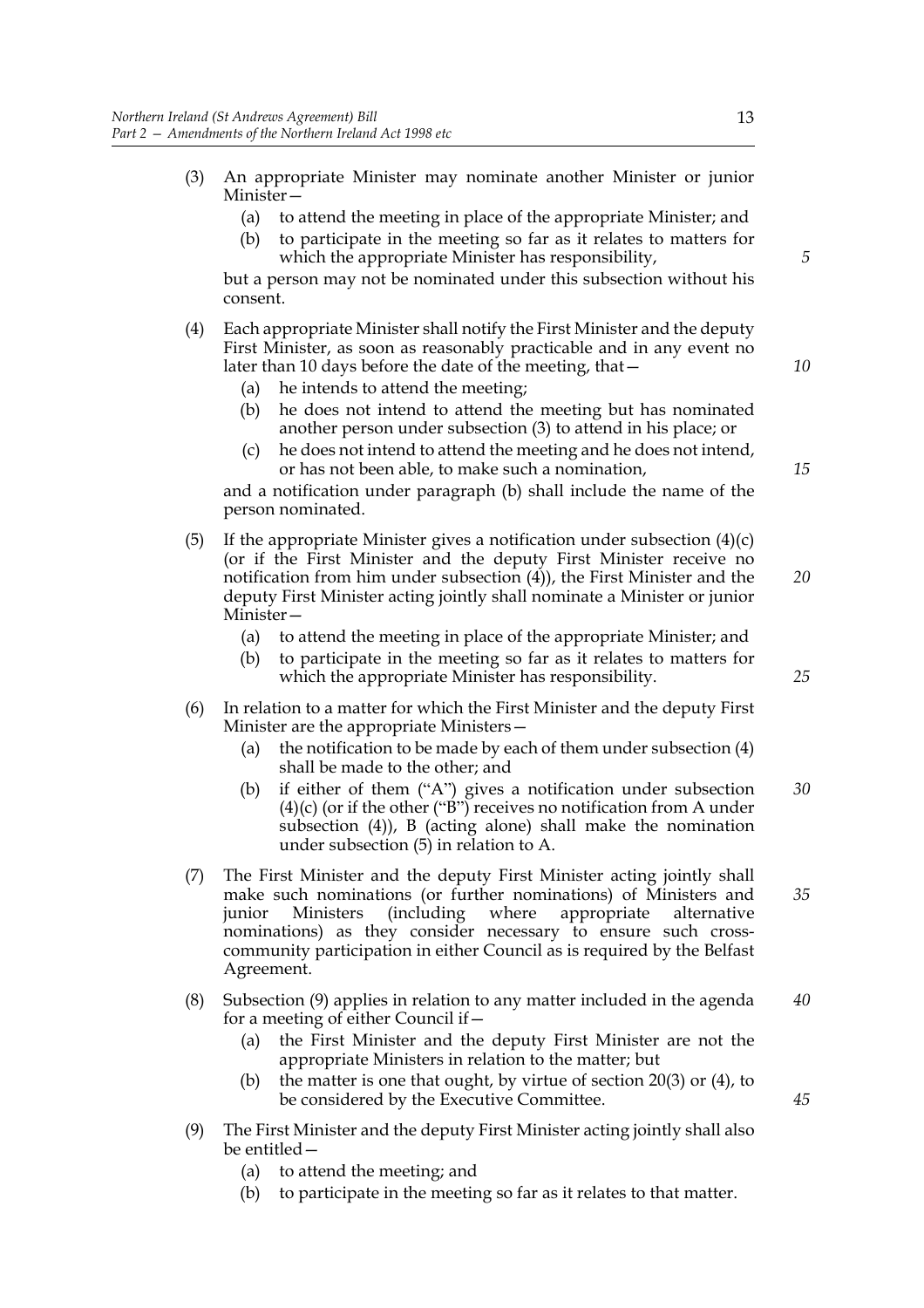(10) In this section "day" does not include a Saturday, a Sunday, Christmas Day, Good Friday and any day which is a bank holiday in Northern Ireland.

#### **52B Section 52A: duty to attend Council meetings etc**

- (1) It shall be a Ministerial responsibility of  $-$ 
	- (a) each appropriate Minister; or
	- (b) if a Minister or junior Minister is nominated under section 52A(3) or (5) to attend a meeting of the North-South Ministerial Council or the British-Irish Council in place of an appropriate Minister, that Minister or junior Minister,

to participate in the meeting so far as it relates to matters for which the appropriate Minister has responsibility.

- (2) It shall be a Ministerial responsibility of a Minister or junior Minister nominated to attend a meeting of either Council under section 52A(7) to participate in the meeting so far as specified in the nomination.
- (3) Each appropriate Minister shall give to—
	- (a) a person nominated under section 52A(3) or (5) to attend a meeting of either Council in his place; or
	- (b) a person nominated under section 52A(7) to participate in a meeting of either Council so far as specified in the nomination, such information as may be necessary to enable the person's full participation in the meeting.
- (4) But if the appropriate Minister does not give sufficient information under subsection (3) to enable the person's full participation in the meeting—
	- (a) the First Minister and the deputy First Minister acting jointly may request the necessary information; and
	- (b) if they do so, the appropriate Minister must give that information to the person nominated.
- (5) A person nominated under section 52A(3) or (5) may enter into agreements or arrangements in respect of matters for which the appropriate Minister is (or the appropriate Ministers are) responsible. *30*
- (6) Without prejudice to the operation of section 24, a Minister or junior Minister attending a meeting of either Council by virtue of any provision of section 52A or this section shall act in accordance with any decisions of the Assembly or the Executive Committee (by virtue of section 20) which are relevant to his participation in the Council concerned.
- (7) In this section "appropriate Minister", in relation to a meeting of the North-South Ministerial Council or the British-Irish Council, has the same meaning as in section 52A.

#### **52C Section 52A: supplementary**

(1) If any question arises under section 52A or 52B as to which Minister or junior Minister has responsibility for any matter, the First Minister and the deputy First Minister acting jointly shall determine that question.

*15*

*5*

*10*

*25*

*35*

*40*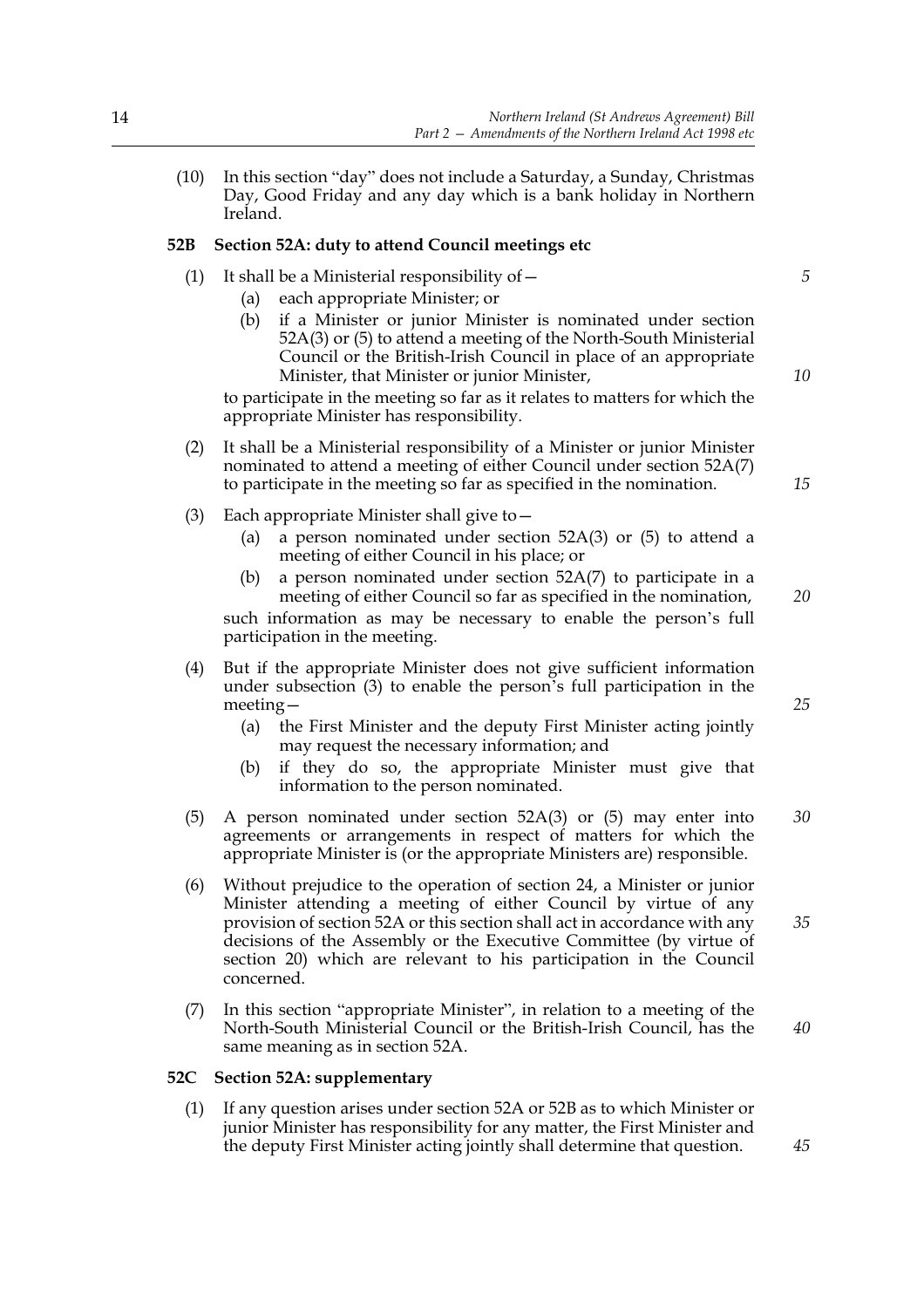- (a) to the Executive Committee; and
- (b) to the Assembly.
- (3) A report under subsection (2)(b) shall be made orally unless standing orders authorise it to be made in writing.
- (4) The Northern Ireland contributions towards the expenses of the Councils shall be defrayed as expenses of the Office of the First Minister and deputy First Minister.
- (5) In sections 52A and 52B and this section "participate" shall be construed—
	- (a) in relation to the North-South Ministerial Council, in accordance with paragraphs 5 and 6 of Strand Two of the Belfast Agreement; *15*
	- (b) in relation to the British-Irish Council, in accordance with the first paragraph 5 of Strand Three of that Agreement."

#### *Miscellaneous*

#### **13 Community designation**

In section 4 of the 1998 Act (transferred, excepted and reserved matters), after subsection (5) insert—

- "(5A) Standing orders of the Assembly shall provide that a member of the Assembly designated in accordance with the standing orders as a Nationalist, as a Unionist or as Other may change his designation only  $if -$ 
	- (a) (being a member of a political party) he becomes a member of a different political party or he ceases to be a member of any political party;
	- (b) (not being a member of any political party) he becomes a member of a political party." *30*

#### **14 Power of Executive Committee to call for witnesses and documents**

After section 28B of the 1998 Act insert—

#### *"Executive Committee: further provisions*

#### **28C Power of Executive Committee to call for witnesses and documents** *35*

Section 44 applies to the Executive Committee as it applies to the Assembly, but as if  $-$ 

(a) in subsection (1), for "any person" there were substituted "a senior officer of a Northern Ireland department (within the meaning given by Article 2(3) of the Departments (Northern Ireland) Order 1999)";

*20*

*25*

*5*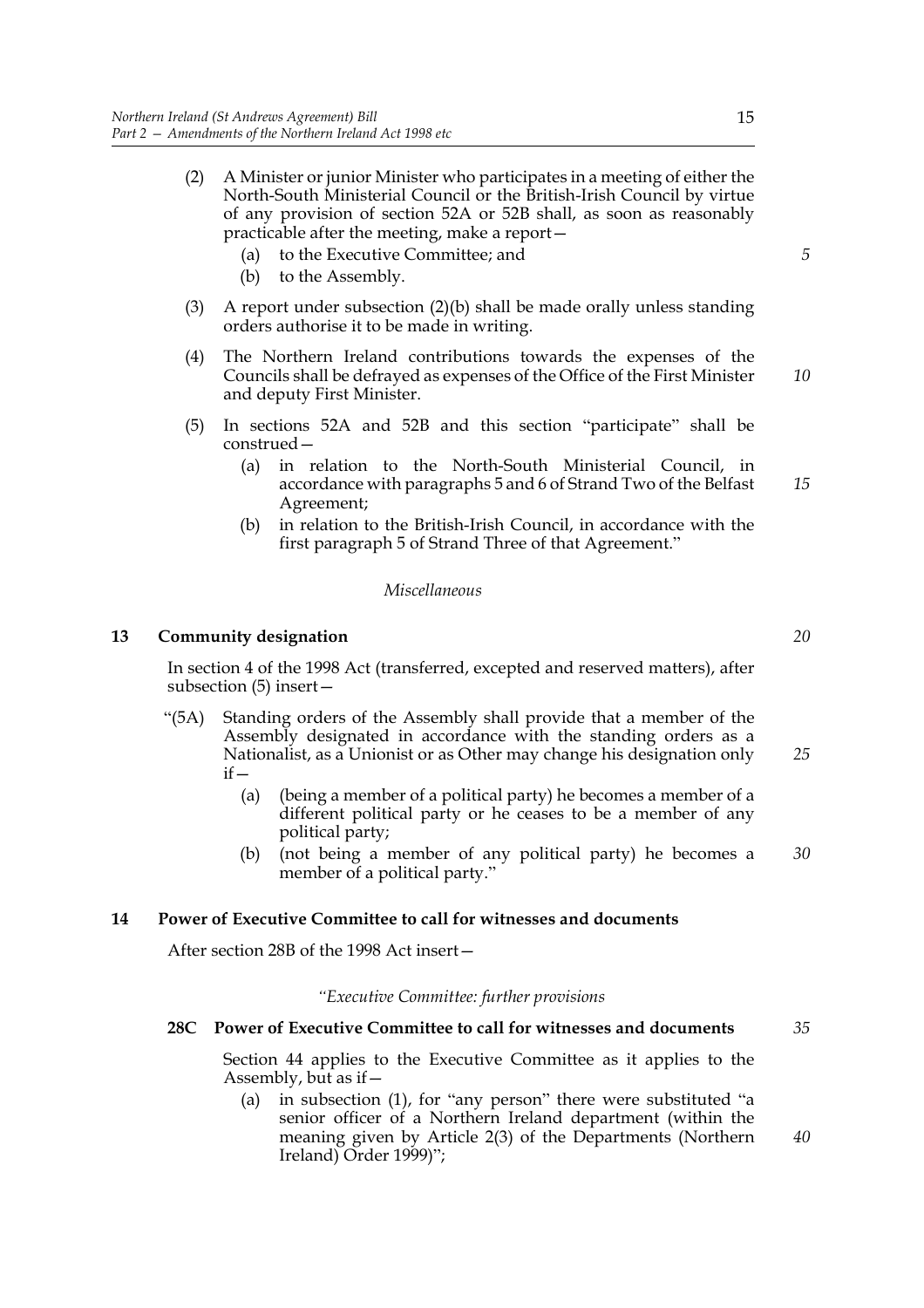- (b) at the end of that subsection there were inserted "but only in so far as they are matters in relation to which the Executive Committee's functions under section 20(3) or (4) are exercisable";
- (c) subsection (6) were omitted; and
- (d) in subsection (7), for "The Presiding Officer" there were substituted "The First Minister and the deputy First Minister acting jointly"."

#### **15 Strategies relating to Irish language and Ulster Scots language etc**

After section 28C of the 1998 Act insert—

#### **"28D Strategies relating to Irish language and Ulster Scots language etc**

- (1) The Executive Committee shall adopt a strategy setting out how it proposes to enhance and protect the development of the Irish language.
- (2) The Executive Committee shall adopt a strategy setting out how it proposes to enhance and develop the Ulster Scots language, heritage and culture. *15*
- (3) The Executive Committee—
	- (a) must keep under review each of the strategies; and
	- (b) may from time to time adopt a new strategy or revise a strategy."

#### **16 Strategy relating to poverty, social exclusion etc**

After section 28D of the 1998 Act insert—

#### **"28E Strategy relating to poverty, social exclusion etc**

- (1) The Executive Committee shall adopt a strategy setting out how it proposes to tackle poverty, social exclusion and patterns of deprivation based on objective need. *25*
- (2) The Executive Committee—
	- (a) must keep under review the strategy; and
	- (b) may from time to time adopt a new strategy or revise the strategy."

#### **17 Vacancy in the Assembly**

In Schedule 6 to the 1998 Act (which makes certain provision about standing orders), after paragraph 4 insert—

*"Votes in vacancy*

5 The standing orders may include provision enabling a right to vote in the Assembly which could have been exercised but for a vacancy in the membership of the Assembly to be exercisable in such manner as is so provided." *35*

*5*

*10*

*20*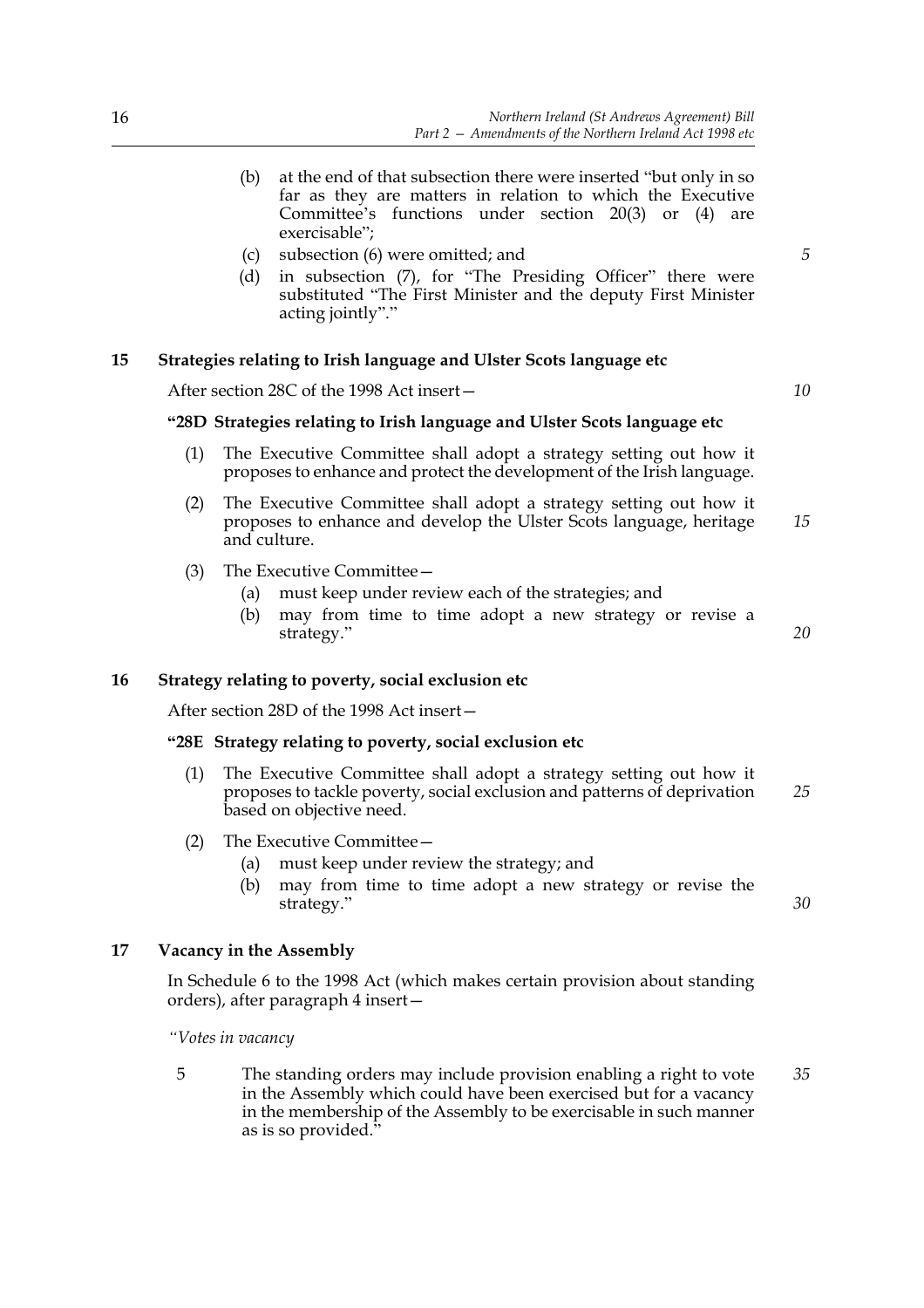#### **18 Report on progress towards devolution of policing and justice matters**

- (1) The Northern Ireland Assembly must make a report to the Secretary of State before 27 March 2008—
	- (a) as to the preparations that the Assembly has made, and intends to make, having regard to paragraph 7 of the St Andrews Agreement, for or in connection with policing and justice matters ceasing to be reserved matters;
	- (b) as to which matters are likely to be the subject of any request under section 4(2A) of the 1998 Act that policing and justice matters should cease to be reserved matters;
	- (c) containing an assessment of whether the Assembly is likely to make such a request before 1 May 2008.
- (2) The Secretary of State must lay a copy of the report before each House of Parliament.
- (3) Paragraph 7 of the St Andrews Agreement says:

 "Discussions on the devolution of policing and justice have progressed well in the Preparation for Government Committee. The Governments have requested the parties to continue these discussions so as to agree the necessary administrative arrangements to create a new policing and justice department. It is our view that implementation of the agreement published today should be sufficient to build the community confidence necessary for the Assembly to request the devolution of criminal justice and policing from the British Government by May 2008."

- (4) In this section "policing and justice matter" has the meaning given by section 4(6) of the 1998 Act (as inserted by section 16(5) of the Northern Ireland (Miscellaneous Provisions) Act 2006 (c. 33)) and "reserved matter" has the meaning given by section 4(1) of the 1998 Act. *25*
- (5) In section 16(3) of the Northern Ireland (Miscellaneous Provisions) Act 2006, in the inserted section 4(2A) of the 1998 Act, for "devolved policing and justice matter" substitute "policing and justice matter". *30*
- (6) In section 16(5) of the Northern Ireland (Miscellaneous Provisions) Act 2006, in the inserted section 4(6) of the 1998 Act, for ""devolved policing and justice matter"" substitute ""policing and justice matter"".
- (7) In section 17(1) of the Northern Ireland (Miscellaneous Provisions) Act 2006, in the inserted section 21A(8)(b) of the 1998 Act, for "devolved policing and justice matter" substitute "policing and justice matter". *35*
- (8) The subject-matter of subsections (1) and (2) is to be treated as a reserved matter for the purposes of the 1998 Act.

#### **19 Minor and consequential amendments**

Schedule 7 (minor and consequential amendments relating to Part 2) has effect.

*15*

*20*

*5*

*10*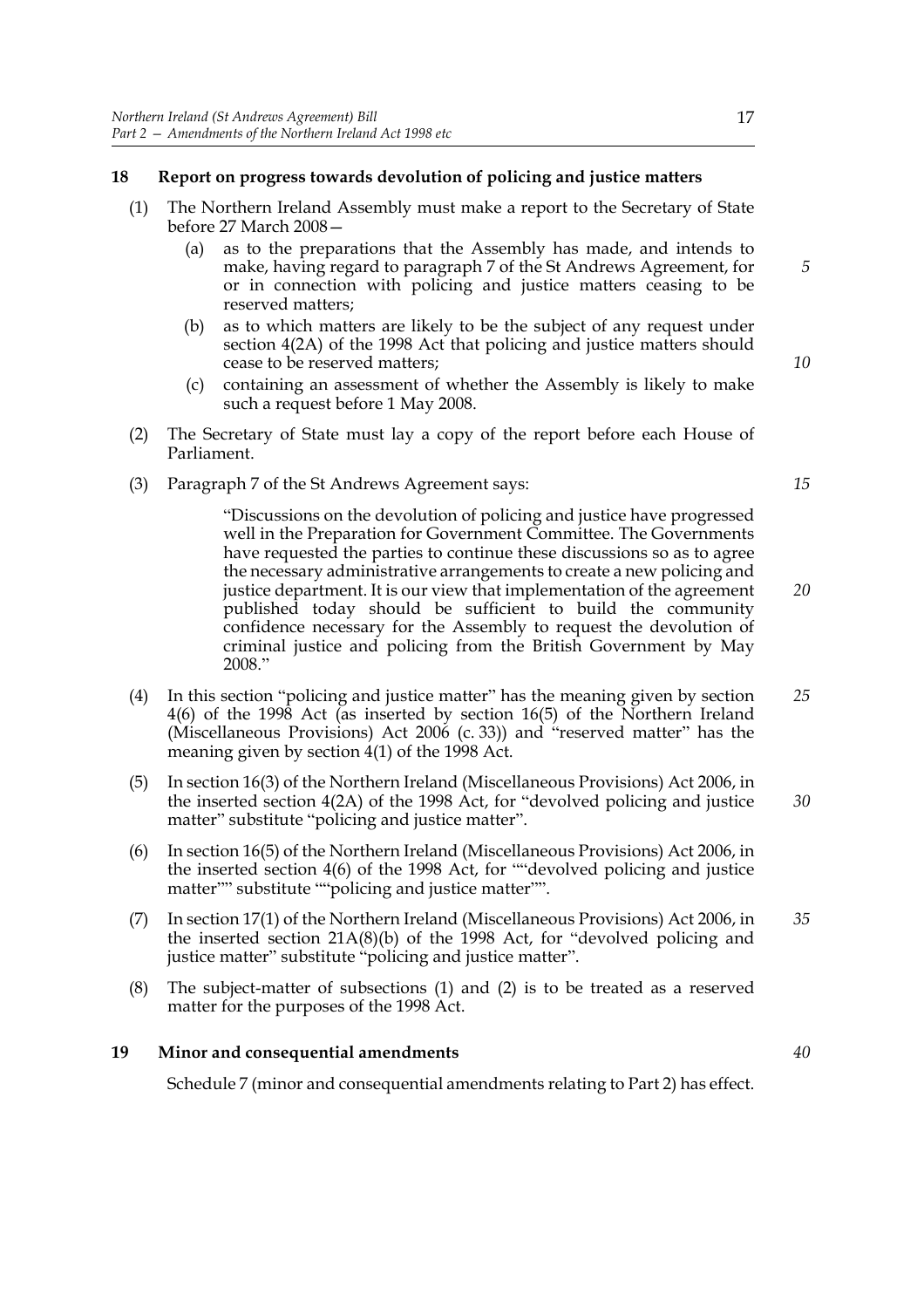### **PART 3**

#### OTHER AMENDMENTS

#### *Policing*

#### **20 District policing partnerships**

- (1) Schedule 8 (reconstitution of district policing partnerships) has effect.
- (2) Schedule 9 (district policing partnerships: Belfast sub-groups) has effect.

#### *Education*

#### **21 Amendment of Education (Northern Ireland) Order 2006 etc**

- (1) In Article 1 of the Education (Northern Ireland) Order 2006 (S.I. 2006/1915 (N.I. 11)), in paragraph (6), for sub-paragraphs (a) and (b) substitute—
	- "(a) if Schedule 4 to the Northern Ireland (St Andrews Agreement) Act 2006 comes into force, on such date as the Department may by order appoint;
	- (b) if Schedule 3 to that Act comes into force, on the date on which that Schedule comes into force;".
- *15*

*10*

*5*

- (2) In Article 16 of the Education (Northern Ireland) Order 1997 (S.I. 1997/866 (N.I. 5)) (as substituted by Article 28(1) of the 2006 Order), in paragraph (5), in the opening words, after "a secondary school" insert "or of a secondary school of a specified description".
- (3) The amendment made by subsection (2) shall come into force if (and only if) Schedule 4 comes into force. *20*
- (4) If the amendment comes into force in accordance with subsection (3), it shall come into force on 28 March 2007.
- (5) If Schedule 3 comes into force, subsections (2) to (4) shall be repealed on the date on which that Schedule comes into force.

#### **PART 4**

#### **SUPPLEMENTAL**

#### **22 Repeal of the 2006 Act**

The 2006 Act is repealed.

# **23 Power to make consequential provision etc**

- (1) The Secretary of State may by order made by statutory instrument make—
	- (a) any supplementary, incidental or consequential provision, and
	- (b) any transitional or saving provision,

that he considers necessary or expedient for the purposes of, in consequence of, or for giving full effect to, any provision of this Act.

(2) An order under this section may in particular—

*30*

*35*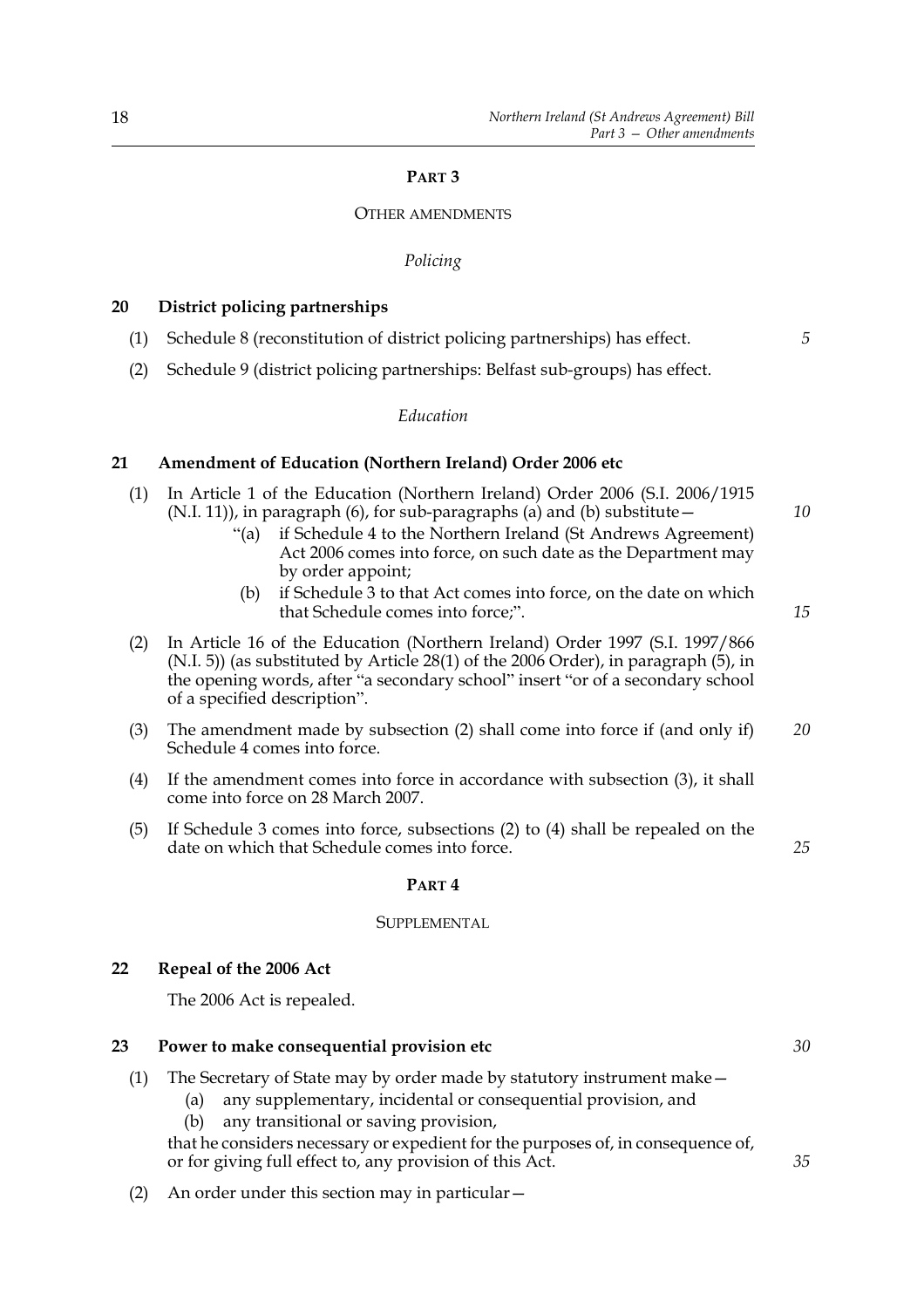- (a) make different provision for different cases or purposes;
- (b) amend, repeal or revoke any enactment passed or made on or before 28 March 2007.
- (3) In this section "enactment" includes—
	- (a) any of sub-paragraphs (1) to (8) of paragraph 2 of Schedule 4,
	- (b) any provision of, or of any instrument made under, Northern Ireland legislation, and
	- (c) any provision of subordinate legislation (within the meaning of the Interpretation Act 1978 (c. 30)).

#### **24 Parliamentary procedure for orders under section 23**

- (1) Subsections (3) to (7) have effect in the case of a statutory instrument which contains (alone or with other provisions) an order under section 23 which amends or repeals any provision of—
	- (a) an Act, or
	- (b) Northern Ireland legislation.
- (2) Any other statutory instrument containing an order under that section shall be subject to annulment in pursuance of a resolution of either House of Parliament.
- (3) A statutory instrument of a description mentioned in subsection (1) may not be made unless a draft of the instrument has been laid before and approved by a resolution of each House of Parliament.
- (4) But subsection (3) does not apply if the order declares that the Secretary of State considers it expedient for the order to be made without that approval.
- (5) An order containing a declaration under subsection  $(4)$ 
	- (a) must be laid before Parliament after being made, and
	- (b) ceases to have effect if it is not approved by a resolution of each House of Parliament before the end of the period of 40 days beginning with the date on which it is made.
- (6) Subsection  $(5)(b)$  does not prejudice  $-$ 
	- (a) anything done as a result of the order before it ceased to have effect, or *30*
	- (b) the making of a new order.
- (7) In calculating the period of 40 days mentioned in subsection (5)(b), no account is to be taken of any time during which Parliament is dissolved or prorogued or during which both Houses are adjourned for more than four days.

#### **25 Interpretation**

In this Act—

"the 1998 Act" means the Northern Ireland Act 1998 (c. 47);

"the 2000 Act" means the Northern Ireland Act 2000 (c. 1);

"the 2006 Act" means the Northern Ireland Act 2006 (c. 17);

"First Minister", "deputy First Minister" and "Northern Ireland Minister" have the same meaning as in the 1998 Act; *40*

"restoration order" means a restoration order under section 2(2) of the 2000 Act (order restoring devolved government);

*10*

*5*

*15*

*20*

*25*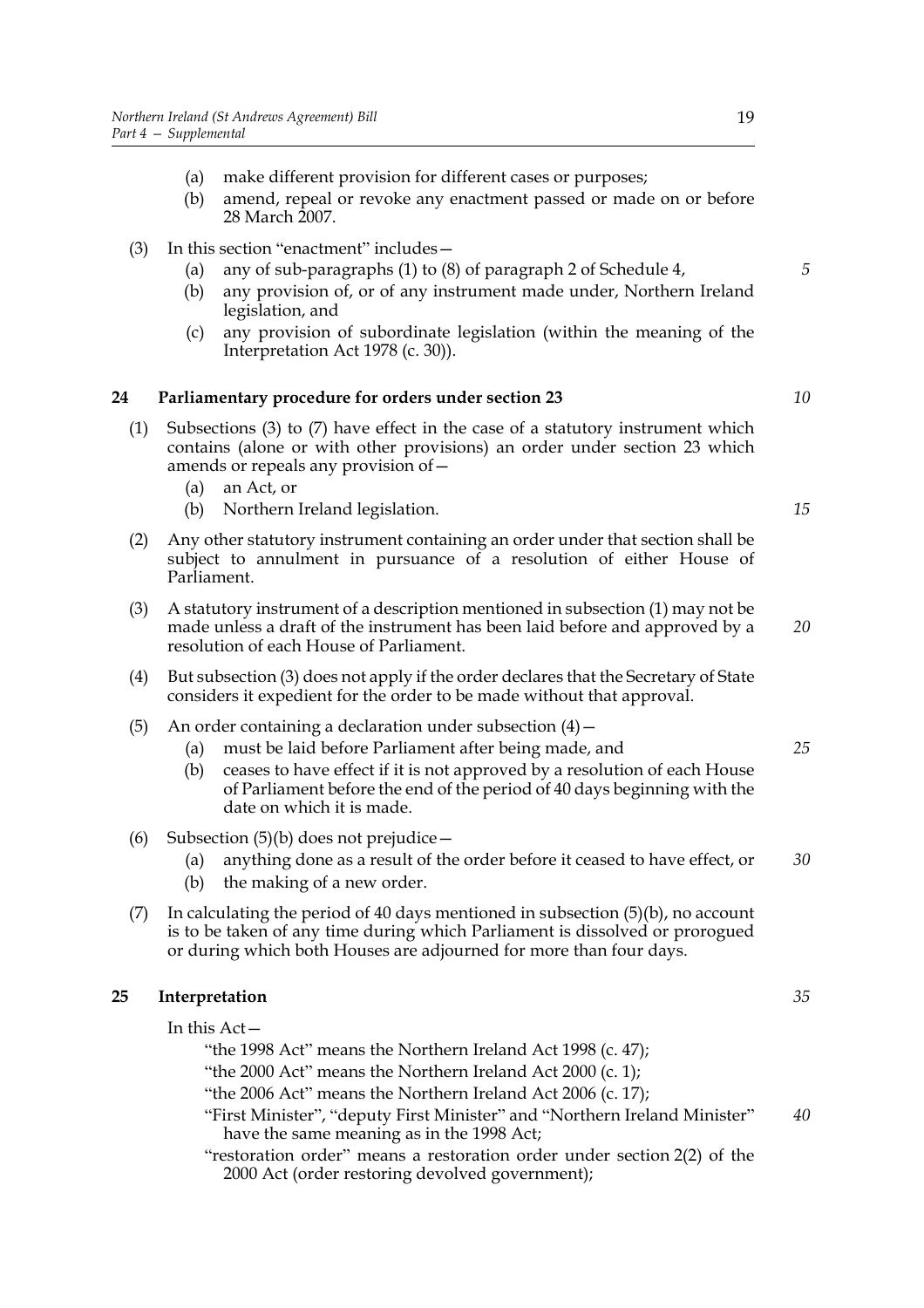"the St Andrews Agreement" means the agreement reached on 13 October 2006 at multi-party talks on Northern Ireland held at St Andrews; "the Transitional Assembly" has the meaning given by section 1(1) of this Act.

#### **26 Extent**

*5*

*10*

- (1) The following provisions of this Act extend to Northern Ireland only—
	- (a) section 20 and Schedules 8 and 9;
	- (b) section 21.
- (2) Subject to that, this Act extends to England and Wales, Scotland and Northern Ireland.

### **27 Commencement**

- (1) Schedules 2 to 4 shall only come into force in the circumstances specified in, and in accordance with, section 2.
- (2) Subject to paragraph 3(1)(b) of Schedule 3, section 3(1) shall come into force on 26 January 2007.
- (3) The following provisions shall come into force on such day as the Secretary of State may by order made by statutory instrument appoint, and different days may be appointed for different purposes—
	- (a) section 4;
	- (b) section 20(1) and Schedule 8.
- (4) Part 2 (including Schedules 5 to 7) shall come into force if (and only if) the Secretary of State makes a restoration order by virtue of section 2(2).
- (5) If that Part comes into force in accordance with subsection (4), it shall come into force on 26 March 2007.
- (6) Section 20(2) and Schedule 9 shall come into force in accordance with provision made by an order under section 19(2) of the Police (Northern Ireland) Act 2003 (c. 6). *25*
- (7) Section 21(2) shall only come into force in the circumstances specified in, and in accordance with, subsections (3) and (4) of that section.
- (8) Subject to that, this Act shall come into force on the day on which it is passed. *30*

#### **28 Short title**

This Act may be cited as the Northern Ireland (St Andrews Agreement) Act 2006.

*20*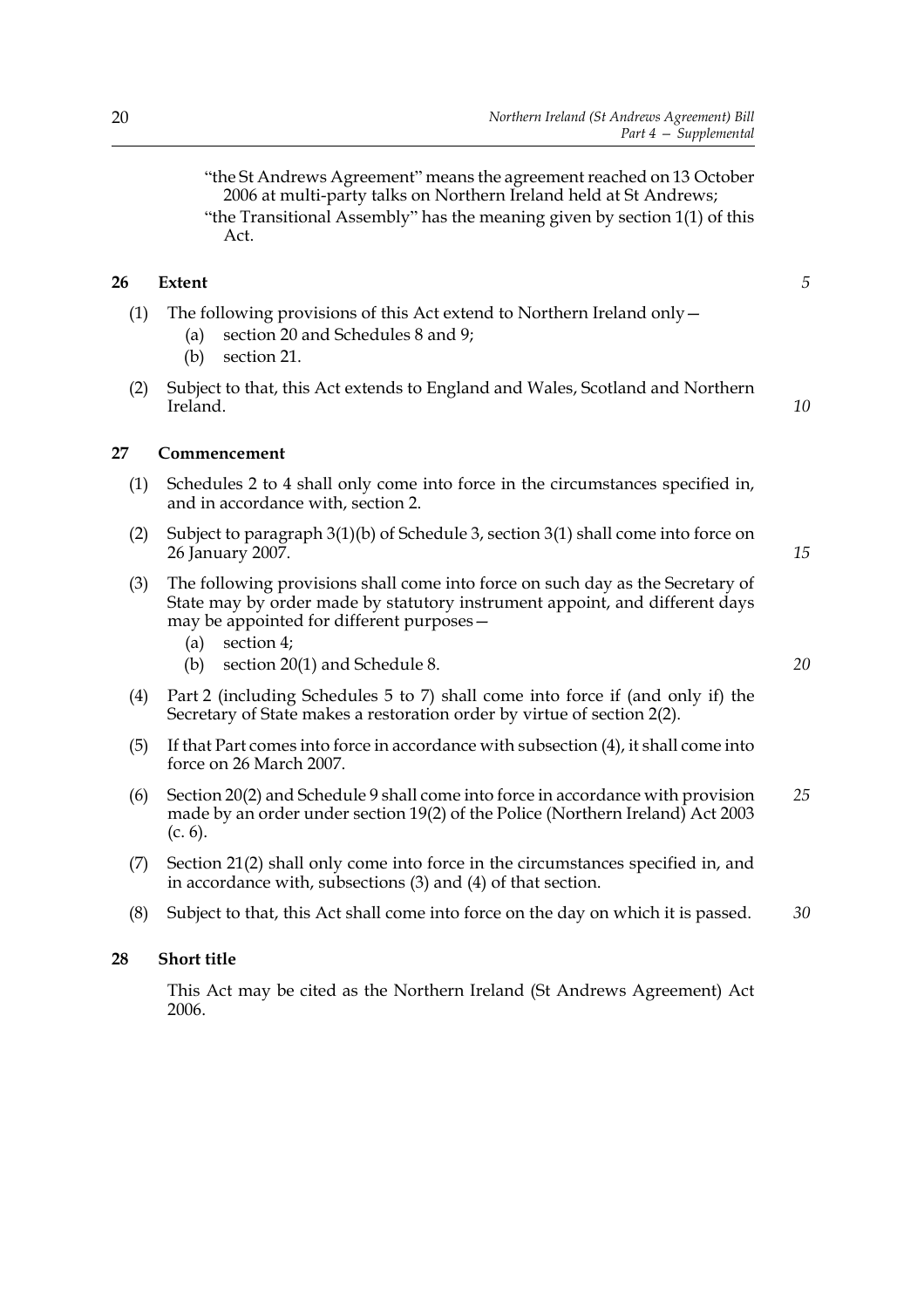# SCHEDULES

#### SCHEDULE 1 Section 1

#### THE TRANSITIONAL ASSEMBLY

#### *Meetings*

- 1 (1) Meetings are to be held at such times and places as the presiding officer or any deputy presiding officer of the Transitional Assembly may notify to the members; and a meeting of the Transitional Assembly must be held on 24 November 2006.
	- (2) But the Secretary of State may at any time direct that meetings are instead to be held at such times and places as may be specified in the direction.

#### *Proceedings*

- 2 (1) Proceedings are to be conducted in accordance with standing orders (see paragraph 9).
	- (2) But the Secretary of State may at any time direct that proceedings are instead to be conducted in accordance with the direction.

#### *Nominations for First Minister and deputy First Minister*

- 3 (1) The proceedings to be conducted by the Transitional Assembly shall include the making of nominations from among its members of persons to hold office as First Minister and deputy First Minister on the restoration of devolved government in Northern Ireland.
	- (2) Such nominations may be made notwithstanding section 1(4) of, and paragraph 5 of the Schedule to, the 2000 Act.

#### *Draft Ministerial Code*

- 4 (1) The proceedings to be conducted by the Transitional Assembly shall include the preparation and consideration of a draft Ministerial Code.
	- (2) If the Transitional Assembly approves the draft Ministerial Code (with or without amendments) before 24 March 2007, the approved draft Ministerial Code shall become the Ministerial Code for the purposes of section 28A of the 1998 Act on 26 March 2007.
	- (3) Any approval under sub-paragraph (2) requires cross-community support (see paragraph 11). *30*
	- (4) The draft Ministerial Code approved under sub-paragraph (2)—

*5*

*10*

*15*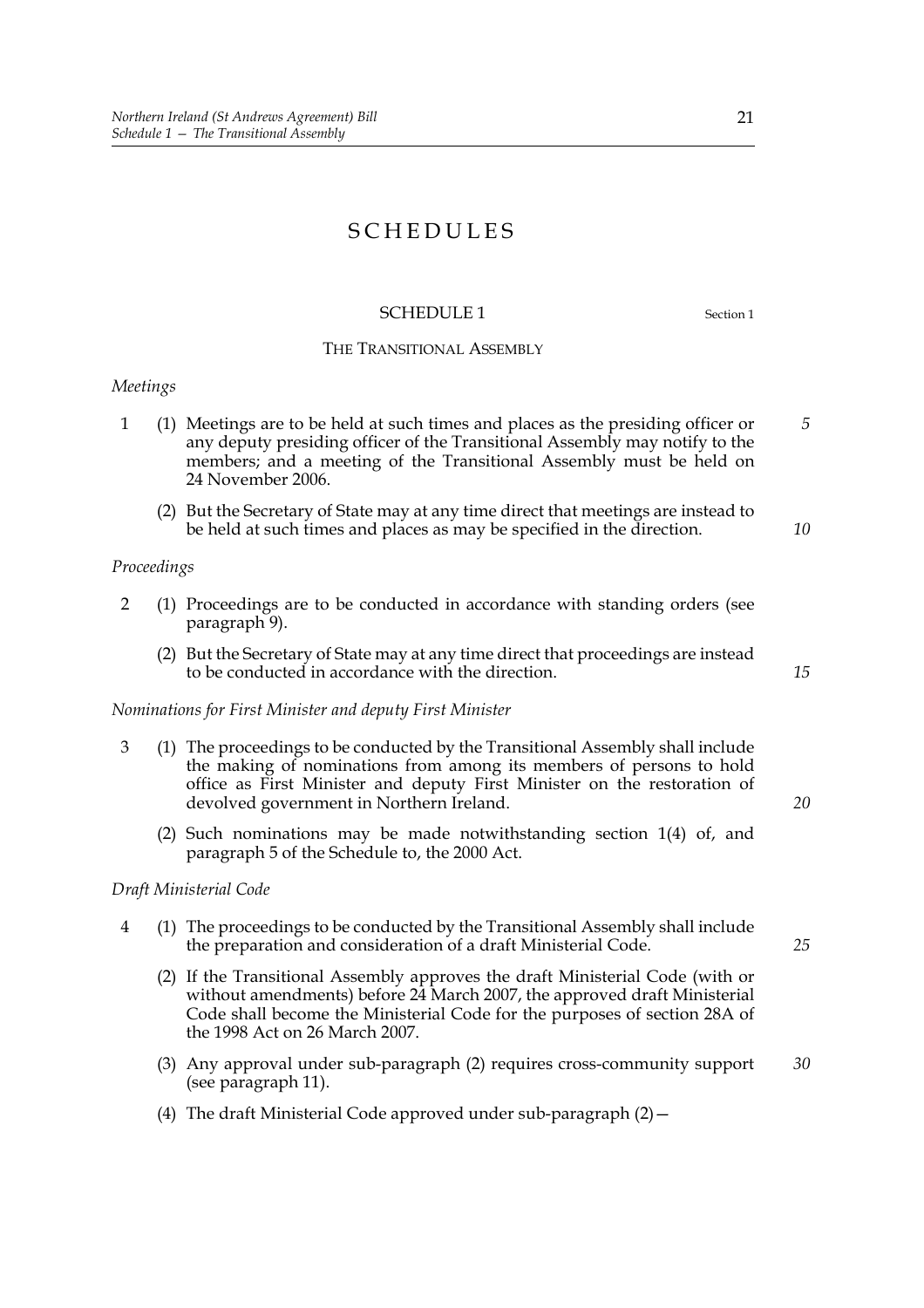- (a) must comply with the requirements of subsections (5) to (8) of section 28A of the 1998 Act (to be inserted in that Act by section 5 of this Act), and
- (b) may include other provisions.
- (5) But if the Transitional Assembly has not approved the draft Ministerial Code (with or without amendments) before 24 March 2007—
	- (a) the Secretary of State must prepare a draft Ministerial Code in accordance with sub-paragraph (6), and
	- (b) that draft Ministerial Code shall become the Ministerial Code for the purposes of section 28A of the 1998 Act on 26 March 2007.
- (6) The draft Ministerial Code referred to in sub-paragraph (5) must, so far as practicable, be—
	- (a) in the form of any parts of the draft Ministerial Code that have been approved by the Transitional Assembly under sub-paragraph (2) (with or without amendments) before 24 March 2007;
	- (b) otherwise, in the form of the former Ministerial Code,

and must comply with the requirements of subsections (5) to (8) of section 28A of the 1998 Act.

- (7) In this paragraph "the former Ministerial Code" means the Ministerial Code which—
	- (a) was approved by the Executive Committee of the Northern Ireland Assembly, and
	- (b) applied to members of the Executive Committee immediately before the most recent suspension of that Assembly by virtue of section 1 of the 2000 Act.

*Draft standing orders for Northern Ireland Assembly*

- 5 (1) The proceedings to be conducted by the Transitional Assembly shall include the preparation and consideration of draft standing orders for the Northern Ireland Assembly.
	- (2) If the Transitional Assembly approves the draft standing orders (with or without amendments) before 24 March 2007, the approved draft standing orders shall become the standing orders of the Northern Ireland Assembly on 26 March 2007. *30*
	- (3) Any approval under sub-paragraph (2) requires cross-community support.
	- (4) But if the Transitional Assembly has not approved the draft standing orders (with or without amendments) before 24 March 2007— *35*
		- (a) the Secretary of State must prepare draft standing orders in accordance with sub-paragraph (5), and
		- (b) those draft standing orders shall become the standing orders of the Northern Ireland Assembly on 26 March 2007.
	- (5) Subject to sub-paragraph (7), the draft standing orders referred to in subparagraph  $(4)$  must, so far as practicable, be  $-$ 
		- (a) in the form of any parts of the draft standing orders that have been approved by the Transitional Assembly under sub-paragraph (2) (with or without amendments) before 24 March 2007;
		- (b) otherwise, in the form of the former standing orders.

*20*

*25*

*40*

*45*

*5*

*10*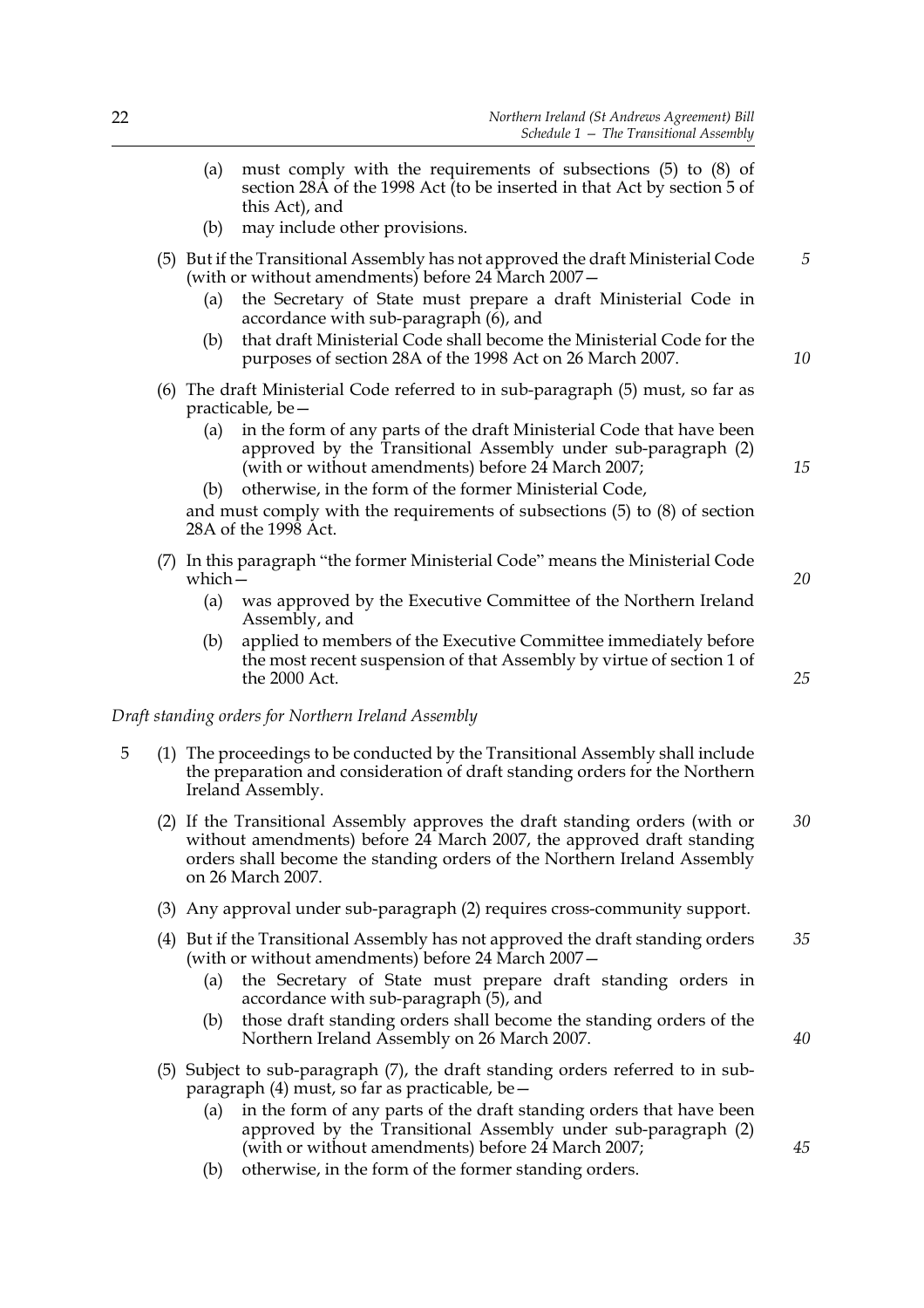- (6) In this paragraph "the former standing orders" means the standing orders of the Northern Ireland Assembly as they had effect immediately before the most recent suspension of that Assembly by virtue of section 1 of the 2000 Act.
- (7) The draft standing orders approved under sub-paragraph (2) or the draft standing orders prepared in accordance with sub-paragraph (6)—
	- (a) must comply with the requirements of the 1998 Act (as it is to have effect on and after 26 March 2007), and
	- (b) may include other provisions.

#### *Presiding officer*

- 6 (1) The Transitional Assembly shall have—
	- (a) a presiding officer, and
	- (b) no more than three deputy presiding officers.
	- (2) The person who is the presiding officer of the Assembly immediately before the time at which this Schedule comes into force shall become the presiding officer of the Transitional Assembly at that time. *15*
	- (3) Each person who is a deputy presiding officer of the Assembly immediately before that time shall become a deputy presiding officer of the Transitional Assembly at that time.
	- (4) Subject to sub-paragraphs (5) to (7), the Transitional Assembly may elect a person— *20*
		- (a) to fill any vacancy in the office of presiding officer or deputy presiding officer, or
		- (b) to replace a presiding officer or deputy presiding officer who appears to members of the Transitional Assembly to be unable, unfit or unwilling to perform his functions (whether because of illness or otherwise). *25*
	- (5) A person shall not be elected under sub-paragraph (4) without crosscommunity support.
	- (6) If it appears to the Secretary of State that—
		- (a) a vacancy has arisen in the office of presiding officer or deputy presiding officer of the Transitional Assembly, and
		- (b) the vacancy has not been filled within a period of two weeks beginning with the day on which the vacancy arose,

the Secretary of State may appoint a person to fill the vacancy.

- (7) If it appears to the Secretary of State that—
	- (a) a presiding officer or deputy presiding officer of the Transitional Assembly has become unable, unfit or unwilling to perform his functions (whether because of illness or otherwise), and
	- (b) the officer has not been replaced within a period of two weeks beginning with the day on which the officer became unable, unfit or unwilling to perform his functions, *40*

the Secretary of State may appoint a person to replace the officer.

(8) In this paragraph "the Assembly" means the Assembly established under paragraph 1 of Schedule 1 to the 2006 Act.

*5*

*10*

*30*

*35*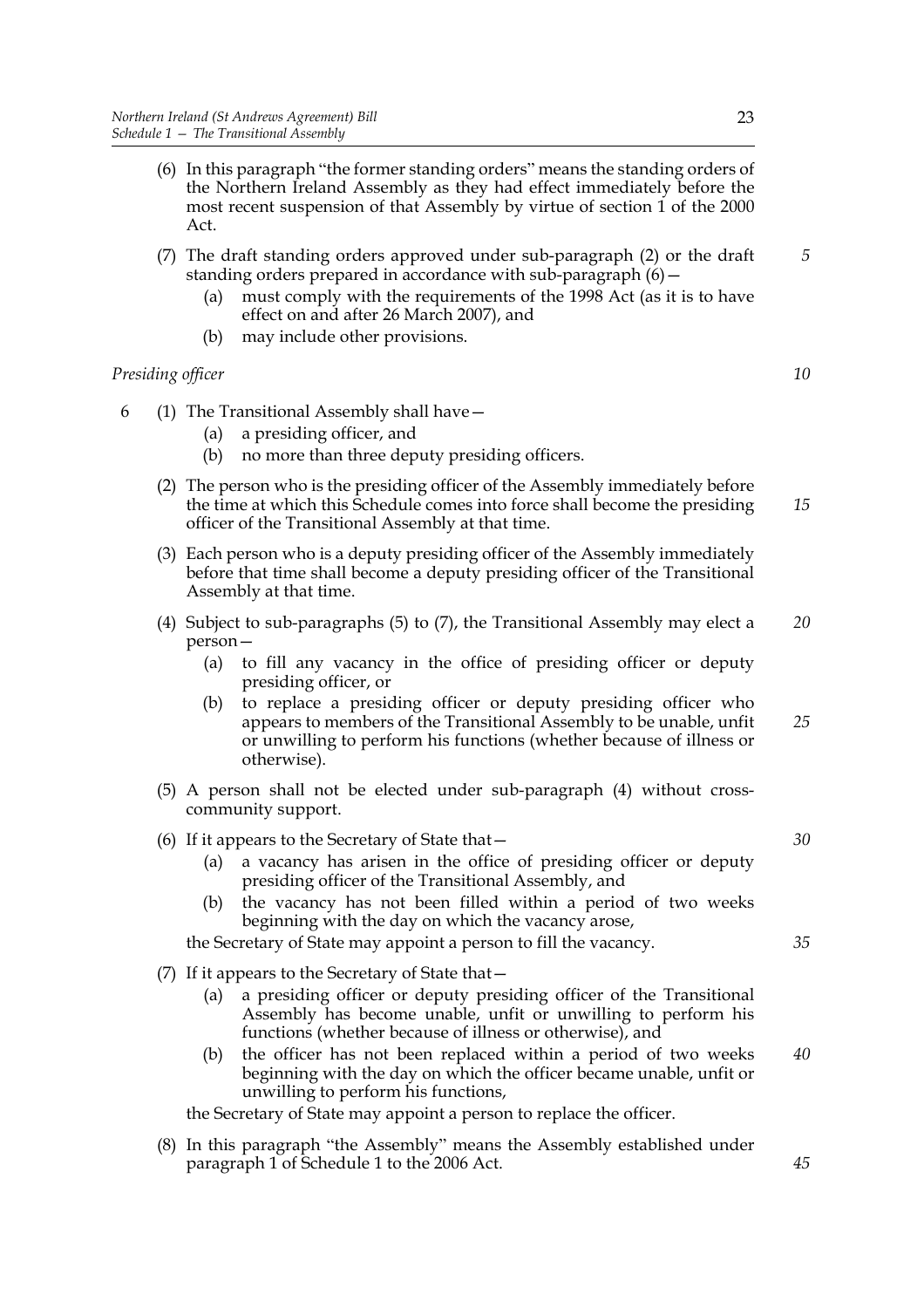#### *Staff etc*

- 7 (1) The Secretary of State must secure the provision of the services of such staff, the use of such premises and such other facilities as he thinks appropriate.
	- (2) Expenditure incurred by the Secretary of State by virtue of this paragraph is to be paid out of the Consolidated Fund of Northern Ireland.

#### *Privilege*

8 A written or oral statement made by a member in or for the purposes of the Transitional Assembly is to be privileged from action for defamation unless it is proved to have been made with malice.

#### *Standing orders*

- 9 (1) In this Schedule (other than in paragraph 5) "standing orders" means standing orders of the Transitional Assembly.
	- (2) The initial standing orders shall be determined by the Secretary of State and notified to the presiding officer or any deputy presiding officer of the Transitional Assembly.
	- (3) The initial standing orders may be added to or amended by the Secretary of State by notification to the presiding officer or any deputy presiding officer of the Transitional Assembly; but no addition or amendment may be made under this sub-paragraph to the extent that it is inconsistent with anything done by the Transitional Assembly under sub-paragraph (4).
	- (4) The initial standing orders may be amended or replaced by the Transitional Assembly, but standing orders shall not be made, amended or repealed by the Transitional Assembly without cross-community support.
	- (5) The provision that may be made by standing orders includes provision which corresponds, or is similar, to—
		- (a) any provision of standing orders made (or treated as made) under section 41 of the 1998 Act, or
		- (b) any provision of directions made by the Secretary of State under paragraph 4 of Schedule 1 to the 2006 Act.
	- (6) The provision that may be made by standing orders also includes provision that may be made under paragraph 5 of Schedule 6 to the 1998 Act (to be inserted in that Act by section 17 of this Act). *30*
	- (7) The provision that may be made by standing orders for the purposes of the nominations referred to in paragraph 3 above includes provision which corresponds, or is similar, to any provision of sections 16A to 16C of the 1998 Act (to be inserted in that Act by section 8 of this Act).
	- (8) The standing orders may provide for further nominations to be made if any nomination made by virtue of paragraph 3 above ceases to have effect, by virtue of the standing orders, at any time before 26 March 2007.

#### *Members to be deemed to have signed roll of membership etc*

10 (1) Each person who was a member of the Assembly immediately before the time at which this Schedule comes into force shall be deemed to have signed *10*

*5*

*20*

*15*

*25*

*35*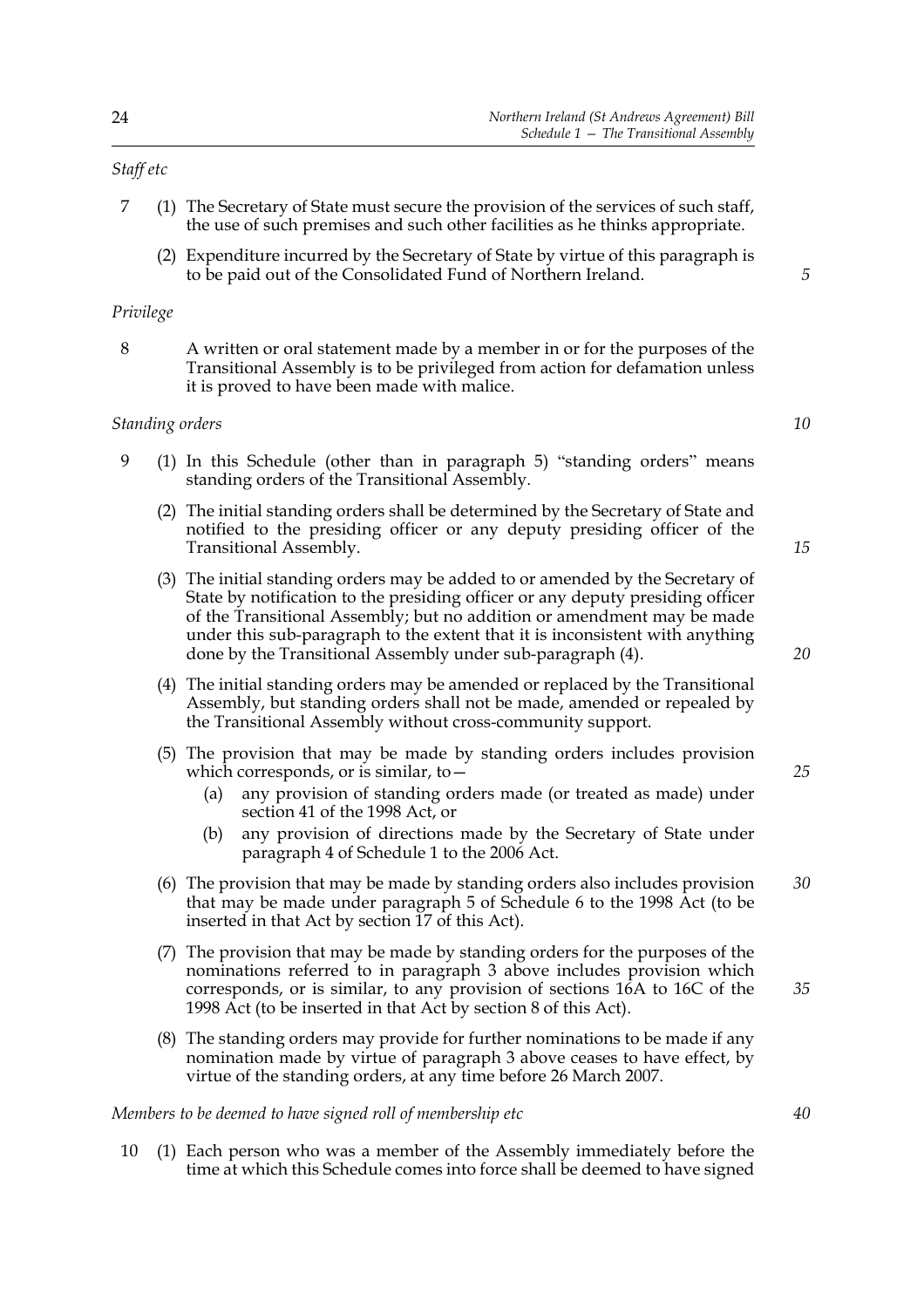the roll of membership of the Transitional Assembly at that time in accordance with standing orders.

- (2) Each such person shall be deemed to have designated himself at that time in accordance with standing orders—
	- (a) as a Nationalist (if, immediately before that time, he was designated as a Nationalist for the purposes of the Assembly); *5*
	- (b) as a Unionist (if, immediately before that time, he was designated as a Unionist for the purposes of the Assembly);
	- (c) otherwise, as Other.
- (3) In this paragraph "the Assembly" means the Assembly established under paragraph 1 of Schedule 1 to the 2006 Act. *10*

*Meaning of "cross-community support"*

- 11 (1) In this Schedule "cross-community support", in relation to a vote on any matter, means—
	- (a) the support of a majority of the members voting, a majority of the designated Nationalists voting and a majority of the designated Unionists voting, or *15*
	- (b) the support of 60% of the members voting, 40% of the designated Nationalists voting and 40% of the designated Unionists voting.
	- (2) In sub-paragraph  $(1)$  -

*20*

*25*

"designated Nationalist" means a member designated as a Nationalist in accordance with standing orders, and

"designated Unionist" is to be construed accordingly.

#### SCHEDULE 2 Section 2(2)

RESTORATION OF DEVOLVED GOVERNMENT ON 26 MARCH 2007

# *Introduction*

1 In this Schedule "the restoration order" means the restoration order made by virtue of section 2(2).

# *The Ministerial offices*

- 2 (1) Subsections (2) to (7) of section 3 of the 2000 Act do not apply in relation to the restoration order (and, accordingly, no person who immediately before the most recent suspension held an office mentioned in any of those subsections shall resume that office on 26 March 2007). *30*
	- (2) On 26 March 2007—
		- (a) the First Minister designate shall, subject to sub-paragraph (4), become the First Minister, and *35*
		- (b) the deputy First Minister designate shall, subject to sub-paragraph (4), become the deputy First Minister,

(and section 16A of the 1998 Act does not apply).

(3) In sub-paragraph  $(2)$  -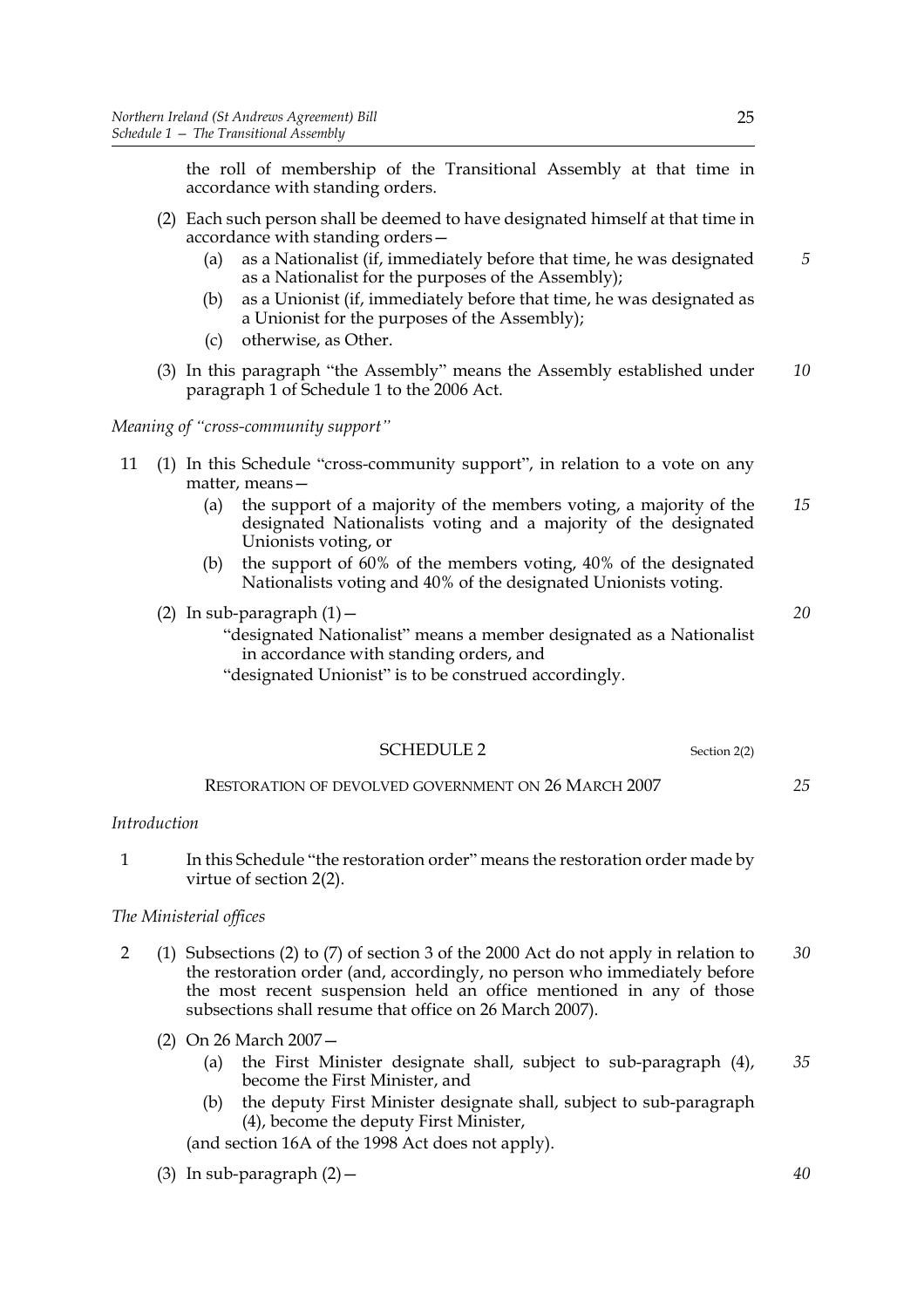- "the First Minister designate" means the person whose nomination by virtue of paragraph 3 of Schedule 1 to this Act to hold office as First Minister has effect immediately before 26 March 2007;
- "the deputy First Minister designate" means the person whose nomination by virtue of that paragraph to hold office as deputy First Minister has effect immediately before that date.
- (4) But the persons whose nominations so have effect shall not take up office until each of them has affirmed the terms of the pledge of office (within the meaning given by section 16C(14) of the 1998 Act).
- (5) On 26 March 2007, the Ministerial offices to be held by Northern Ireland Ministers shall be filled by applying section 18(2) to (6) of the 1998 Act (and section 16A of the 1998 Act does not apply). *10*
- (6) But for that purpose, section 18 of that Act shall have effect as if the reference, in the definition of "S" in subsection (5) of that section, to the day on which the Assembly first met following its election were a reference to the first day on which the Transitional Assembly met after 7 March 2007.
- (7) In this paragraph "the most recent suspension" means the most recent suspension of the Northern Ireland Assembly by virtue of section 1 of the  $2000$  Act.

#### *Presiding Officer and deputy Presiding Officer*

- 3 (1) The person who is presiding officer of the Transitional Assembly immediately before 26 March 2007 shall be deemed to have been elected as Presiding Officer of the Northern Ireland Assembly under section 39(1) of the 1998 Act on that date (and, accordingly, any person who is a deputy Presiding Officer of the Northern Ireland Assembly immediately before that date shall cease to hold office under section 39(2) of that Act on that date).
	- (2) Each person who is a deputy presiding officer of the Transitional Assembly immediately before 26 March 2007 shall be deemed to have been elected as a deputy Presiding Officer of the Northern Ireland Assembly under section  $39(1)$  of the 1998 Act on that date.

#### *Restoration order: supplementary provisions*

- 4 (1) The provision that may be made by the restoration order by virtue of section 7(2) of the 2000 Act includes provision—
	- (a) for treating things done (or treated as done) under or by virtue of this Act as having been done under or by virtue of the 1998 Act;
	- (b) for treating things done (or treated as done) by or in relation to the Transitional Assembly (or members of that Assembly) as having been done by or in relation to the Northern Ireland Assembly (or members of that Assembly).
	- (2) Section 2(3) of the 2000 Act (taking account of review under Validation, Implementation and Review section of Belfast Agreement) does not apply in relation to the restoration order.

*5*

*15*

*20*

*30*

*40*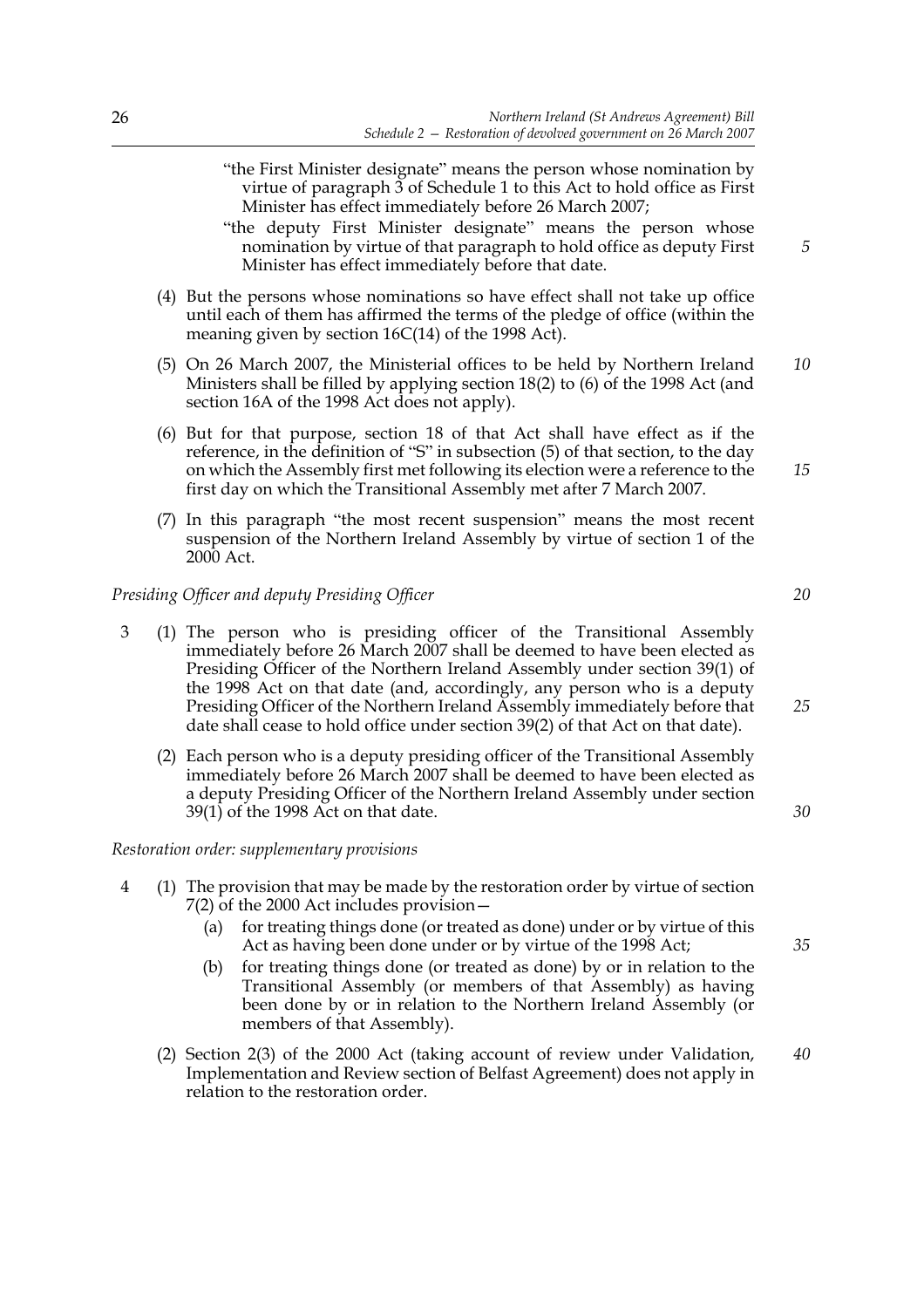*Modification of section 29(3) of the 1998 Act and paragraph 7(7) of Schedule 1 to the Police (Northern Ireland) Act 2000*

- 5 (1) This paragraph applies in relation to the first occasion on or after 26 March 2007 on which the offices of chairmen and deputy chairmen of the statutory committees are to be filled in accordance with standing orders made under section 29 of the 1998 Act.
	- (2) That section (and those standing orders) shall have effect as if the reference, in the definition of "S" in subsection (3) of that section (and in those standing orders), to the day on which the Assembly first met following its election were a reference to the first day on which the Transitional Assembly met after 7 March 2007.
- 6 (1) This paragraph applies in relation to the first occasion on or after 26 March 2007 on which the political members of the Northern Ireland Policing Board are to be nominated in accordance with paragraph  $7$  of Schedule  $1$  to the Police (Northern Ireland) Act 2000 (c. 32).
	- (2) That paragraph shall have effect as if the reference, in the definition of "S" in sub-paragraph (7) of that paragraph, to the day on which the Assembly first met following its election were a reference to the first day on which the Transitional Assembly met after 7 March 2007.

#### *Repeal of certain provisions of this Act on 26 March 2007*

- 7 The following provisions of this Act are repealed—
	- (a) section  $1(1)$  and  $(2)$ , and
	- (b) Schedule 1.

#### SCHEDULE 3 Section 2(1) or (4)

#### NON-COMPLIANCE WITH ST ANDREWS AGREEMENT TIMETABLE

*Dissolution of Northern Ireland Assembly*

1 If this Schedule comes into force before 30 January 2007 or after 7 March 2007, the Northern Ireland Assembly shall be dissolved on the date on which it comes into force.

#### *Postponement of next Northern Ireland Assembly election*

- 2 (1) In section 31 of the 1998 Act (Northern Ireland Assembly: dates of elections and dissolutions), for subsection (2) substitute—
	- "(2) The date of the poll for the election of the Assembly next following the current Assembly shall be a date to be specified in an order made by the Secretary of State.

In this subsection "the current Assembly" means—

- (a) if Schedule 3 to the Northern Ireland (St Andrews Agreement) Act 2006 comes into force on or before 7 March 2007, the Assembly elected at the poll on 26 November 2003;
- (b) otherwise, the Assembly elected at the poll on 7 March 2007. *40*

*35*

*15*

*10*

*5*

*20*

*30*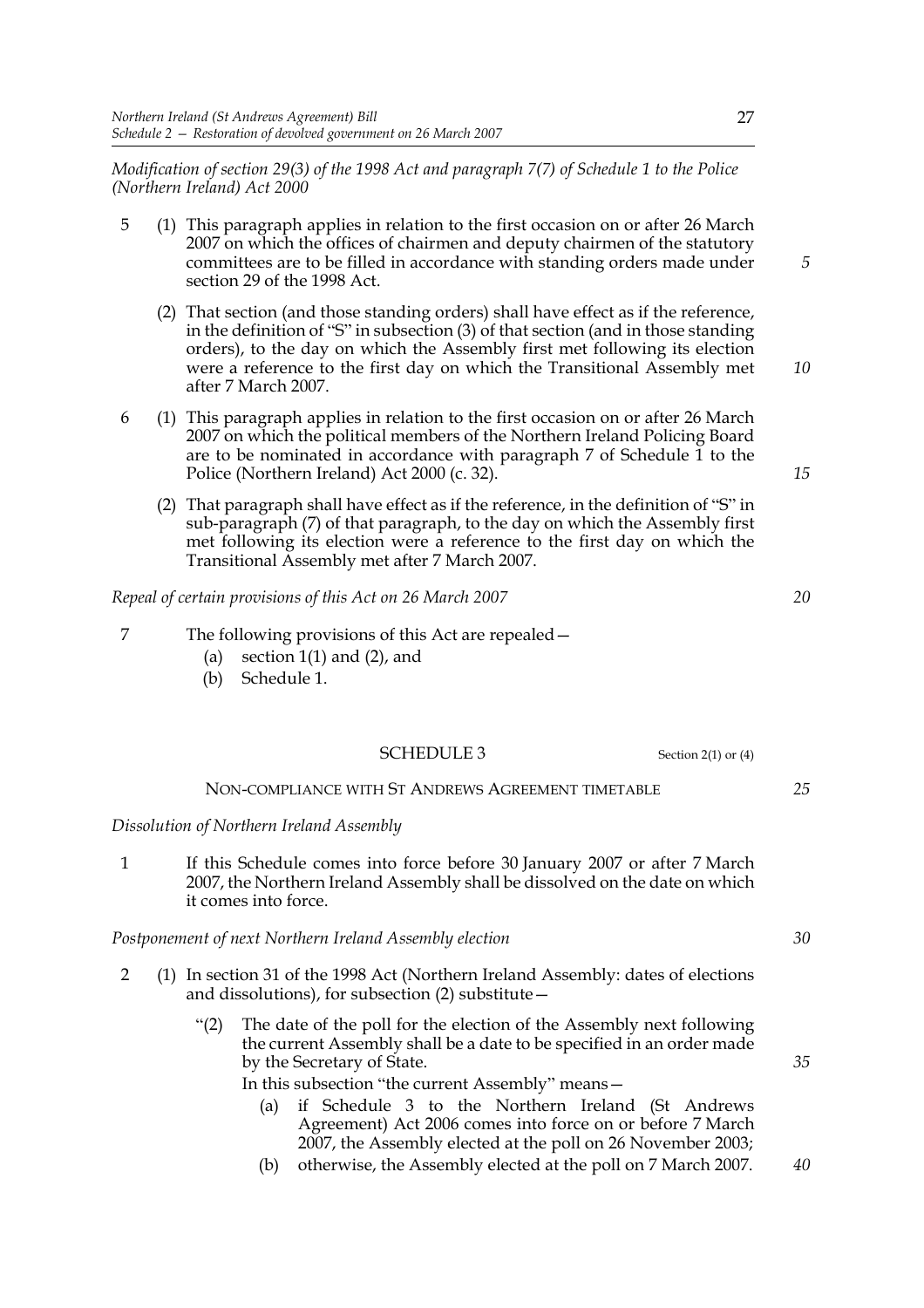- (2A) An order under subsection (2) may not specify a date falling on or before the date on which the poll would (apart from that subsection) fall to be held under subsection (1).
- (2B) An order under subsection (2) may include provision making such modifications of—
	- (a) any enactment (other than one contained in this Act), or
	- (b) any provision of subordinate legislation,

as appear to the Secretary of State to be necessary or expedient for the purposes of, or in consequence of or in connection with, the order.

- (2C) An order under subsection (2) may, in particular, make provision modifying any duty of the Chief Electoral Officer for Northern Ireland whereby (apart from the order) he must perform any function or discharge any duty on or by reference to a particular date. *10*
- (2D) An order under subsection (2) may also make such supplementary, incidental or consequential provision as the Secretary of State considers necessary or expedient." *15*
- (2) In subsection (1) of that section, for "subsection (2)" substitute "subsections  $(2)$  to  $(3)$ ".

*Repeal of certain provisions of this Act etc*

- 3 (1) The following provisions of this Act are repealed—
	- (a) section  $1(1)$  and  $(2)$ ,
	- (b) section 3,
	- (c) Schedule 1,
	- (d) Schedule 2,
	- (e) Schedule 4, and
	- (f) Part 2 (including Schedules 5 to 7).
	- (2) If this Schedule comes into force on 28 March 2007, the enactments amended by Part 2 (including Schedules 5 to 7) shall be deemed to have effect, as from that date, as if the amendments made by that Part had not been made.

SCHEDULE 4 Section 2(5)

### REPEAL OF 2000 ACT ETC

*Repeal of the 2000 Act on 28 March 2007*

1 The 2000 Act is repealed.

#### *Repeal of the 2000 Act: supplementary provisions*

- 2 (1) The Northern Ireland Assembly may not make a determination under section 47 of the 1998 Act in respect of any period of suspension.
	- (2) No instrument made during any period of suspension shall be liable to annulment or capable of being revoked in pursuance of a resolution, motion or address of the Northern Ireland Assembly.

*35*

*25*

*30*

*20*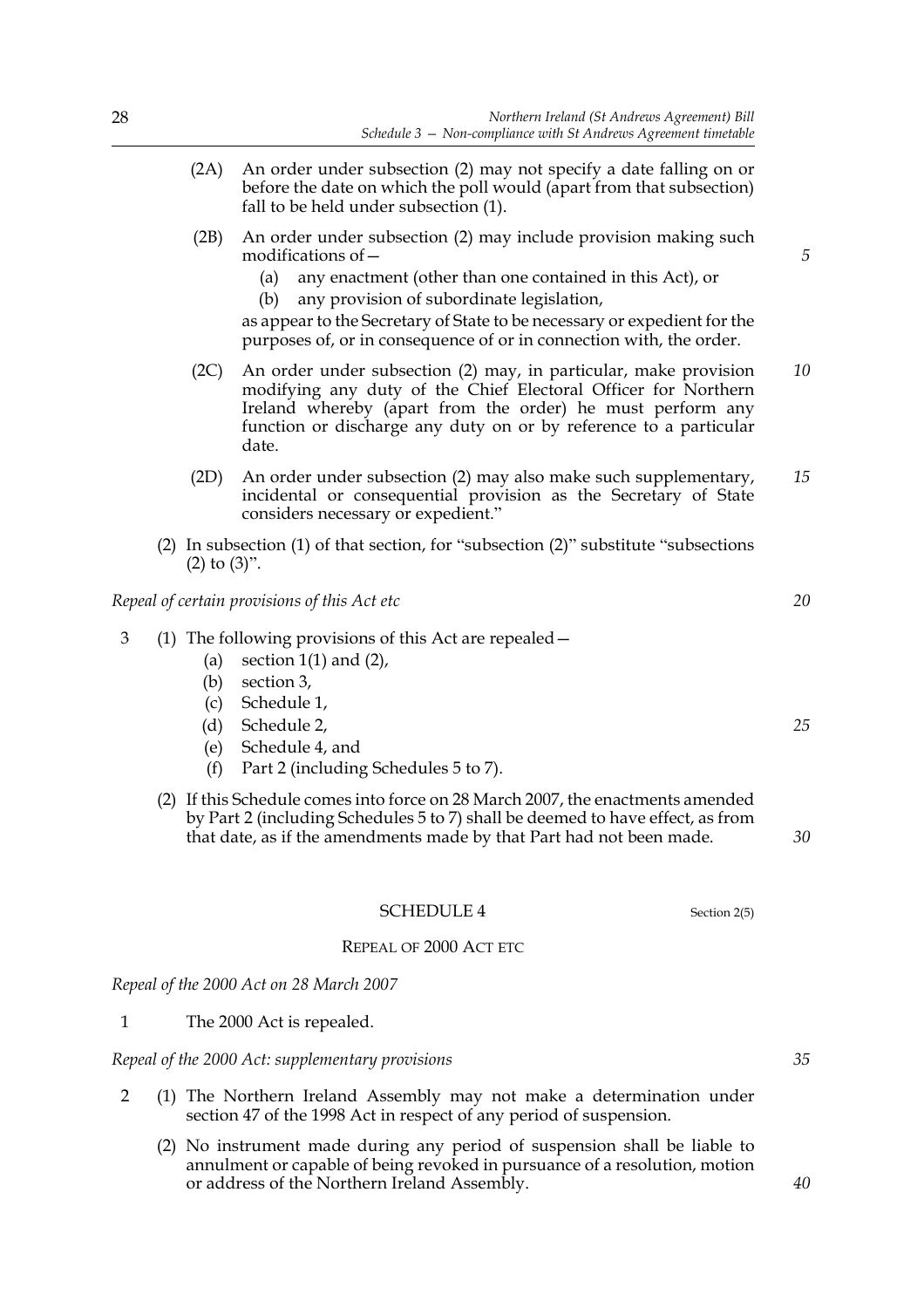- (3) Neither a restoration order nor the repeal of paragraph 1(1) of the Schedule to the 2000 Act shall affect the operation of any Order in Council made before 28 March 2007 under paragraph 1(1) of that Schedule.
- (4) References to Acts of the Northern Ireland Assembly in any enactment or instrument (whether passed or made before or after the coming into force of section 1 of the 2000 Act) are to be read, so far as the context permits, as including references to Orders in Council made under paragraph 1(1) of the Schedule to that Act.
- (5) The repeal of section 6 of the 2000 Act by virtue of paragraph 1 above shall not affect the operation of any order previously made under that section.
- (6) The repeal of section 7 of the 2000 Act by virtue of paragraph 1 above shall not affect the operation of any provision of a restoration order previously made by virtue of subsection (2) of that section.
- (7) The repeal of paragraph 9 of the Schedule to the 2000 Act by virtue of paragraph 1 above shall not affect the operation of any determination or provision previously made by virtue of that paragraph.
- (8) Subsection (4) of section 44 of the 1998 Act shall continue to include, at the end of that subsection, the words "or during a period when section 1 of the Northern Ireland Act 2000 was in force" (notwithstanding the repeal of section 9(3) of the 2000 Act by virtue of paragraph 1 above).
- (9) In this paragraph—

"instrument" includes a charter, contract or other document; "period of suspension" means a period when section 1 of the 2000 Act was in force.

(10) Sub-paragraphs (1) to (8) are not to be taken as limiting the provision that may be made by an order under section 23 of this Act. *25*

*Repeal of Schedule 3 to this Act on 28 March 2007*

3 Schedule 3 to this Act is repealed.

| <b>SCHEDULE 5</b> | Section 8 |
|-------------------|-----------|
|                   |           |

#### EXECUTIVE SELECTION: CONSEQUENTIAL AMENDMENTS

*Northern Ireland Act 1998 (c. 47)*

- 1 The 1998 Act is amended as follows.
- 2 (1) Section 18 (Northern Ireland Ministers) is amended as follows.
	- (2) Omit subsection  $(1)(a)$ .
	- (3) For subsection  $(13)$  substitute  $-$ 
		- "(13) In this section "nominating officer", in relation to a party, means—
			- (a) the person registered under Part 2 of the Political Parties, Elections and Referendums Act 2000 as the party's nominating officer; or

*5*

*10*

*15*

*20*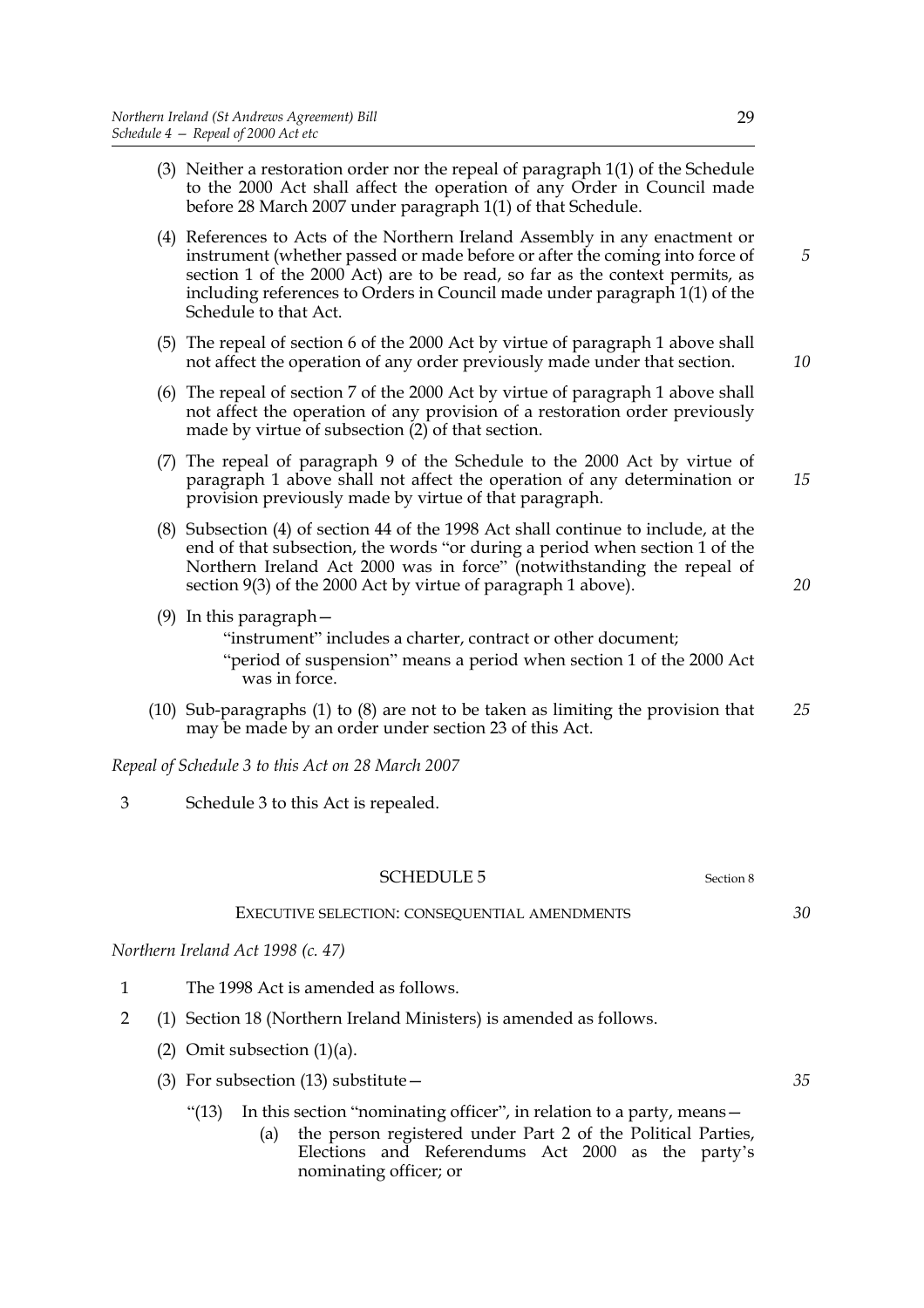- (b) a member of the Assembly nominated by him for the purposes of this section."
- 3 In section 19A (disqualification for certain offices which may be held by members of the Assembly), in subsection (1), for paragraphs (a) and (b) substitute—
	- "(a) be nominated to hold the office of First Minister or deputy First Minister or a Ministerial office to be held by a Northern Ireland Minister,".
- 4 In section 32 (extraordinary elections), for subsection (3) substitute—

" $(3)$  If —

- (a) the period mentioned in section 16A(3) ends without the offices of First Minister and deputy First Minister and the Ministerial offices to be held by Northern Ireland Ministers having been filled; or
- (b) the period mentioned in section 16B(3) ends without the offices of First Minister and deputy First Minister having been filled, *15*

the Secretary of State shall propose a date for the poll for the election of the next Assembly."

- 5 In section 98(1) (interpretation), in the definition of "the pledge of office", for "16(10)" substitute "16C(14)". *20*
- 6 (1) Schedule 12A (effect of application of section 95A(6) or (7)) is amended as follows.
	- (2) In paragraph  $6(4)$ , for "16 $(8)$ " substitute "16B $(3)$  to  $(9)$ ".
	- (3) In paragraph 7(4), for "16(7)" substitute "16B(2)".
	- (4) In paragraph 8(1)(a), for "the six weeks" substitute "the period of seven days".
	- (5) In paragraph  $8(3)$ , for "16" substitute "16B $(3)$  to  $(9)$ ".
	- (6) In paragraph  $8(4)$  -
		- (a) for "for an election under section 16" substitute "under section 16B(3) to  $(9)$ "; *30*
		- (b) for "of six weeks mentioned in section 16(8)" substitute "mentioned in section 16B(3)".

#### *Northern Ireland Act 2000 (c. 1)*

7 In section 1 of the 2000 Act (suspension of devolved government in Northern Ireland), in subsection (4), omit "elected,". *35*

#### *Northern Ireland (Miscellaneous Provisions) Act 2006 (c. 33)*

8 In Schedule 2 to the Northern Ireland (Miscellaneous Provisions) Act 2006 (c. 33) (department with policing and justice functions), the inserted Schedule 4A to the 1998 Act is amended as follows.

*10*

*5*

*25*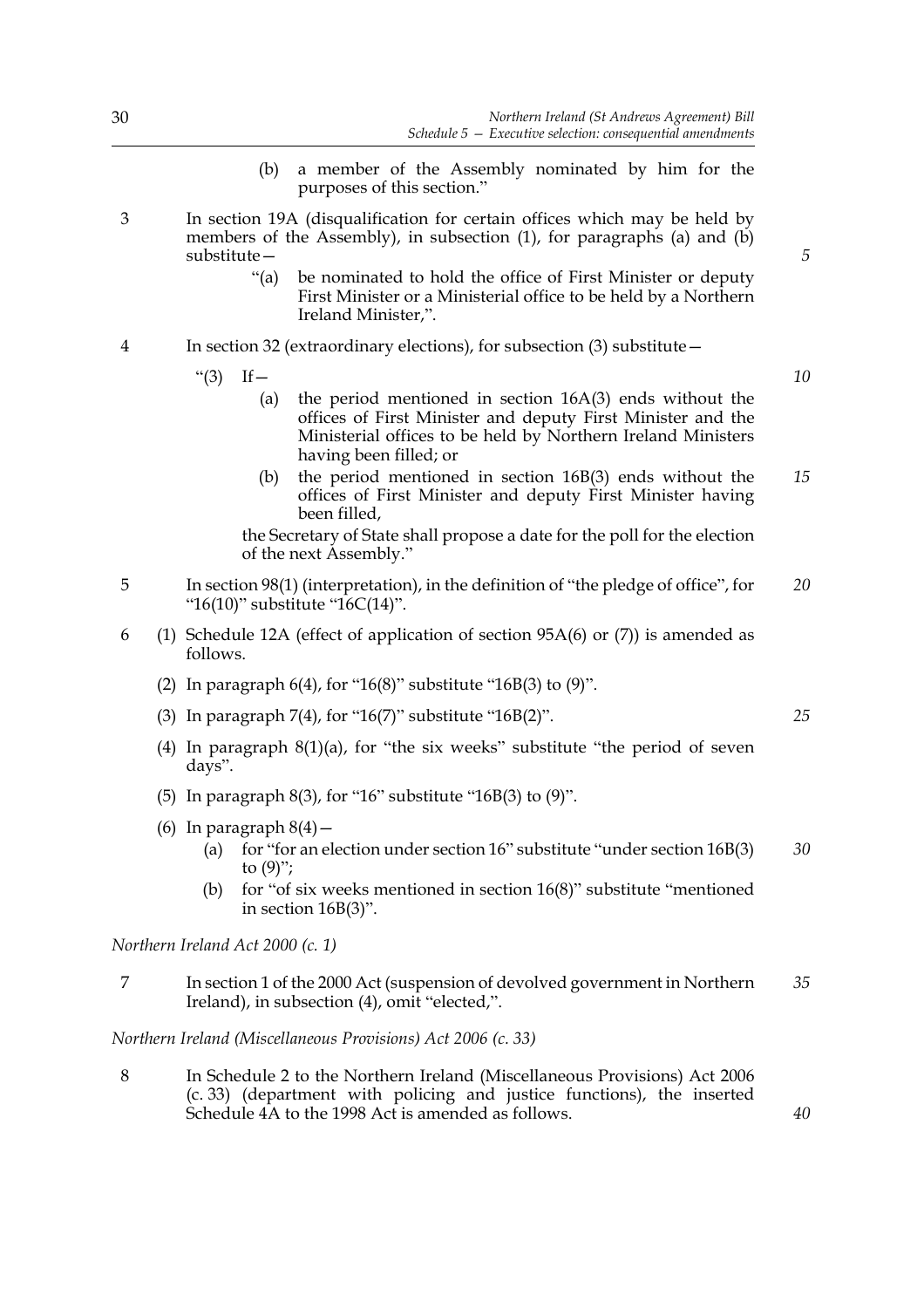# 9 After paragraph 1 insert—

*"Modification of section 16A*

- 1A Section 16A(3) shall have effect as if, for paragraph (b) (and the word "and" before it) there were substituted—
	- "(aa) once those offices have been filled, the relevant Ministerial office (within the meaning of Part 1 of Schedule 4A) shall be filled by applying paragraph 3(3) to (6) of that Schedule; and
		- (b) once that office has been filled, the other Ministerial offices to be held by Northern Ireland Ministers shall be filled by applying section 18(2) to (6).""
- 10 In paragraph 3 (department in the charge of Minister approved by resolution of Assembly: provisions relating to relevant Minister), in subparagraph  $(1)$ , for " $(a)$  to  $(e)$ " substitute " $(b)$  to  $(e)$ ".
- 11 After paragraph 4 insert—

*"Modification of section 16A*

- 4A Section 16A(3) shall have effect as if, for paragraph (b) (and the word "and" before it) there were substituted—
	- "(aa) once those offices have been filled, the relevant Ministerial offices (within the meaning of Part 2 of Schedule 4A) shall be filled by applying paragraph 7(3) to (6) of that Schedule; and
		- (b) once those offices have been filled, the other Ministerial offices to be held by Northern Ireland Ministers shall be filled by applying section 18(2) to (6).""
- 12 In paragraph 7 (department in the charge of two Ministers: provisions relating to relevant Ministers), in sub-paragraph (1), for "(a) to (e)" substitute "(b) to (e)". *25*
- 13 After paragraph 8 insert—

*"Modification of section 16A*

- 8A Section 16A(3) shall have effect as if, for paragraph (b) (and the word "and" before it) there were substituted—
	- "(aa) once those offices have been filled, the relevant Ministerial office (within the meaning of Part 3 of Schedule 4A) and the relevant junior Ministerial office (within that meaning) shall be filled by applying paragraph 11(3) to (6) of that Schedule; and
		- (b) once those offices have been filled, the other Ministerial offices to be held by Northern Ireland Ministers shall be filled by applying section 18(2) to (6).""
- 14 In paragraph 11 (department with rotation between Minister and junior Minister: provisions relating to relevant Minister and relevant junior Minister), in sub-paragraph (1), for "(a) to (e)" substitute "(b) to (e)".

31

*15*

*5*

*10*

*20*

*35*

*30*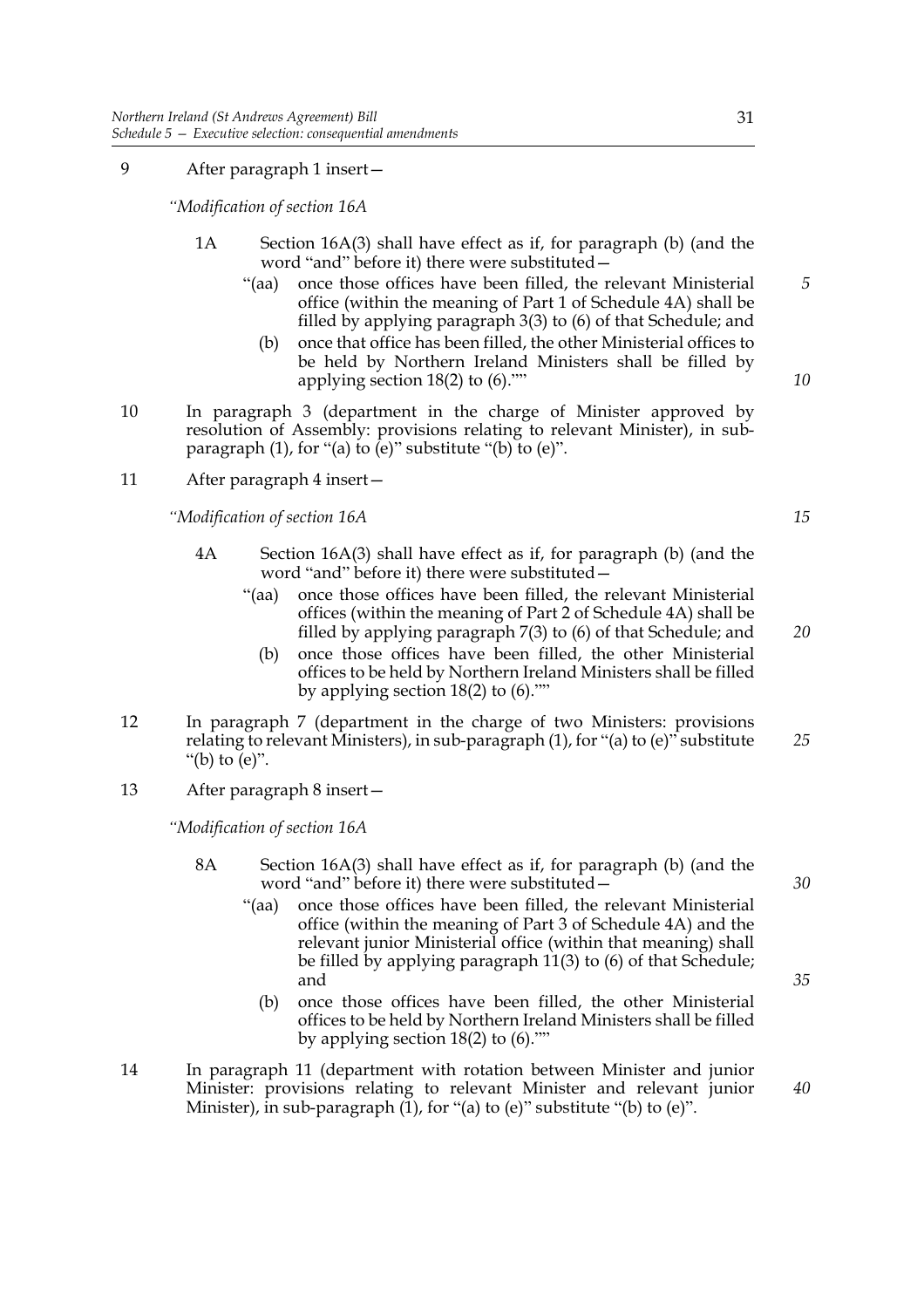#### SCHEDULE 6 Section 9

#### DEPARTMENT WITH POLICING AND JUSTICE FUNCTIONS: NOMINATION ETC OF MINISTERS

*Introduction*

1 In Schedule 2 to the Northern Ireland (Miscellaneous Provisions) Act 2006 (c. 33) (department with policing and justice functions), the inserted Schedule 4A to the 1998 Act is amended as follows.

*Department in the charge of Minister approved by resolution of Assembly*

- 2 (1) Paragraph 3 (provisions relating to relevant Minister) is amended as follows.
	- (2) After sub-paragraph (3) insert—
		- "(3A) But a member of the Assembly who is a member of a political party may not be nominated unless the nominating officer of the party consents to his nomination within a period specified in standing orders." *10*
	- (3) In sub-paragraph (9), at the end insert "; or
		- (d) where consent to his nomination was required under subparagraph (3A), he is dismissed by the nominating officer who consented (or that officer's successor) and the Presiding Officer is notified of his dismissal." *15*
	- (4) After sub-paragraph (10) insert—
		- "(10A) If, as a result of the relevant Minister ("the former Minister") ceasing to hold office and the relevant Ministerial office being filled by virtue of sub-paragraph  $(10)$ ,  $-$ *20*
			- (a) the total number of Ministerial offices held by members of a political party increases; or
			- (b) the total number of Ministerial offices held by members of a political party decreases, *25*

all other Northern Ireland Ministers shall cease to hold office and those Ministerial offices shall be filled by applying section 18(2) to (6) within a period specified in standing orders.

(10B) But sub-paragraph (10A) shall not apply if  $-$ 

- (a) the former Minister ceased to hold office by virtue of being dismissed by a nominating officer under sub-paragraph (9)(d); and
- (b) before the relevant Ministerial office was filled, either of the conditions in sub-paragraph (10C) was satisfied in relation to each member of the Assembly who was a member of the political party of the nominating officer.
- (10C) The conditions are that—
	- (a) the First Minister and the deputy First Minister sought to nominate the member under sub-paragraph (3) for the relevant Ministerial office but consent to his nomination was not given in accordance with sub-paragraph (3A); or
	- (b) the member was nominated under sub-paragraph (3) for the relevant Ministerial office and the nomination took

*30*

*40*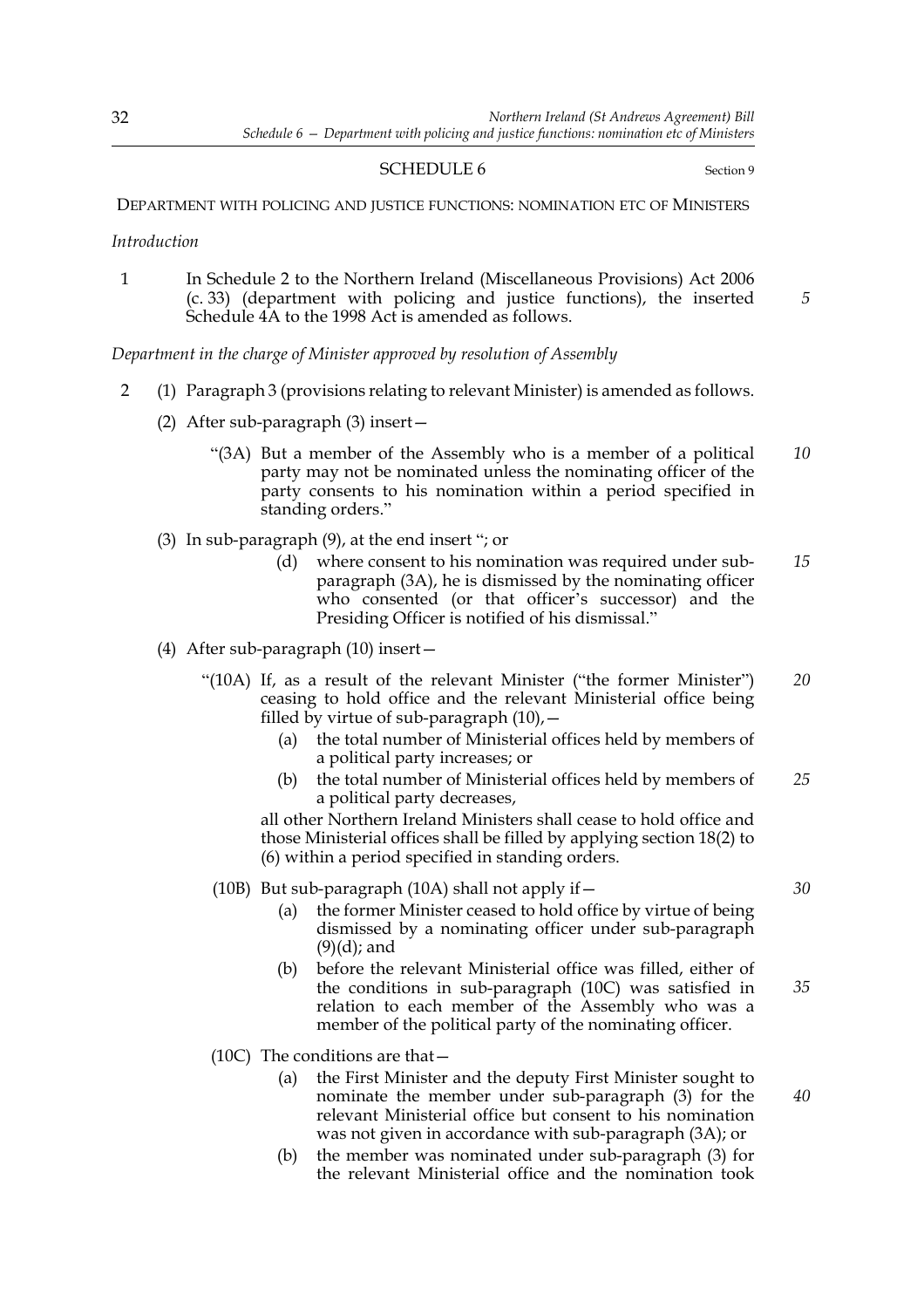effect within the period specified in standing orders by virtue of sub-paragraph  $(5)(a)$ , but the member did not take up the office within that period."

- (5) After sub-paragraph (13) insert—
	- "(14) In this paragraph "nominating officer" has the same meaning as in section 18."

*Department in the charge of two Ministers*

- 3 (1) Paragraph 7 (provisions relating to relevant Ministers) is amended as follows.
	- (2) After sub-paragraph (3) insert—
		- "(3A) But a member of the Assembly who is a member of a political party may not be nominated unless the nominating officer of the party consents to his nomination within a period specified in standing orders."
	- (3) In sub-paragraph (9), at the end insert "; or
		- (d) where consent to his nomination was required under subparagraph (3A), he is dismissed by the nominating officer who consented (or that officer's successor) and the Presiding Officer is notified of his dismissal."
	- (4) After sub-paragraph (10) insert—
		- "(10A) If, as a result of the relevant Ministers ("the former Ministers") ceasing to hold office and the relevant Ministerial offices being filled by virtue of sub-paragraph  $(10)(b)$ ,  $-$ 
			- (a) the total number of Ministerial offices held by members of a political party increases; or
			- (b) the total number of Ministerial offices held by members of a political party decreases,

all other Northern Ireland Ministers shall cease to hold office and those Ministerial offices shall be filled by applying section 18(2) to (6) within a period specified in standing orders.

(10B) But sub-paragraph (10A) shall not apply if  $-$ 

- (a) either of the former Ministers ceased to hold office by virtue of being dismissed by a nominating officer under sub-paragraph (9)(d); and
- (b) before the relevant Ministerial offices were filled, either of the conditions in sub-paragraph (10C) was satisfied in relation to each member of the Assembly who was a member of the political party of the nominating officer concerned. *35*

(10C) The conditions are that—

(a) the First Minister and the deputy First Minister sought to nominate the member under sub-paragraph (3) for one of the relevant Ministerial offices but consent to his nomination was not given in accordance with subparagraph (3A); or

*10*

*15*

*5*

*20*

*25*

*30*

*40*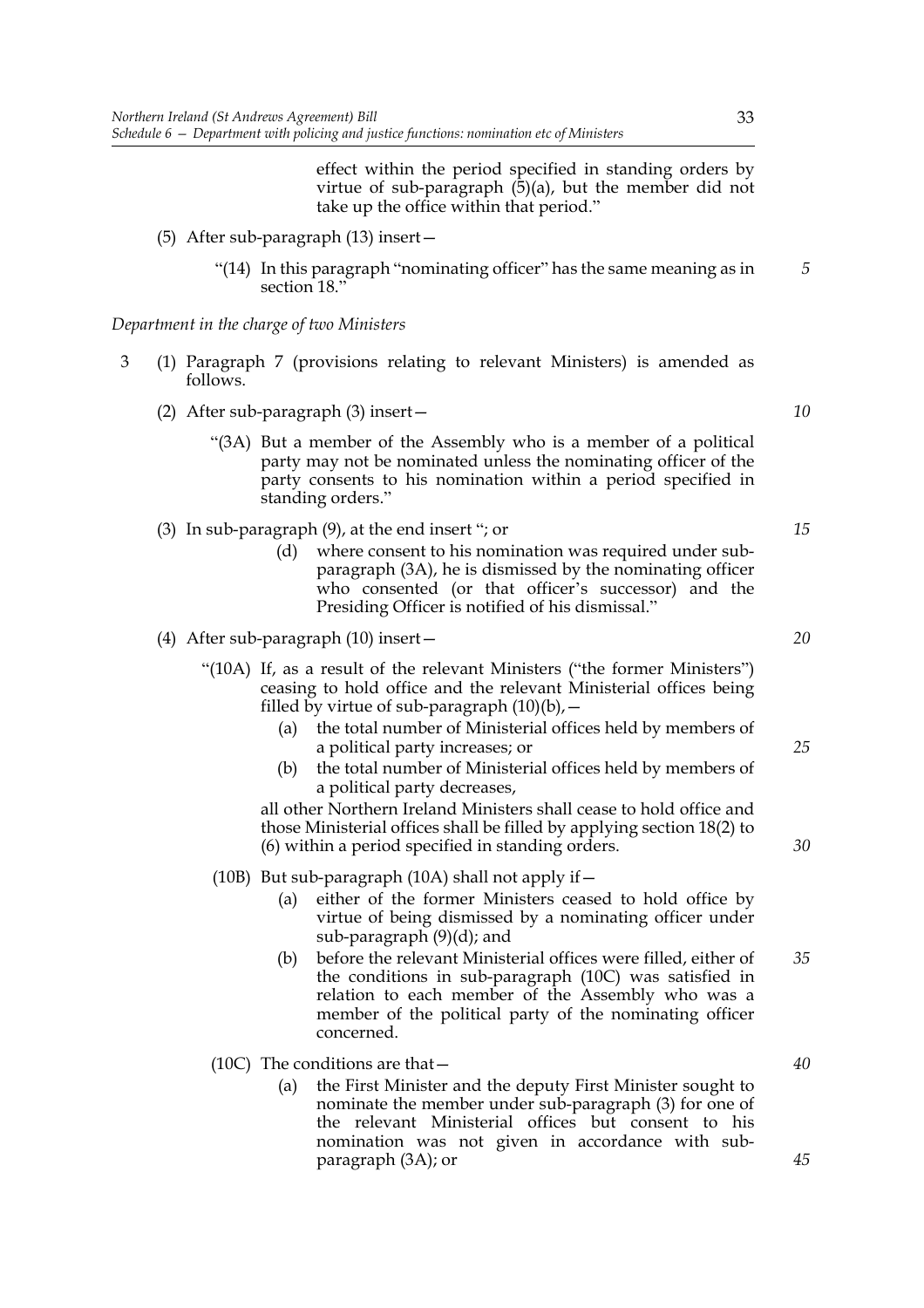- (b) the member was nominated under sub-paragraph (3) for one of the relevant Ministerial offices and the nomination took effect within the period specified in standing orders by virtue of sub-paragraph (5)(a), but the member did not take up the office within that period."
- (5) After sub-paragraph (13) insert—
	- "(14) In this paragraph "nominating officer" has the same meaning as in section 18."

*Department with rotation between Minister and junior Minister*

- 4 (1) Paragraph 11 (provisions relating to relevant Minister and relevant junior Minister) is amended as follows. *10*
	- (2) After sub-paragraph (3) insert—
		- "(3A) But a member of the Assembly who is a member of a political party may not be nominated unless the nominating officer of the party consents to his nomination within a period specified in standing orders." *15*
	- (3) In sub-paragraph (9), at the end insert "; or
		- (d) where consent to his nomination was required under subparagraph (3A), he is dismissed by the nominating officer who consented (or that officer's successor) and the Presiding Officer is notified of his dismissal."
	- (4) After sub-paragraph (11) insert—
		- "(11A) If, as a result of the relevant Minister ("the former Minister") and the relevant junior Minister ("the former junior Minister") ceasing to hold office and the relevant Ministerial office and the relevant junior Ministerial office being filled by virtue of sub-paragraph  $(11)(b)$ , — *25*
			- (a) the total number of Ministerial offices or junior Ministerial offices held by members of a political party increases; or
			- (b) the total number of Ministerial offices or junior Ministerial offices held by members of a political party decreases, *30*

all other Northern Ireland Ministers shall cease to hold office and those Ministerial offices shall be filled by applying section 18(2) to (6) within a period specified in standing orders.

- (11B) But sub-paragraph (11A) shall not apply if—
	- (a) the former Minister or the former junior Minister ceased to hold office by virtue of being dismissed by a nominating officer under sub-paragraph (9)(d); and
	- (b) before the relevant Ministerial office and the relevant junior Ministerial office were filled, either of the conditions in sub-paragraph (11C) was satisfied in relation to each member of the Assembly who was a member of the political party of the nominating officer concerned. *40*
- (11C) The conditions are that  $-$ 
	- (a) the First Minister and the deputy First Minister sought to nominate the member under sub-paragraph (3) for the *45*

*5*

*20*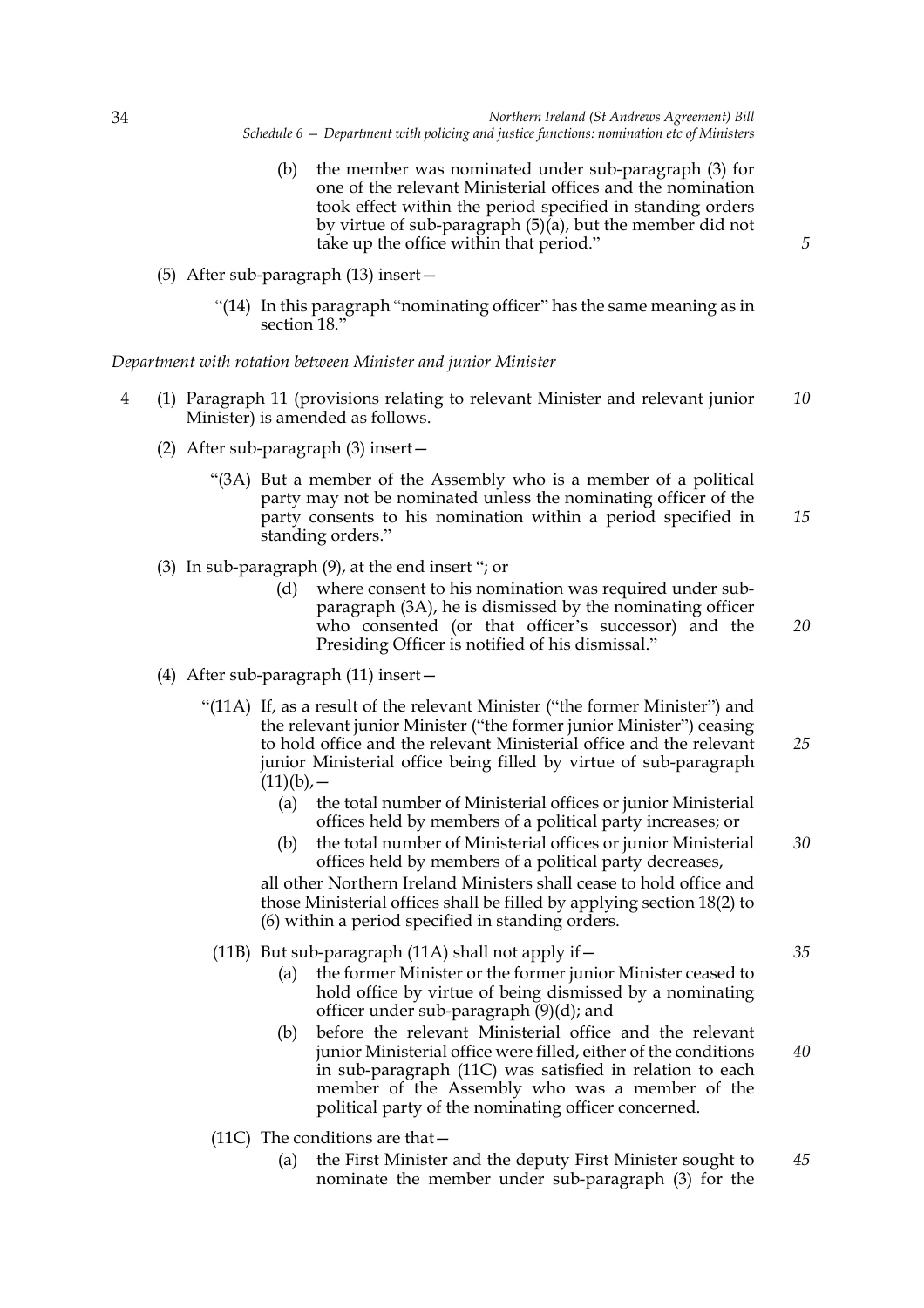appropriate office, but consent to his nomination was not given in accordance with sub-paragraph (3A); or

- (b) the member was nominated under sub-paragraph (3) for the appropriate office and the nomination took effect within the period specified in standing orders by virtue of sub-paragraph (5)(a), but the member did not take up the office within that period.
- (11D) In sub-paragraph (11C) "the appropriate office" means—
	- (a) in relation to a person who was a member of the political party of the nominating officer who dismissed the former Minister, the relevant Ministerial office;
	- (b) in relation to a person who was a member of the political party of the nominating officer who dismissed the former junior Minister, the relevant junior Ministerial office."
- (5) After sub-paragraph (14) insert—
	- "(15) In this paragraph "nominating officer" has the same meaning as in section 18.

#### SCHEDULE 7 Section 19

#### MINOR AND CONSEQUENTIAL AMENDMENTS RELATING TO PART 2

*Northern Ireland Act 1998 (c. 47)*

- 1 The 1998 Act is amended as follows.
- 2 In section 53 (agreements etc., by persons participating in North-South Ministerial Council and British-Irish Council), in subsection (1), for "a nomination under section 52" substitute "any provision of section 52A or 52B".
- 3 In section 98 (interpretation), in subsection (1), insert the following definition at the appropriate place—

""the St Andrews Agreement" means the agreement reached on 13 October 2006 at multi-party talks on Northern Ireland held at St Andrews;".

- 4 (1) Schedule 2 (excepted matters) is amended as follows.
	- (2) In paragraph  $3(b)(i)$ , for "a nomination under section 52" substitute "any provision of section 52A or 52B".
	- (3) In paragraph 22—
		- (a) in sub-paragraph (b), for "and 28" substitute ", 28, 28A, 28B, 28D and 28E"; *35*
		- (b) in sub-paragraph (d), for "52" substitute "52A to 52C".
- 5 In Schedule 3 (reserved matters), in paragraph 42(a), for "and 28" substitute ", 28, 28A and 28B".

*15*

*10*

*5*

*20*

*25*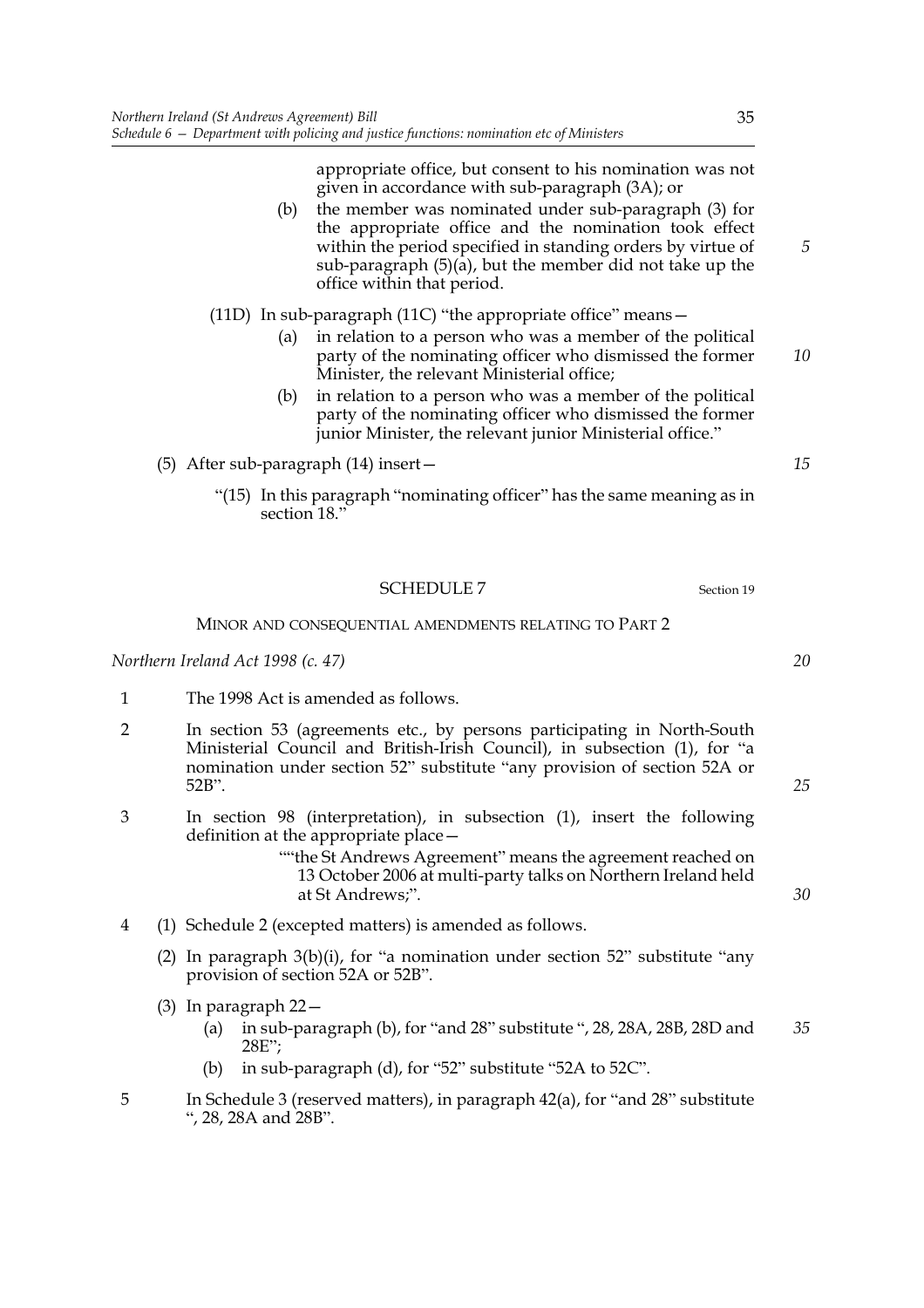*Northern Ireland Act 2000 (c. 1)*

6 In section 1 of the 2000 Act (suspension of devolved government in Northern Ireland), in subsection (5), for "section 52" substitute "section 52A, 52B".

|                |              | <b>SCHEDULE 8</b><br>Section 20(1)                                                                                                                                                                                                                                                                                          |    |
|----------------|--------------|-----------------------------------------------------------------------------------------------------------------------------------------------------------------------------------------------------------------------------------------------------------------------------------------------------------------------------|----|
|                |              | RECONSTITUTION OF DISTRICT POLICING PARTNERSHIPS                                                                                                                                                                                                                                                                            | 5  |
|                | Introduction |                                                                                                                                                                                                                                                                                                                             |    |
| $\mathbf{1}$   |              | (1) Schedule 3 to the Police (Northern Ireland) Act 2000 (c. 32) has effect subject<br>to this Schedule.                                                                                                                                                                                                                    |    |
|                |              | (2) In this Schedule $-$<br>"the Board" means the Northern Ireland Policing Board;<br>"the commencement date" means the date on which this Schedule<br>comes into force;<br>"the council", in relation to a DPP, means the district council by which<br>the DPP is established;                                             | 10 |
|                |              | "district council" has the same meaning as in the Local Government Act<br>(Northern Ireland) 1972 (c. 9 (N.I.));<br>"DPP" means a district policing partnership;                                                                                                                                                            | 15 |
|                |              | "independent appointment date", in relation to a DPP, means the date<br>published by the Board under paragraph 4(2) of this Schedule;<br>"independent member", in relation to a DPP, means a member<br>appointed under paragraph 2(3)(b), (4)(b) or (5)(b) of Schedule 3 to<br>the Police (Northern Ireland) Act 2000;      | 20 |
|                |              | "political appointment date", in relation to a DPP, means the date<br>published by the council under paragraph 3(2) of this Schedule;<br>"political member", in relation to a DPP, means a member appointed<br>under paragraph $2(3)(a)$ , $(4)(a)$ or $(5)(a)$ of Schedule 3 to the Police<br>(Northern Ireland) Act 2000. | 25 |
|                |              | Report on whether DPPs meet the political condition                                                                                                                                                                                                                                                                         |    |
| $\overline{2}$ |              | (1) The Board must comply with the requirements of this paragraph within a<br>period of 15 days beginning with the commencement date.                                                                                                                                                                                       | 30 |
|                | (2)          | The Board must consider whether the political condition is met in relation to<br>each DPP.                                                                                                                                                                                                                                  |    |
|                |              | (3) The Board must submit to the Secretary of State a report on each DPP-<br>stating whether or not, in the view of the Board, the political<br>(a)<br>condition is met in relation to the DPP, and<br>setting out its reasons for that view.<br>(b)                                                                        | 35 |
|                |              | (4) The Board must provide to each district council a copy of the report so far as<br>the report relates to the DPP established by that council.                                                                                                                                                                            |    |
|                |              | (5) The Board must publish a list of the DPPs which, in its view, do not meet the<br>political condition.                                                                                                                                                                                                                   | 40 |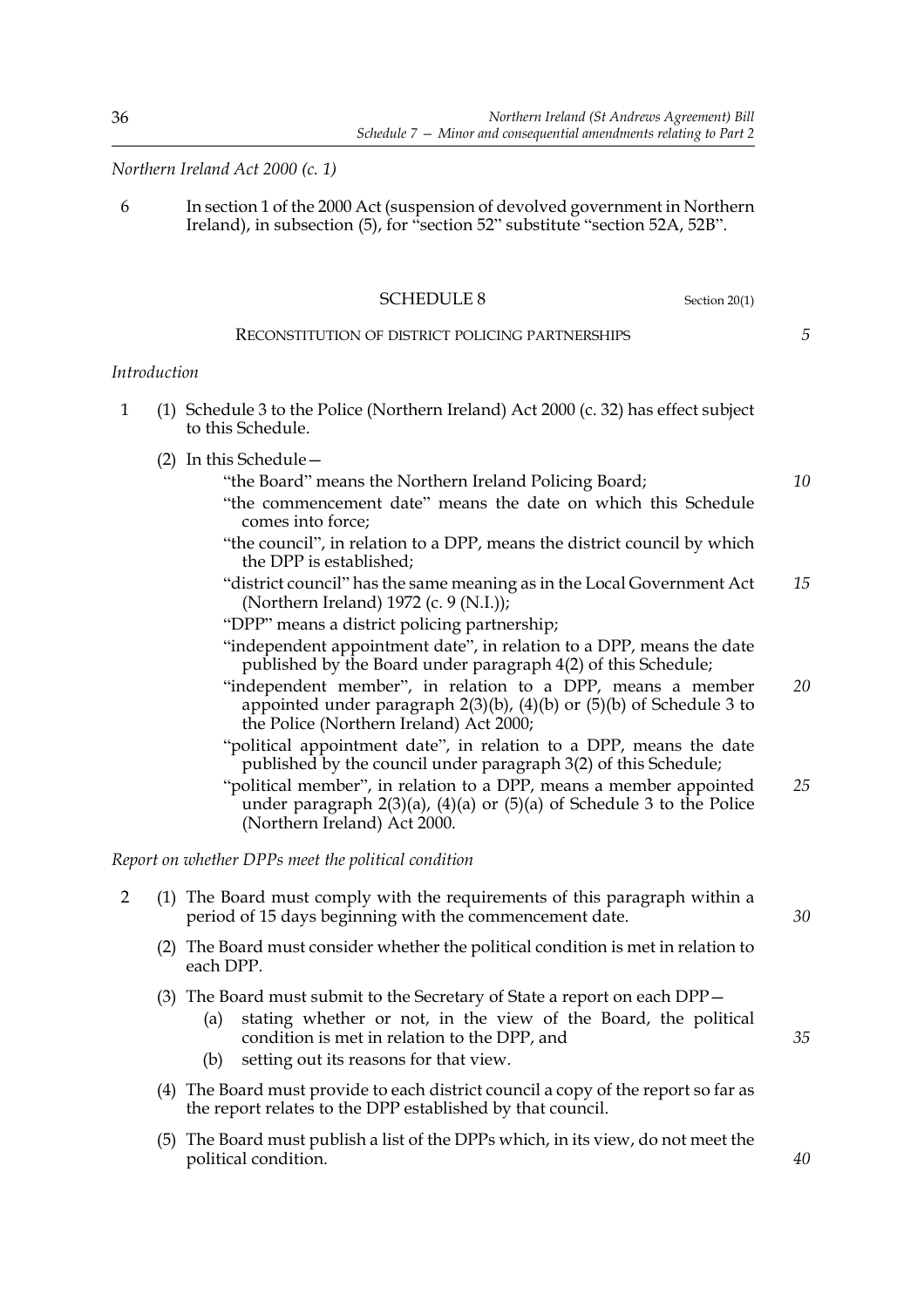- (6) For the purposes of this paragraph the political condition is met in relation to a DPP if the political members of the DPP reflect, so far as practicable, the balance of parties prevailing among the members of the council on the commencement date.
- (7) For the purposes of this paragraph an independent member of a council shall be treated as a party.

*Appointment of political members of DPPs which do not meet the political condition*

- 3 (1) This paragraph applies in relation to each DPP specified in the list published under paragraph 2(5).
	- (2) The council must publish notice of the date which is to be the political appointment date in relation to the DPP. *10*
	- (3) Notice under sub-paragraph (2) must be published in such manner as appears to the council appropriate for bringing it to the attention of interested persons.
	- (4) The political appointment date in relation to a DPP must be a date no later than three months after the date on which the list is published. *15*
	- (5) Each person who is a political member of the DPP on the day before the political appointment date shall cease to hold office at the end of that day.
	- (6) On the political appointment date, the council must appoint political members of the DPP in accordance with Schedule 3 to the Police (Northern Ireland) Act 2000 (c. 32); but for this purpose paragraph 3(1) of that Schedule is to have effect as if, for "immediately after the last local general election" there were substituted "on the date on which Schedule 8 to the Northern Ireland (St Andrews Agreement) Act 2006 comes into force". *20*
	- (7) A person who ceases to hold office as a political member by virtue of subparagraph (5) shall be eligible for re-appointment. *25*
	- (8) Where a political member of the DPP ceases to hold office at any time during the period—
		- (a) beginning with the date on which the list is published, and
		- (b) ending with the day before the political appointment date, no appointment shall be made to fill the casual vacancy.
	- (9) Where a person ceases to hold office as chairman of the DPP during that period, no appointment shall be made before the political appointment date to fill the vacancy in the office.

#### *Appointment of independent members of DPPs which do not meet the political condition*

- 4 (1) This paragraph applies in relation to each DPP specified in the list published under paragraph 2(5).
	- (2) The Board must publish notice of the date which is to be the independent appointment date in relation to the DPP.
	- (3) Notice under sub-paragraph (2) must be published in such manner as appears to the Board appropriate for bringing it to the attention of interested persons. *40*

*5*

*35*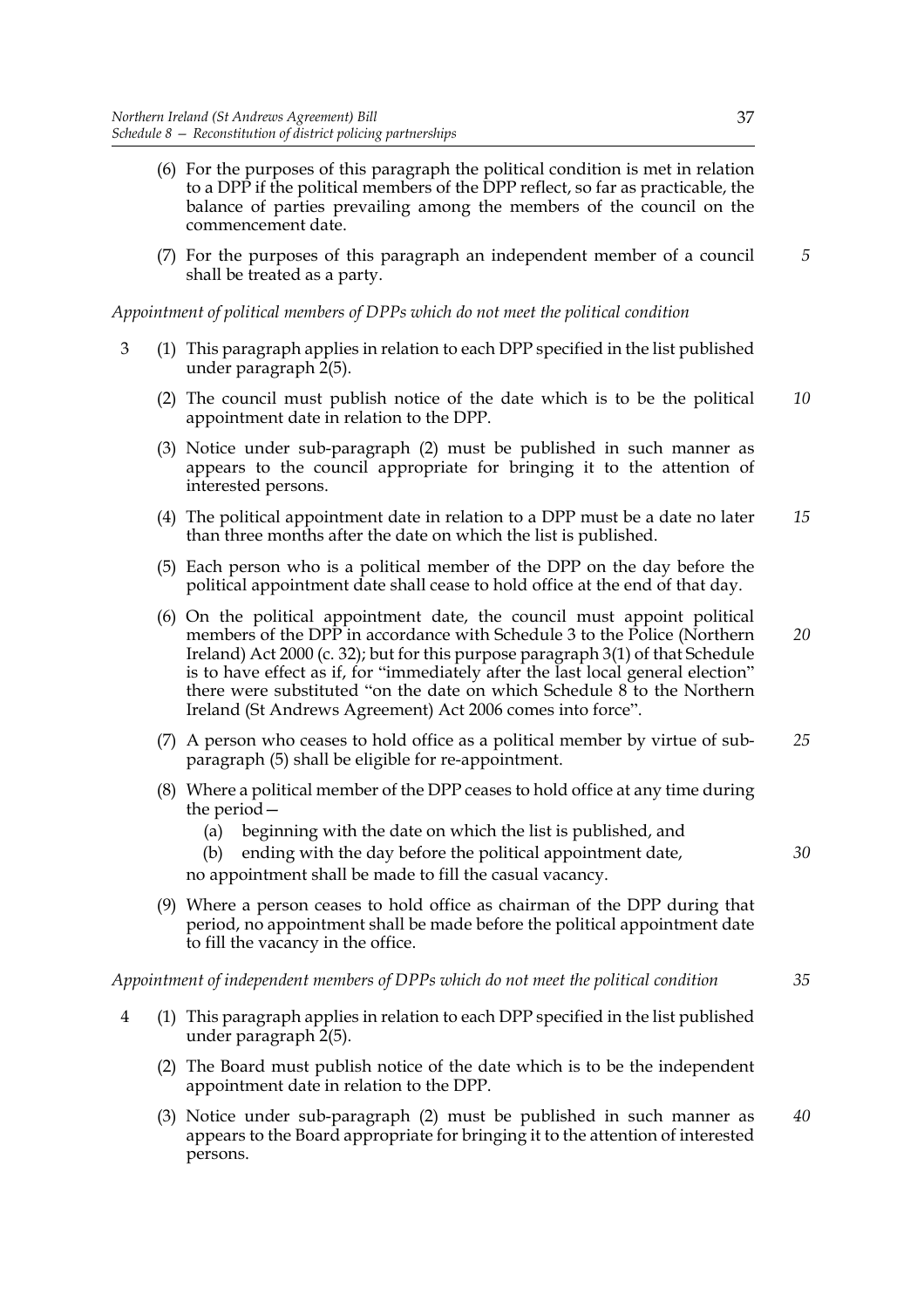- (4) Each person who is an independent member of the DPP on the day before the independent appointment date shall cease to hold office at the end of that day.
- (5) On the independent appointment date, the Board must appoint independent members of the DPP in accordance with Schedule 3 to the Police (Northern Ireland) Act 2000 (c. 32).
- (6) A person who ceases to hold office as an independent member by virtue of sub-paragraph (4) shall be eligible for re-appointment.
- (7) Where an independent member of the DPP ceases to hold office at any time during the period—
	- (a) beginning with the date on which the list is published, and

(b) ending with the day before the independent appointment date,

no appointment shall be made to fill the casual vacancy.

(8) Where a person ceases to hold office as vice-chairman of the DPP during that period, no election shall be conducted before the independent appointment date to fill the vacancy in the office. *15*

#### *Supplementary provisions*

- 5 (1) Section 15 of the Police (Northern Ireland) Act 2000 shall apply in relation to a failure by a district council to comply with any provision of this Schedule as it applies in relation to a failure by a district council to comply with any provision of Schedule 3 to that Act.
	- (2) Paragraph 6 of Schedule 3 to that Act shall apply in relation to any functions of a district council or the Board under this Schedule as it applies in relation to any functions of a district council or the Board under paragraphs 4 and 5 of that Schedule.

*25*

*20*

#### SCHEDULE 9 Section 20(2)

#### DISTRICT POLICING PARTNERSHIPS: BELFAST SUB-GROUPS

#### *Introduction*

1 In paragraph 13 of Schedule 1 to the Police (Northern Ireland) Act 2003 (c. 6), (Belfast), the inserted Schedule 3A to the Police (Northern Ireland) Act 2000 is amended as follows. *30*

*Effect of local government election on membership of sub-group*

- 2 (1) In paragraph 1, after sub-paragraph (1) insert—
	- "(1A) In this Schedule, in relation to a sub-group and the holding of a local general election—

"the transitional period" means the period—

- (a) beginning with the election day; and
- (b) ending with the day before the reconstitution date;
- "reconstitution date" means the date published by notice of the Board under paragraph 4(2A)."

*10*

*5*

*35*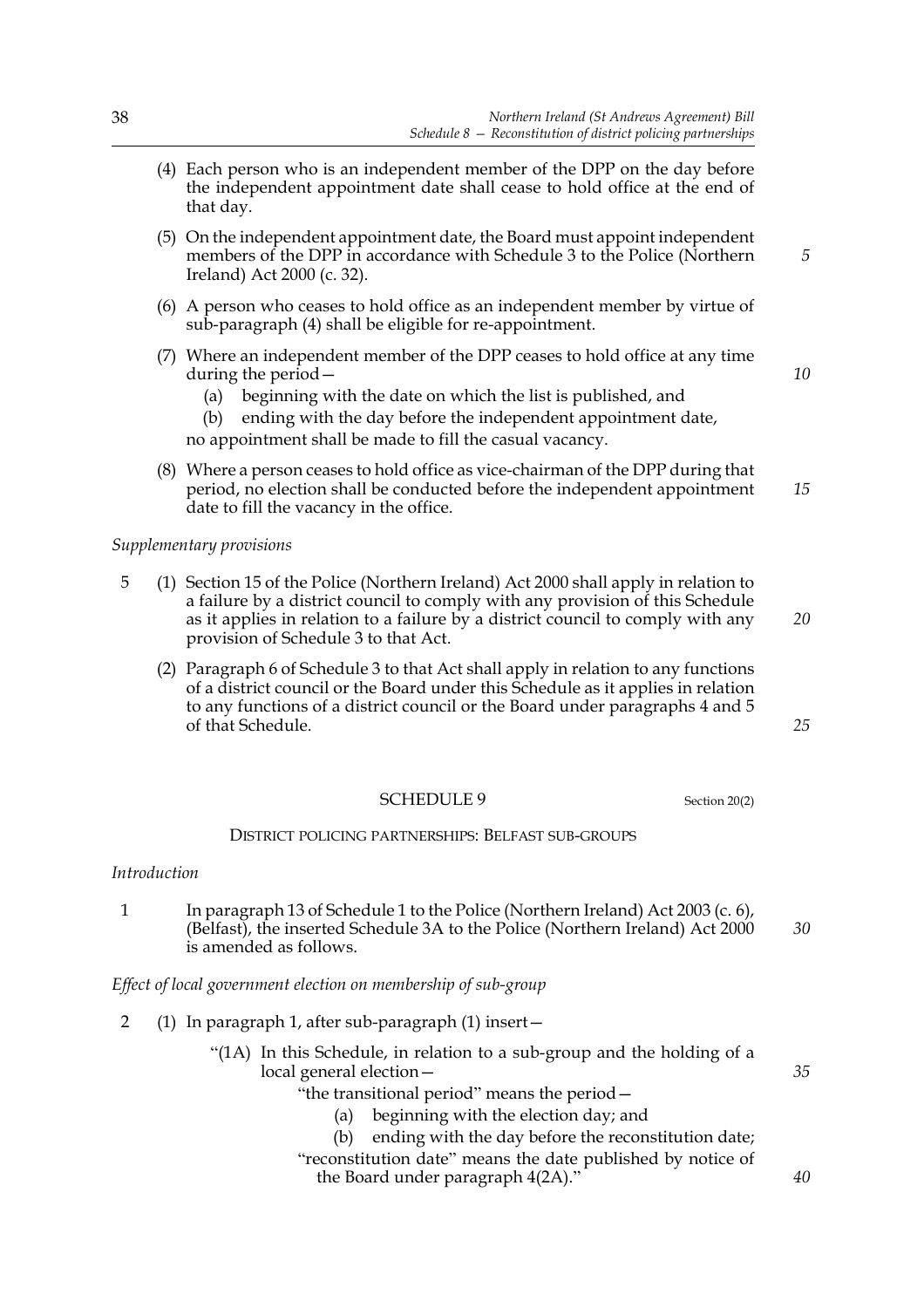- (2) In paragraph 3(3), for "date of the local general election" substitute "day before the reconstitution date".
- (3) At the end of paragraph 3 add—
	- "(7) Where a political member ceases to hold office at any time during the transitional period, no appointment shall be made to fill the casual vacancy; and paragraph 2 and sub-paragraph (1) of this paragraph shall have effect subject to this sub-paragraph."
- (4) In paragraph 4, after sub-paragraph (2) insert—
	- "(2A) Where, following a local general election, the Board has completed the appointment of the independent members of the sub-group for a police district, it shall publish notice of the date which is to be the reconstitution date in relation to the sub-group for that police district. *10*
		- (2B) Notice under sub-paragraph (2A) shall be published in such manner as appears to the Board appropriate for bringing it to the attention of interested persons."
- (5) In paragraph 4(4), for "date of the local general election" substitute "day before the reconstitution date".
- (6) At the end of paragraph 4 add—
	- "(8) Where an independent member ceases to hold office at any time during the transitional period, no appointment shall be made to fill the casual vacancy; and paragraph 2 and sub-paragraphs (1) and (2) of this paragraph shall have effect subject to this subparagraph." *20*

*Removal of members of sub-group from office*

- 3 In paragraph 7(1) (removal of members of sub-group), for head (c) substitute—
	- "(c) he has been convicted in Northern Ireland or elsewhere after the date of his appointment of a criminal offence (whether committed before or after that date);".

*Chairman and vice-chairman of sub-group*

4 For paragraph 9 (chairman and vice-chairman of sub-group) substitute—

*"Chairman and vice-chairman*

- 9 (1) For each sub-group there shall be a chairman appointed by the council from among the political members.
	- (2) In making appointments to the office of chairman, the council shall ensure that, so far as is practicable—
		- (a) a person is appointed to that office for a term of 12 months at a time or, where that period is shorter than 18 months, for a period ending with the reconstitution date next following his appointment;

39

*5*

*15*

*25*

*30*

*35*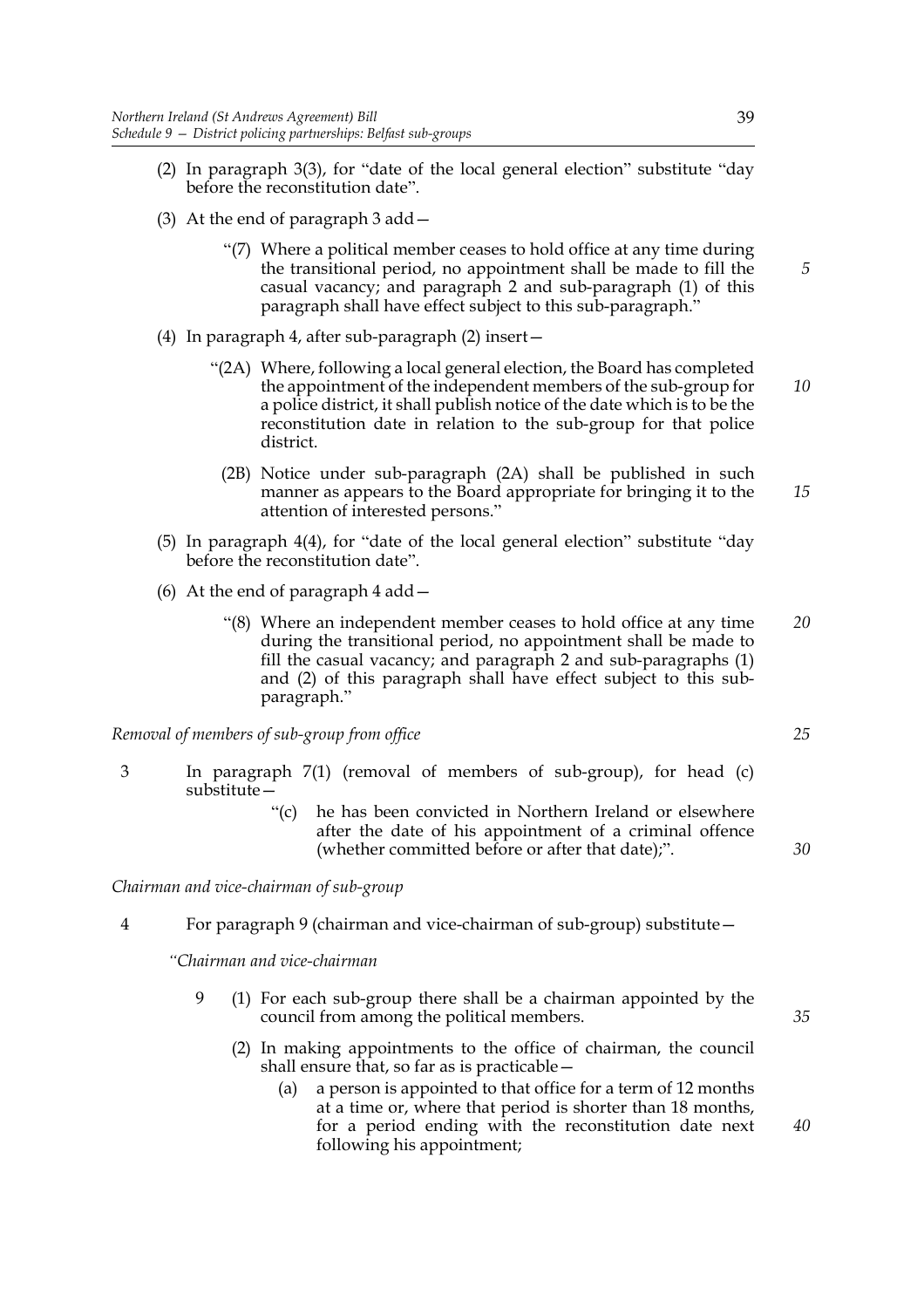- (b) that office is held in turn by each of the four largest parties represented on the council immediately after the last local general election.
- (3) Subject to the following provisions of this paragraph, a person shall hold and vacate office as chairman in accordance with the terms of his appointment.
- (4) A person may at any time resign as chairman by notice in writing to the council.
- (5) If the chairman ceases to be a member of the sub-group, he shall also cease to hold office as chairman.
- 9A (1) For each sub-group there shall be a vice-chairman elected by the independent members from among such members.
	- (2) The election of a vice-chairman shall be conducted in accordance with procedures determined by the sub-group under paragraph  $14(4)$ .
	- (3) Subject to the following provisions of this paragraph, a person shall hold and vacate office as vice-chairman in accordance with such terms as the Board may determine.
	- (4) In determining terms under sub-paragraph (3), the Board shall ensure that, so far as is practicable, a person holds office as vicechairman for a term of 12 months at a time or, where that period is shorter than 18 months, for a period ending with the reconstitution date next following his election to that office.
	- (5) A person may at any time resign as vice-chairman by notice in writing to the Board.
	- (6) If the vice-chairman ceases to be a member of the sub-group, he shall also cease to hold office as vice-chairman."

40

*15*

*10*

*5*

*25*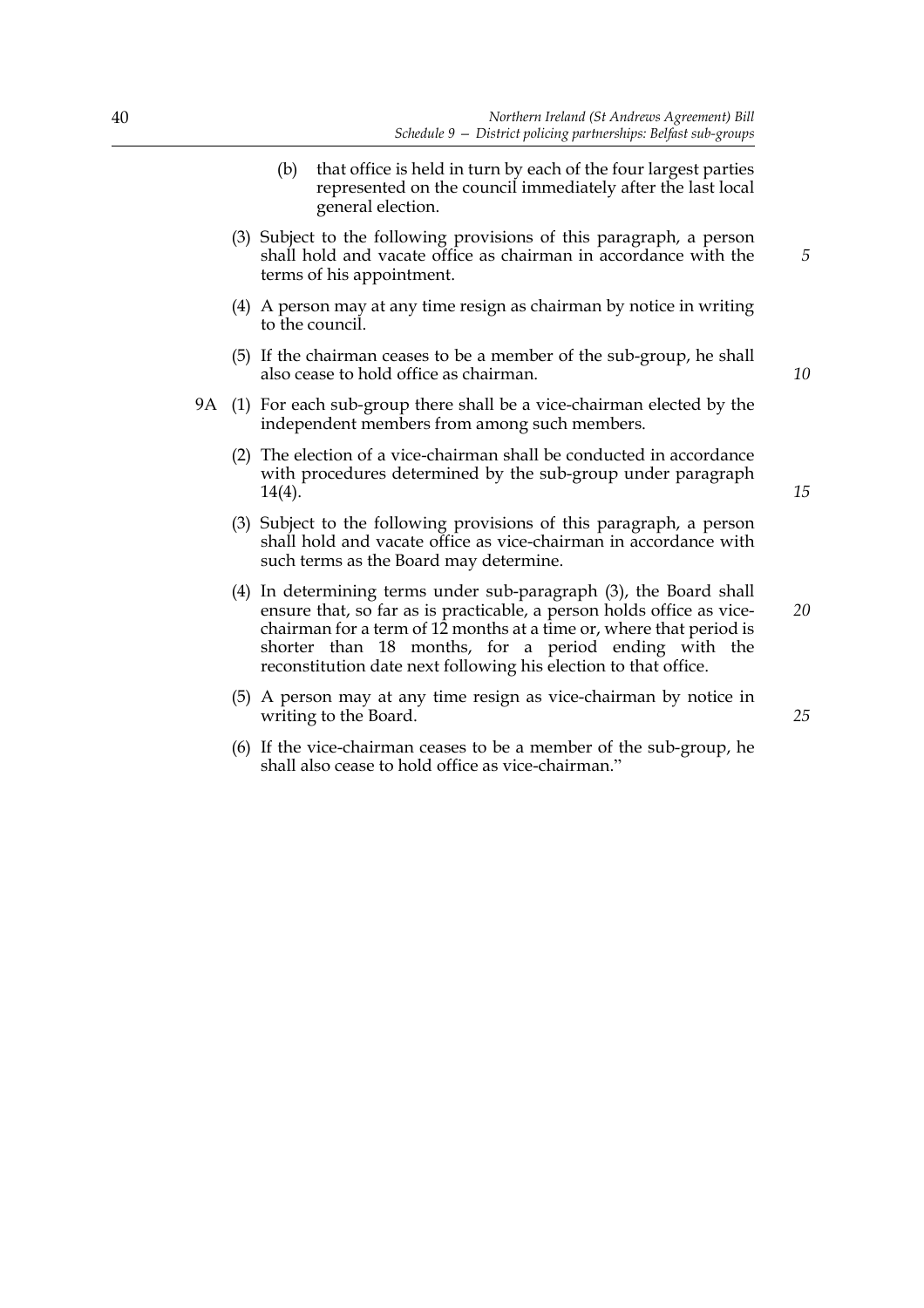# A **BILL**

To make provision for preparations for the restoration of devolved government in Northern Ireland in accordance with the St Andrews Agreement; to make provision as to the consequences of compliance, or noncompliance, with the St Andrews Agreement timetable; to amend the Northern Ireland Act 1998; to make provision about district policing partnerships; to amend the Education (Northern Ireland) Orders 1997 and 2006; and for connected purposes.

> *Presented by Mr Secretary Hain supported by The Prime Minister, Mr Chancellor of the Exchequer, Secretary John Reid, Secretary Des Browne, Mr David Hanson and Ms Harriet Harman.*

*Ordered, by* The House of Commons, *to be Printed*, 16*th November* 2006.

© Parliamentary copyright House of Commons 2006 *Applications for reproduction should be made in writing to the Copyright Unit, Her Majesty's Stationery Office, St. Clements House, 2-16 Colegate, Norwich, NR3 1BQ*

PUBLISHED BY AUTHORITY OF THE HOUSE OF COMMONS LONDON — THE STATIONERY OFFICE LIMITED Printed in the United Kingdom by The Stationery Office Limited £x.xx

 $Bill 7$   $(xxxxx)$   $54/2$ 

xxxbarxxx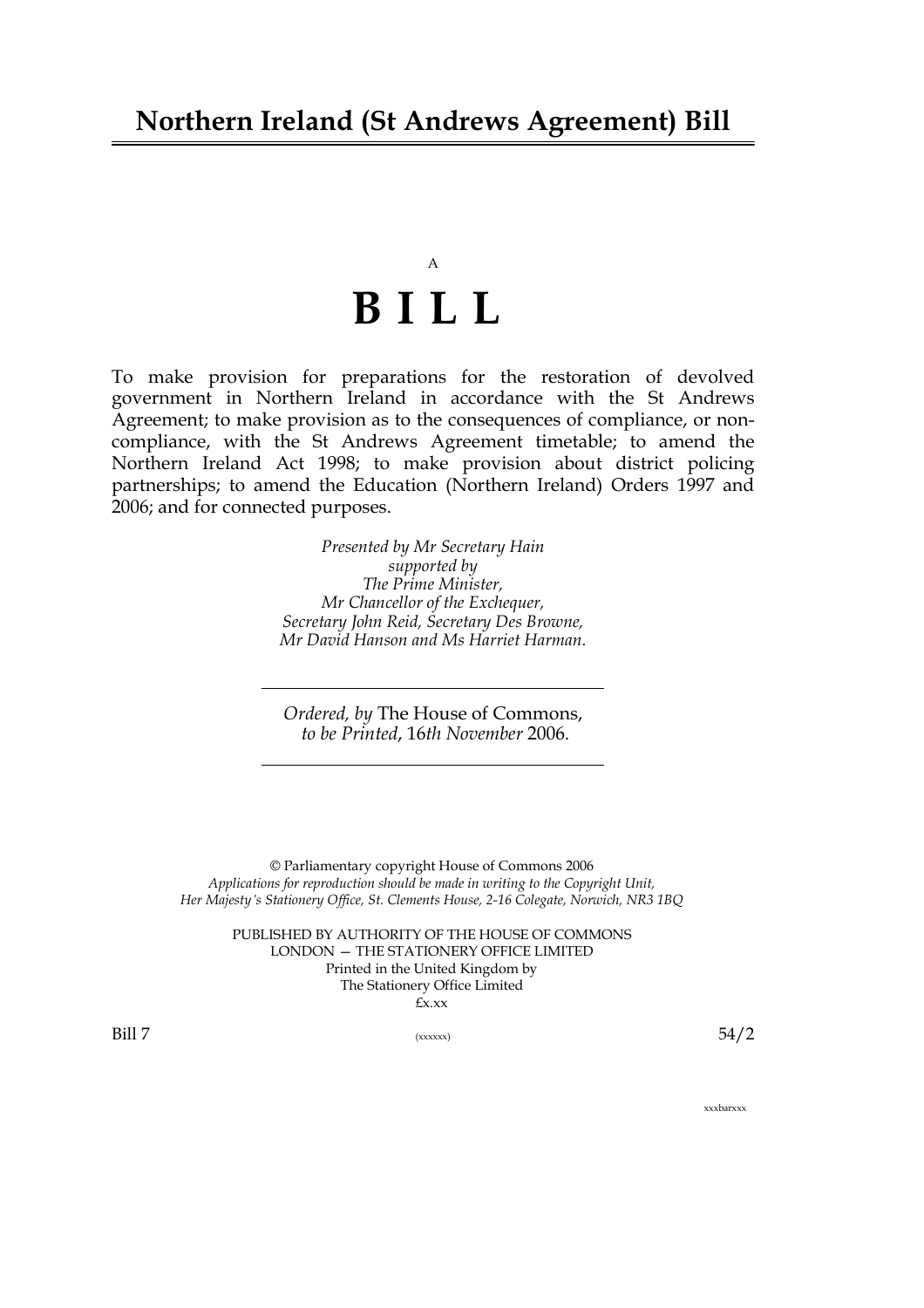# **NORTHERN IRELAND (ST ANDREWS AGREEMENT) BILL**

# **EXPLANATORY NOTES**

——————————

# **INTRODUCTION**

1. These explanatory notes relate to the Northern Ireland (St Andrews Agreement) Bill as introduced in the House of Commons on 16 November 2006. They have been prepared by the Northern Ireland Office in order to assist the reader of the Bill and to help inform debate on it. They do not form part of the Bill and have not been endorsed by Parliament.

2. The notes need to be read in conjunction with the Bill. They are not, and are not meant to be, a comprehensive description of the Bill. So where a clause or part of a clause does not seem to require any explanation or comment, none is given.

# **SUMMARY AND BACKGROUND**

3. The Bill gives legislative effect to particular elements of the St Andrews Agreement, which was reached on  $13<sup>th</sup>$  October 2006 following negotiations between the British and Irish Governments and the Northern Ireland political parties.

4. The Northern Ireland Act 1998 ("the 1998 Act") had enshrined in legislation the fundamental principles of the Belfast (Good Friday) Agreement and made provisions for the institutions necessary to deliver them, primarily the Northern Ireland Assembly ("the Northern Ireland Assembly"), the devolved Executive Committee, North-South and East-West collaborative institutions and new Equality and Human Rights Commissions for Northern Ireland.

5. The new devolved institutions, after a period in shadow format, came into being on 2 December 1999. Due to a breakdown in trust between the parties within the Executive coalition, devolution was suspended in October 2002 and has remained in suspension ever since. During that period, the British and Irish Governments have sought to find a way of rebuilding that trust to enable the parties once more to go into government together.

Bill 7—EN 54/2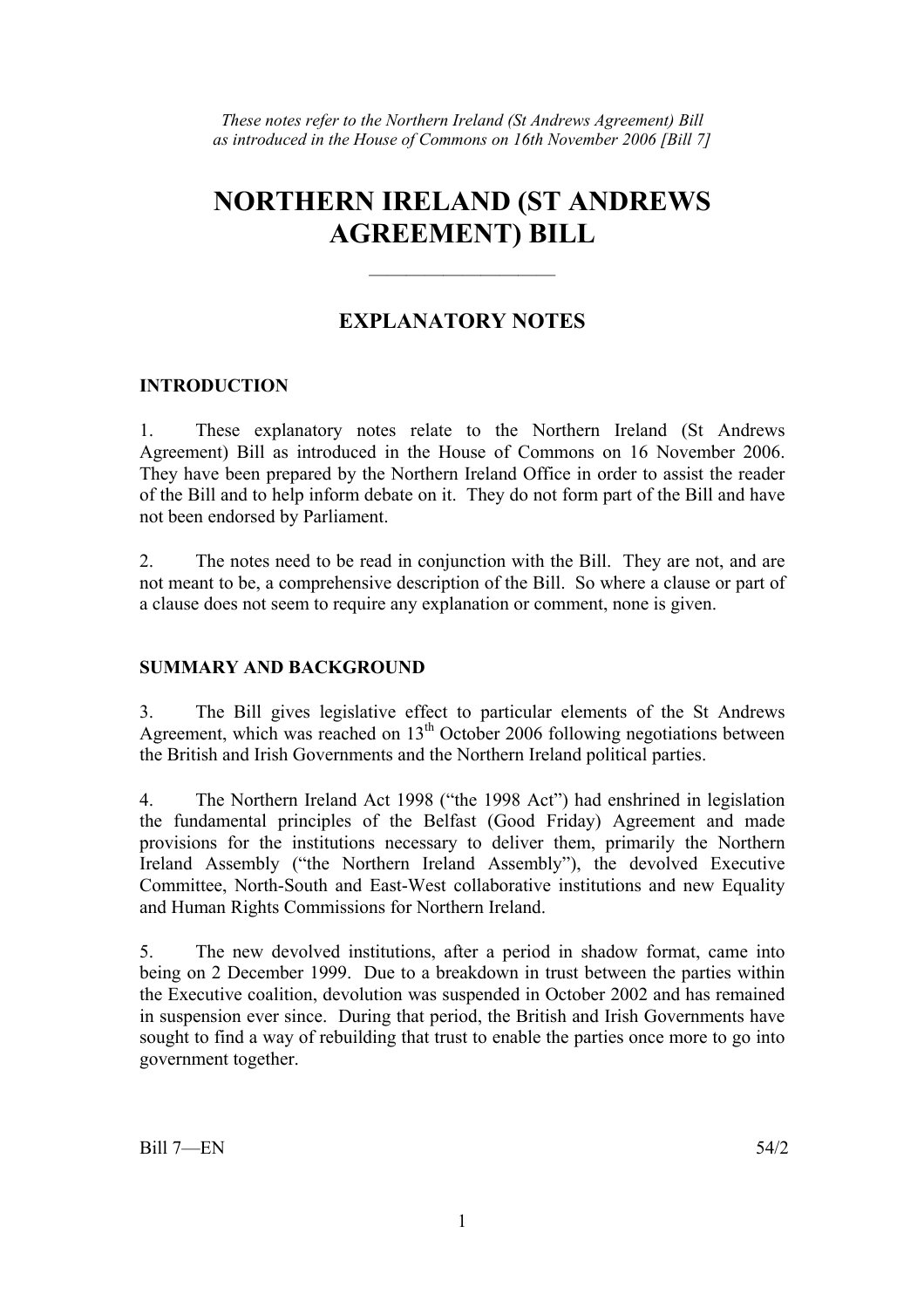6. To do this, two main issues had to be resolved – the need for support for policing and the rule of law across the whole community which would enable, in due course, the safe devolution of policing and justice to the restored Assembly and changes to the operation of the Good Friday Agreement's institutions to make them effective and responsive as allowed for in that Agreement.

7. On 8 May 2006, the Northern Ireland Act 2006 received Royal Assent. That Act recalled the Members of the Northern Ireland Assembly to sit in a "2006 Assembly" whose focus was to provide a forum for the parties to begin preparations for devolved Government. It set a deadline of 24 November 2006 for the parties to have made sufficient progress to allow for devolution to be fully restored.

8. The current Bill, which gives effect to the St Andrews Agreement of 13 October 2006, builds on that legislation, in particular by creating a further "Transitional Assembly" which will sit from 25 November 2006 and by setting out the arrangements to facilitate a return to devolved government within Northern Ireland.

# **OVERVIEW**

# *Part 1: Preparations for the restoration of devolved government*

9. This Part of the Bill makes provision for a new Transitional Assembly, which will operate between the coming into force of this Bill, and 26 March 2007, which is the target date for restoration of the Northern Ireland Assembly. It also deals with the consequences of compliance or non-compliance with the St Andrews Agreement timetable.

10. Part 1 of the Bill also makes provision for the election of the next Assembly. The Assembly will be dissolved on 30 January 2007 and the poll will be held on 7 March 2007. It also disapplies the requirement for a by-election to be held in respect of any Assembly vacancy which exists in the period between the passing of the Bill and the date of the next Assembly election. And it adjusts the rules for remuneration of Assembly members to take account of the election.

# *Part 2: Amendments of the Northern Ireland Act 1998 etc*

11. The purpose of this Part of the Bill is to amend the Northern Ireland Act 1998 ("the 1998 Act") in accordance with the terms of the St Andrews Agreement of 13 October 2006. It will come into force if (and only if) devolved government is restored on 26 March 2007.

12. The Bill provides for a new Ministerial Code and places a duty upon Ministers and junior Ministers, notwithstanding their executive authority in their areas of responsibility, to act in accordance with the provisions on ministerial accountability of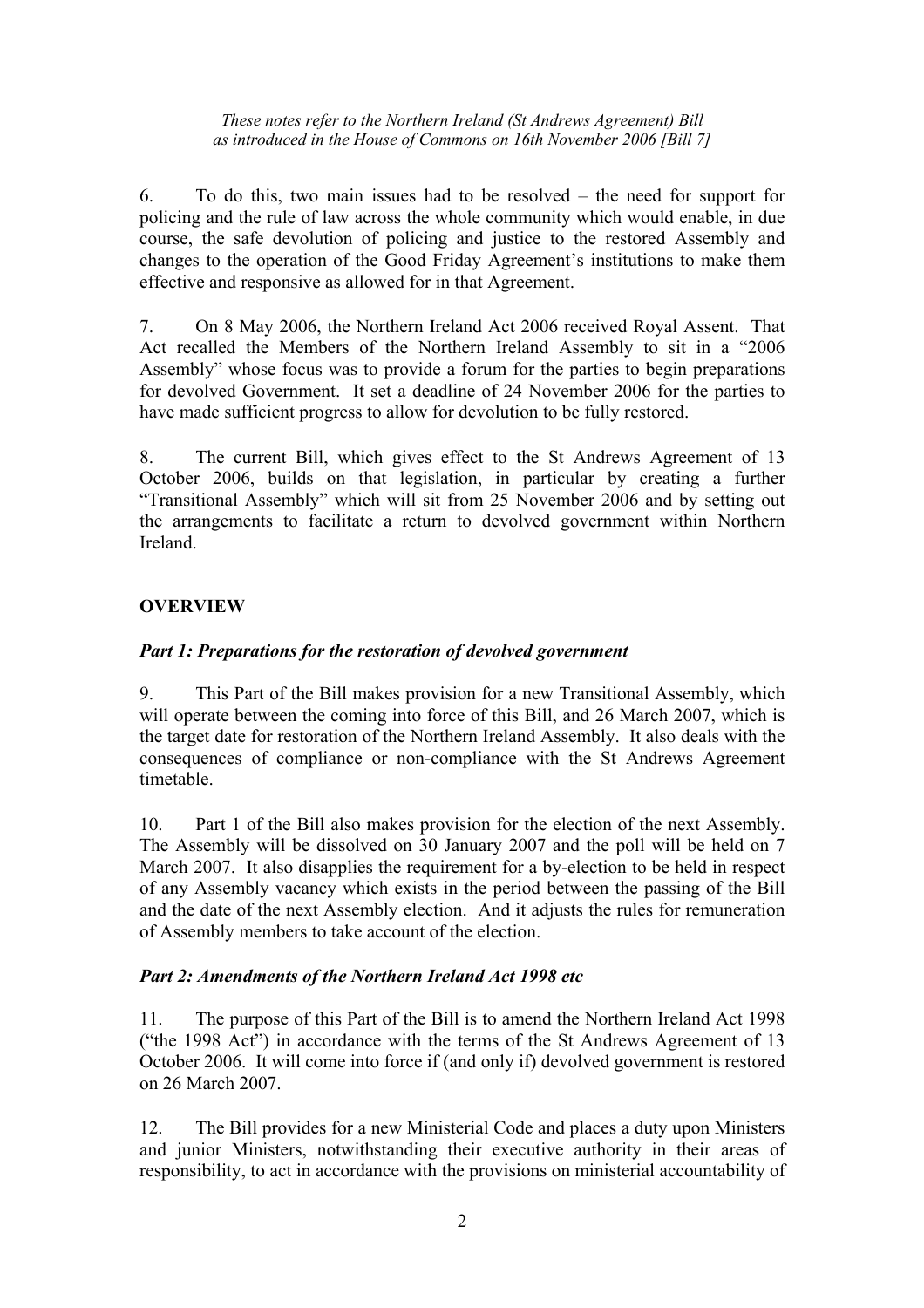the Code. This Part of the Bill also makes provision in relation to which matters should fall to the Executive Committee for discussion and agreement. It ensures that changes to the Code must be agreed by the Executive Committee and then proposed to the Assembly by the First and deputy First Ministers. Any changes would have effect once endorsed by cross-community support there.

13. It also amends the 1998 Act to allow the Assembly to refer important Ministerial decisions to the Executive Committee. It does this by enabling thirty members of the Assembly ("MLA"s) to initiate such a referral within seven days of a Ministerial decision or notification of the decision.

14. It amends the pledge of office, which all Ministers must make before taking up office, to require commitments to: uphold the rule of law, consistent with paragraph 6 of the St Andrews Agreement; to promote the interests of the whole community represented in the Assembly towards the goal of a shared future; to participate fully in the Executive Committee, the North-South Ministerial Council ("the NSMC") and the British Irish Council ("the BIC"); and to observe the joint nature of the offices of the First and deputy First Ministers.

15. It creates new arrangements for the appointment of the First and deputy First Ministers, who are to be nominated by the largest parties in each of the two largest designations within the Assembly. It provides for an institutional review committee to consider whether these new arrangements should continue to apply beyond the next Assembly election and to consider other aspects of the operational workings of Parts 3 and 4 of the 1998 Act. It also puts the non-statutory Committee of the Centre, which operated in the Assembly prior to suspension, on a statutory footing.

16. It amends the provisions of the 1998 Act that deal with the NSMC and BIC, providing for the Minister or junior Minister responsible for an issue under consideration at a Council meeting to be entitled to attend, and setting out the arrangements to apply in circumstances where the responsible Minister of junior Minister does not intend to attend or where there is a dispute over who is responsible.

17. It places a duty on the restored Assembly to report to the Secretary of State before 27 March 2008 on progress towards the devolution of policing and justice matters. This is consistent with the end of May target for the Assembly to request the devolution of criminal justice and policing from the British Government, set out in paragraph 7 of the St Andrews Agreement.

18. Finally, this part of the Bill places duties on the Executive to adopt strategies relating to the Irish and Ulster Scots languages, Ulster Scots heritage and culture, and poverty and social exclusion.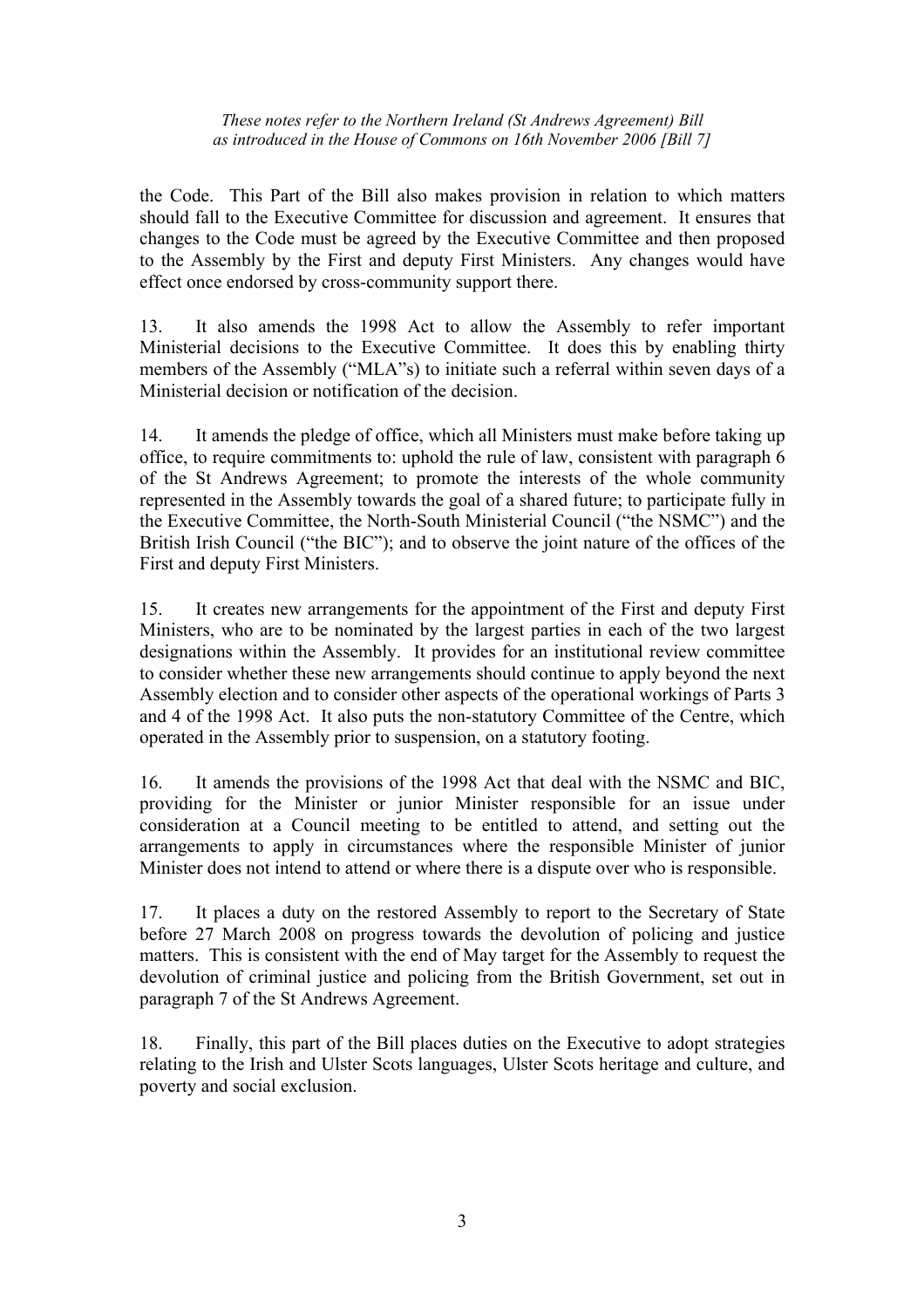# *Part 3: Other amendments*

19. This Part of the Bill makes provision in relation to District Policing Partnerships ("DPP"s) and in particular enables DPPs to be reconstituted to include Sinn Fein membership, as necessary, before the next local election in Northern Ireland.

20. Part 3 of the Bill also provides for an amendment to the Education (Northern Ireland) Order 2006 (S.I. 2006/1915 (N.I. 11)). This amendment defers the commencement of provisions to abolish academic selection in that Order until 26 March 2007, which is the target date for the restoration of devolution. In the event of the restoration of the devolved institutions on this date, the commencement of the provision abolishing academic selection would be subject to an affirmative resolution of the Assembly. If the Assembly is not restored on that date the abolition of academic selection will commence immediately. In either case the abolition will take effect in relation to admissions from 31 July 2010 onwards. This Part also makes provision consequential on that measure.

# *Part 4: Supplemental*

21. This Part of the Bill deals with supplementary provisions, including the repeal of the Northern Ireland Act 2006 and the Parliamentary procedures to apply to consequential, supplementary and similar orders made under the Bill, as well as dealing with commencement arrangements.

# **TERRITORIAL EXTENT**

22. Sections 20, 21 (together with Schedules 8 and 9) and 22 extend to Northern Ireland only. The rest of the Bill extends to the whole of the UK.

# **TERRITORIAL APPLICATION: WALES**

23. The Bill does not have any special effect on Wales and does not affect the National Assembly for Wales.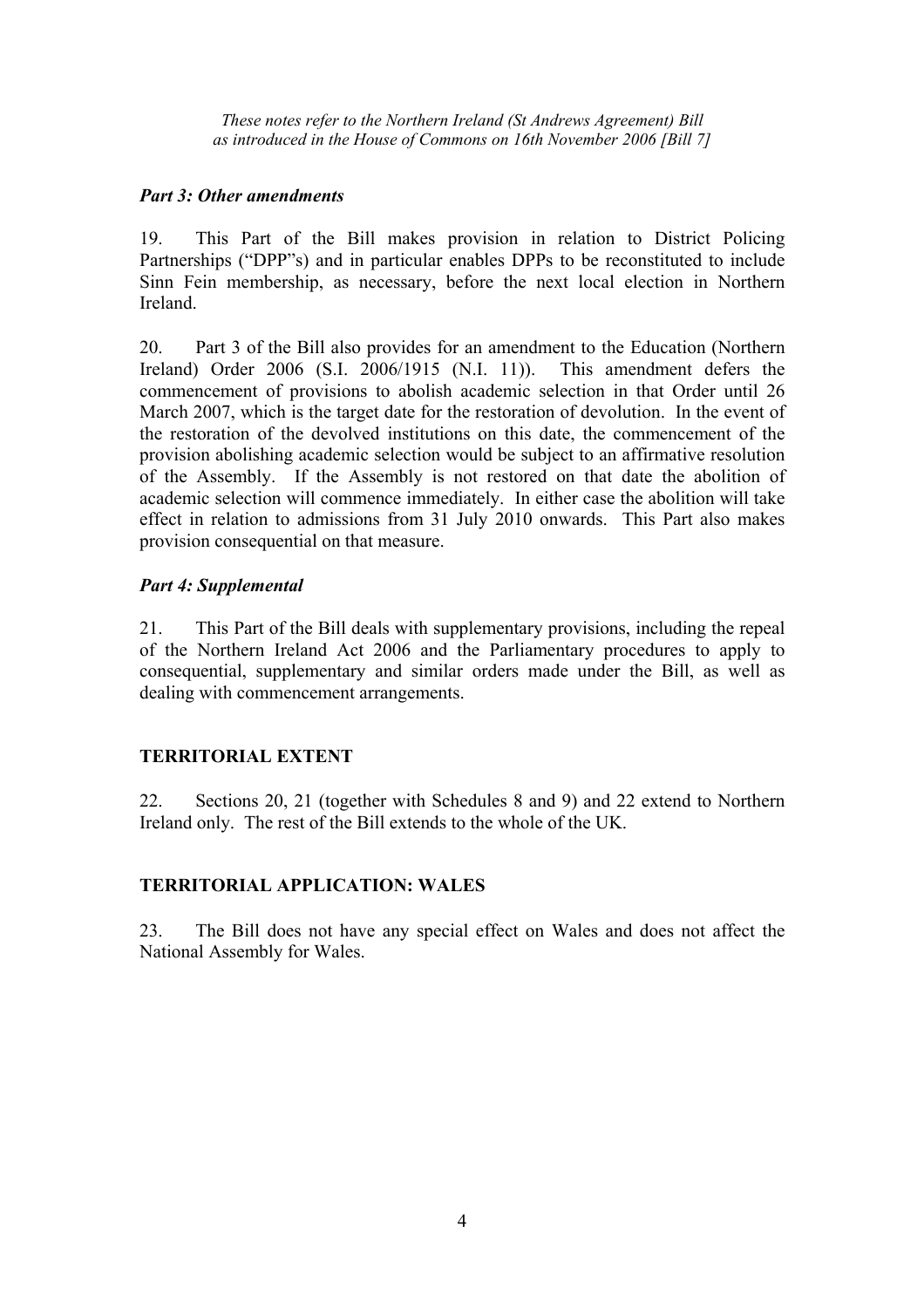# **COMMENTARY ON CLAUSES**

# **PART 1: PREPARATIONS FOR THE RESTORATION OF DEVOLVED GOVERNMENT**

# **Clause 1: Preparations for the restoration of devolved government**

24. Clause 1 provides for the creation of a new "Transitional Assembly". Clause 1(a) provides that the members of the Transitional Assembly will be the members of the Northern Ireland Assembly (which is currently suspended under the Northern Ireland Act 2000). Clause 1(b) makes clear that the purpose of the Transitional Assembly is to take part in preparations for the restoration of devolved government in Northern Ireland, in line with the strategy set out in the St Andrews Agreement.

25. Subsection (2) of Clause 1 introduces Schedule 1 to the Bill, which makes further provision in relation to the Transitional Assembly. Subsection (3) states that the Bill does not alter the operation of section 1 of the Northern Ireland Act 2000 ("the 2000 Act"). This means that direct rule remains in force until the making of a restoration order. Limited exceptions to this are set out in subsection (4), which enables, in particular, nomination of First and Deputy First Ministers to the Northern Ireland Assembly, and full restoration of devolved government and the repeal of the 2000 Act under Schedules 2 and 4.

# **Clause 2: Compliance or non-compliance with the St Andrews Agreement timetable**

26. Clause 2 makes provision for bringing into force Schedules 2 to 4. Schedules 2 and 3 respectively provide for, amongst other things, the restoration, or alternatively, dissolution of the Northern Ireland Assembly. Under subsection (1), if, at any time before 25 March 2007, the Secretary of State considers that there is no reasonable prospect that an Executive will be formed on 26 March 2007, he may make an order bringing Schedule 3 of the Bill into force (which would in effect provide for the dissolution of the Assembly and the indefinite postponement of Assembly elections).

27. If the Secretary of State does not make an Order under subsection (1) before 25 March 2007, subsection (2) requires him to make a restoration order (under section 1 of the 2000 Act), and brings Schedule 2 into force on 26 March 2007. Schedule 4 – which provides for the repeal of the 2000 Act – will come into force on 28 March so long as an Executive is formed on 26 March.

28. Subsections (3) and (4) provide for a scenario where the Secretary of State has made a restoration order, but it appears to him that not all of the Ministerial offices of the Northern Ireland Executive have been filled by the end of 26 March. In these circumstances, the Secretary of State must make an order under the 2000 Act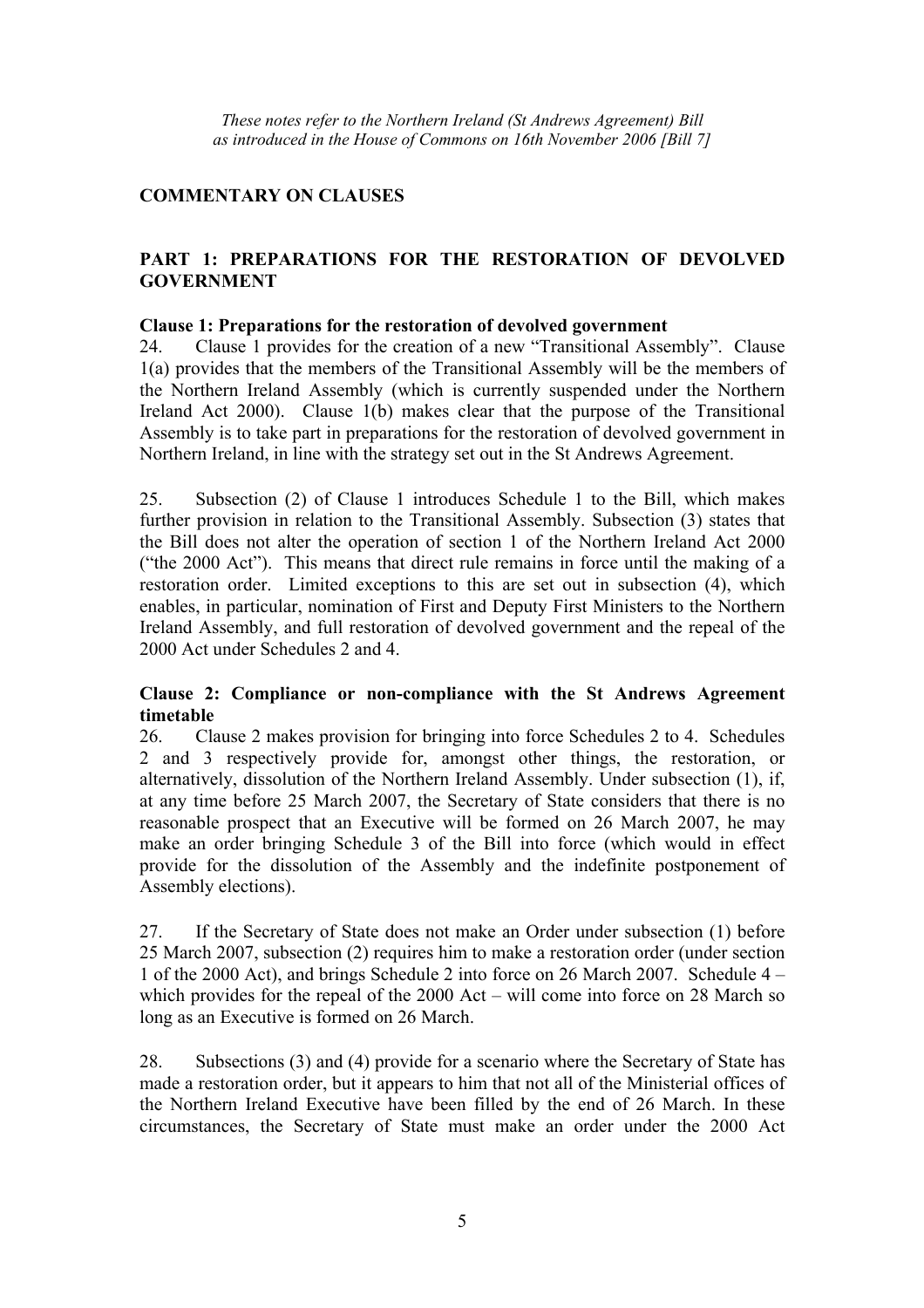revoking the restoration order and this must come into force on 28 March 2007, at the same time as Schedule 3.

# **Clause 3: Next Northern Ireland Assembly election to be in March 2007 etc**

29. Clause 3 makes provision for the election of the next Assembly. It specifies that the current Assembly (i.e. that elected on 26 November 2003) should be dissolved on 30 January 2007 and sets the date of the poll for the election to the next Assembly as 7 March 2007.

30. Subsections (2) and (3) disapply Article 7 of the Northern Ireland Assembly (Elections) Order 2001 ("the Elections Order"). The Elections Order makes provision for cases where the Speaker of the Assembly notifies the Chief Electoral Officer ("the CEO") of a vacancy in the membership of the Assembly, or a court notifies the CEO of a successful challenge to the election of a person to the Assembly. Where the CEO receives such a notification, Article 7 would normally require him to call a by-election for the vacant seat. This requirement is disapplied by clause 3 in respect of any vacancy which exists between the passing of the Bill (including vacancies that have arisen before the passing of this Bill) and the date of the next Assembly election. This affects the Transitional Assembly membership because of the effect of clause 1(1)(a).

# **Clause 4: Remuneration of members of the Assembly**

31. This clause authorises the payment of salaries and allowances to former Members of the Assembly after it is dissolved in February 2007 and before the March 2007 election and the payment of salaries and allowances to members elected in March 2007.

32. Specifically, subsection (2) enables provisions to be made for former Members to receive salaries and allowances up to the last nomination day for the March 2007 election, and, if nominated, up to the end of the day of the poll for that election.

33. Also, subsections (3) and (4) ensure that members of the Assembly who are elected in March 2007 can receive their salaries from the date (following the election) on which they take their seats in the Transitional Assembly.

# **PART 2: AMENDMENTS OF THE NORTHERN IRELAND ACT 1998 ETC**

# *Ministerial conduct*

# **Clause 5: The Executive Committee and the Ministerial Code**

34. Section 20 of the 1998 Act makes provision for there to be an Executive Committee of the Northern Ireland Assembly and specifies that the functions of that Committee shall be those set out in paragraphs 19 and 20 of Strand One of the Belfast Agreement. This means that the Executive Committee is to provide the forum for the discussion of, and agreement on, issues which cut across the responsibilities of two or more Ministers, for prioritising executive and legislative proposals and for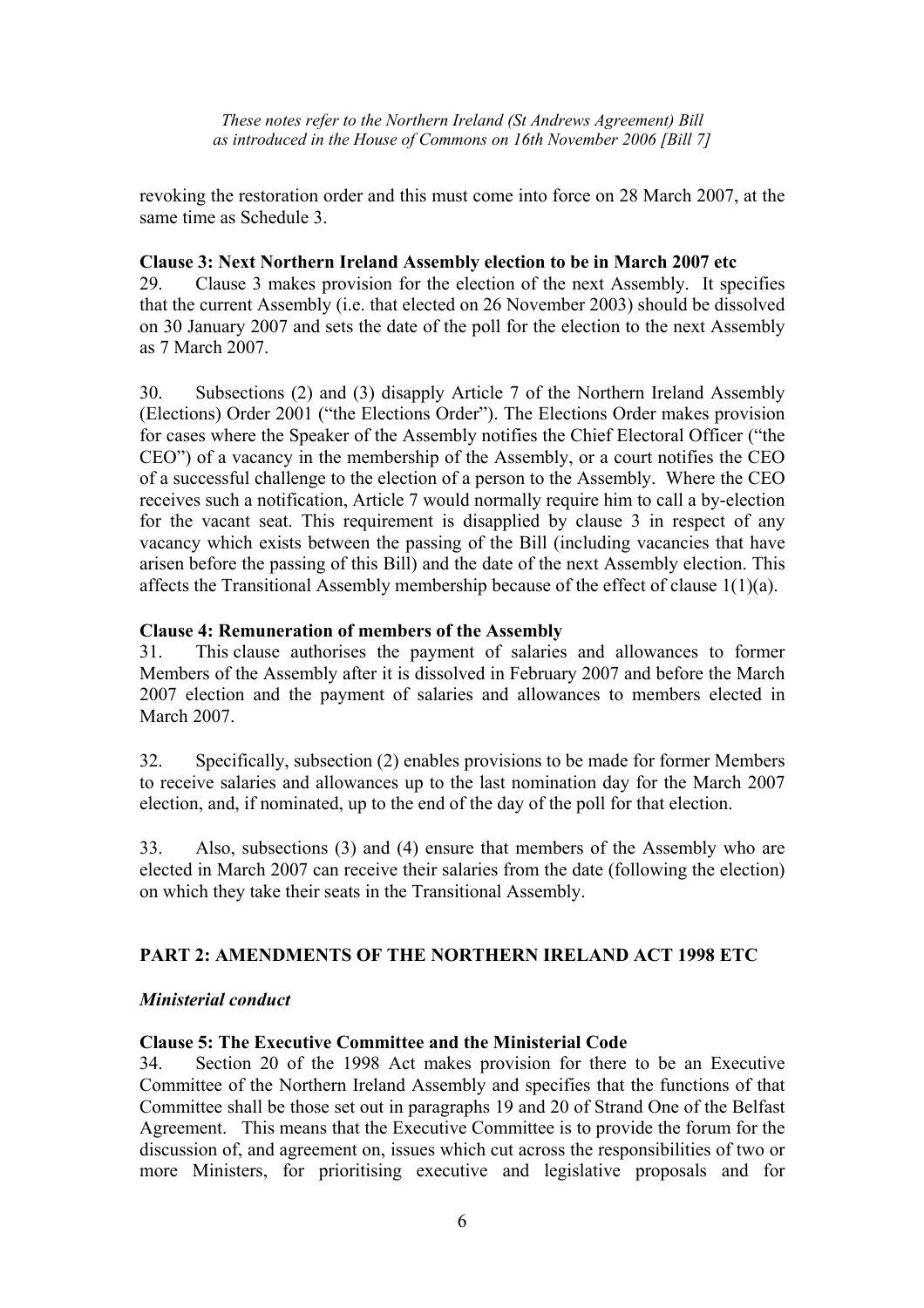recommending a common position where necessary (e.g., in dealing with external relationships). It is also charged with seeking to agree each year, and review as necessary, a programme for government incorporating an agreed budget linked to policies and programmes.

35. Consistent with the St Andrews Agreement, clause 5(1) adds a new subsection to section 20 to provide that the Committee shall also be the forum for discussion and agreement on significant or controversial matters that are clearly outside the scope of the programme of government agreed by the Committee, or significant or controversial matters that the First and deputy First Ministers acting jointly have determined to be matters that should fall to the Executive Committee.

36. Subsection (2) of clause 5 inserts a new section 28A into the 1998 Act. The new section provides for a statutory Ministerial Code and places a duty on all Ministers and junior Ministers to act in accordance with the provisions of that Code (new section 28A(1)). In this new section, "Ministerial Code" refers either to the Ministerial Code prepared by the Transitional Assembly under paragraph 4 of Schedule 1 to this Bill or to any replacement Code prepared and approved by the Northern Ireland Assembly in accordance with section 28A. Subsections (3) and (4) of section 28A set out that any draft amendments to the Code, or any draft replacement Code prepared by the Executive Committee, must be laid before the Assembly for approval and shall only have effect once approved by a crosscommunity vote in the Assembly.

37. Breach of the duty to act in accordance with the Ministerial Code would constitute a breach of the pledge of office, and so where a Minister or junior Minister has not acted in accordance with the Code it would be open to the Assembly to impose any sanction available to them for breach of the pledge. The available sanctions are censure, reduction of remuneration and exclusion from office.

38. Subsections (5) to (9) of new section 28A relate to the content of the Code, and specify that the Code must contain certain provisions in relation to Ministerial accountability to the Executive.

39. Subsection (5) of new section 28A sets out that the Code must contain a provision to require all Ministers and junior Ministers to bring to the attention of the Executive Committee any matter that ought to be considered by the Committee under subsection (3) or (4) of section 20 of the 1998 Act. This new provision is not intended to alter an individual Minister's authority in his area of responsibility, but rather to ensure that Ministerial decisions do not contravene any collective position agreed by the Executive Committee on a matter that falls to them by virtue of section 20 of the 1998 Act.

40. Subsection (6) of section new 28A builds on (5) and requires the Code to set out a procedure to enable a Minister to determine whether any Ministerial decision that he is about to take or has taken, relates to a matter that ought to be considered by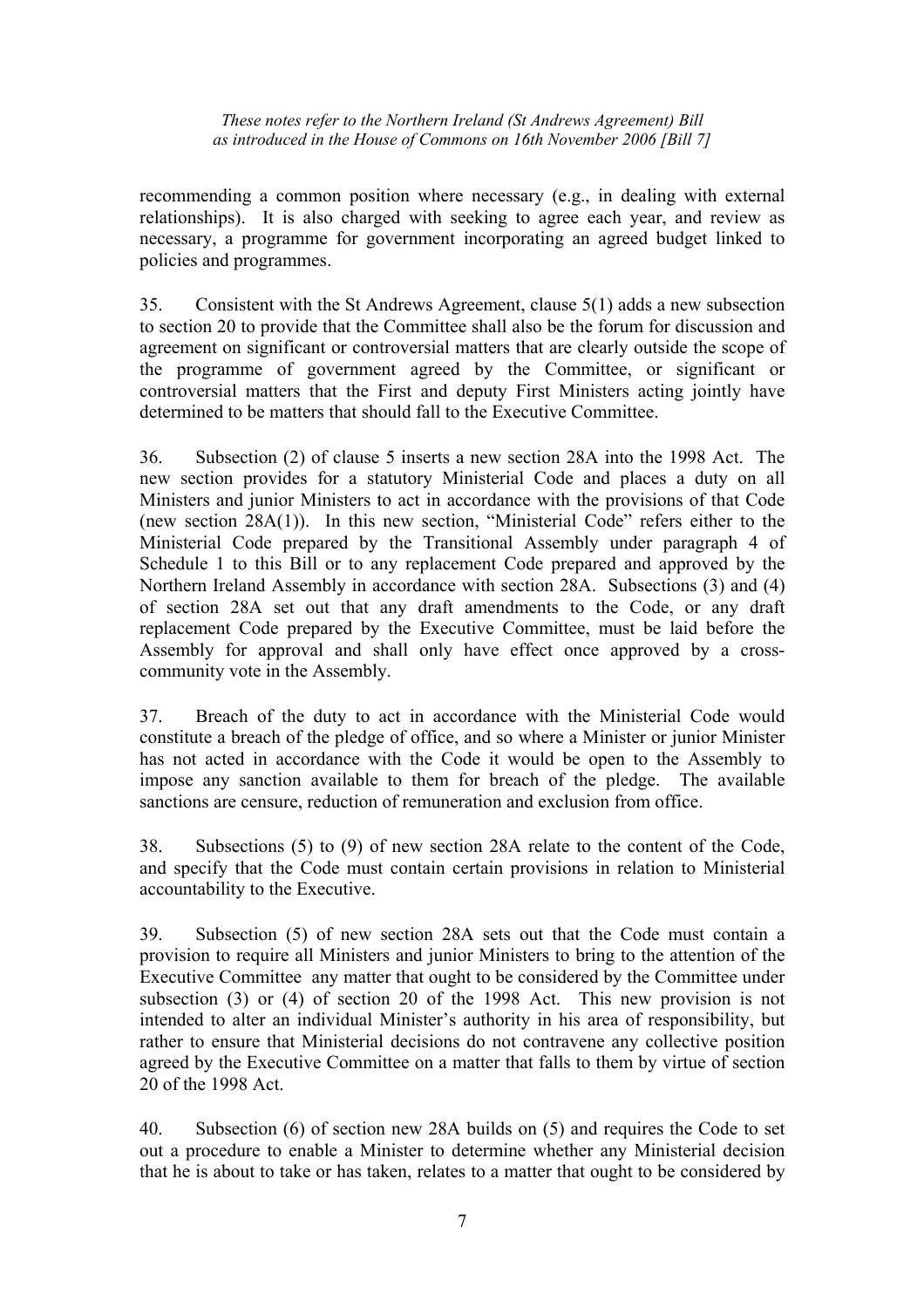the Executive Committee under section 20 of the 1998 Act. It is intended to provide clarity in advance for Ministers primarily to avoid them breaching the provisions of the Code inadvertently. It does not affect the Executive's competence at the expense of individual Ministers' executive authority within their areas of responsibility. The Code, as at present, will determine what is, and is not, for the Executive in line with the provision of paragraphs 19 and 20 of Strand One to the Belfast Agreement and new section 20(4) of the 1998 Act. Subsection (6) establishes a procedure for clarifying that.

41. Subsection (7) of new section 28A requires the Code to put in place procedures for the Executive Committee in relation to the taking of decisions and in relation to the Committee's consideration of decision papers that are due for consideration by the North-South Ministerial Council or by the British Irish Council.

42. Subsection (8) of new section 28A requires the Code to place a duty on the First and Deputy First Ministers, as chairmen of the Executive Committee, to seek to facilitate and encourage consensus within that Committee where possible. Where consensus cannot be reached on a given issue a vote may be taken and it will be open to any three members of the Committee to require that the vote should require crosscommunity support in the Committee.

43. Subsection (9) of new section 28A provides that the Code may also include other provisions that the Executive Committee thinks fit (subject, of course, to any Assembly cross-community approval required under subsection (4)).

44. Subsection (10) provides that a Minister or junior Minister does not have authority to take any decision that contravenes a provision of the Ministerial Code under subsection (5).

# **Clause 6: Power to refer Ministerial decision to the Executive Committee**

45. Clause 6 inserts a new section 28B into the 1998 Act, to establish a new procedure by which a Ministerial decision may be referred to the Executive Committee for consideration.

46. This new section applies where thirty MLAs raise a petition of concern in the Assembly that a Ministerial decision may have been taken in contravention of the Ministerial Code or that it relates to a matter of public importance. The decision can only be referred to the Committee once under this section.

47. New section 28B(3) of the 1998 Act places a duty on the Presiding Officer to refer the Ministerial decision to the Executive Committee for consideration, if he has first both consulted the parties and certified that the decision relates to a matter of public importance. These two conditions, along with the bar on repeat referrals, offer protection against the vexatious or malicious exercise of the referral power. Subsection (5) establishes a time limit on referrals and specifies that any referral to the Executive Committee under this section must be made within seven days of the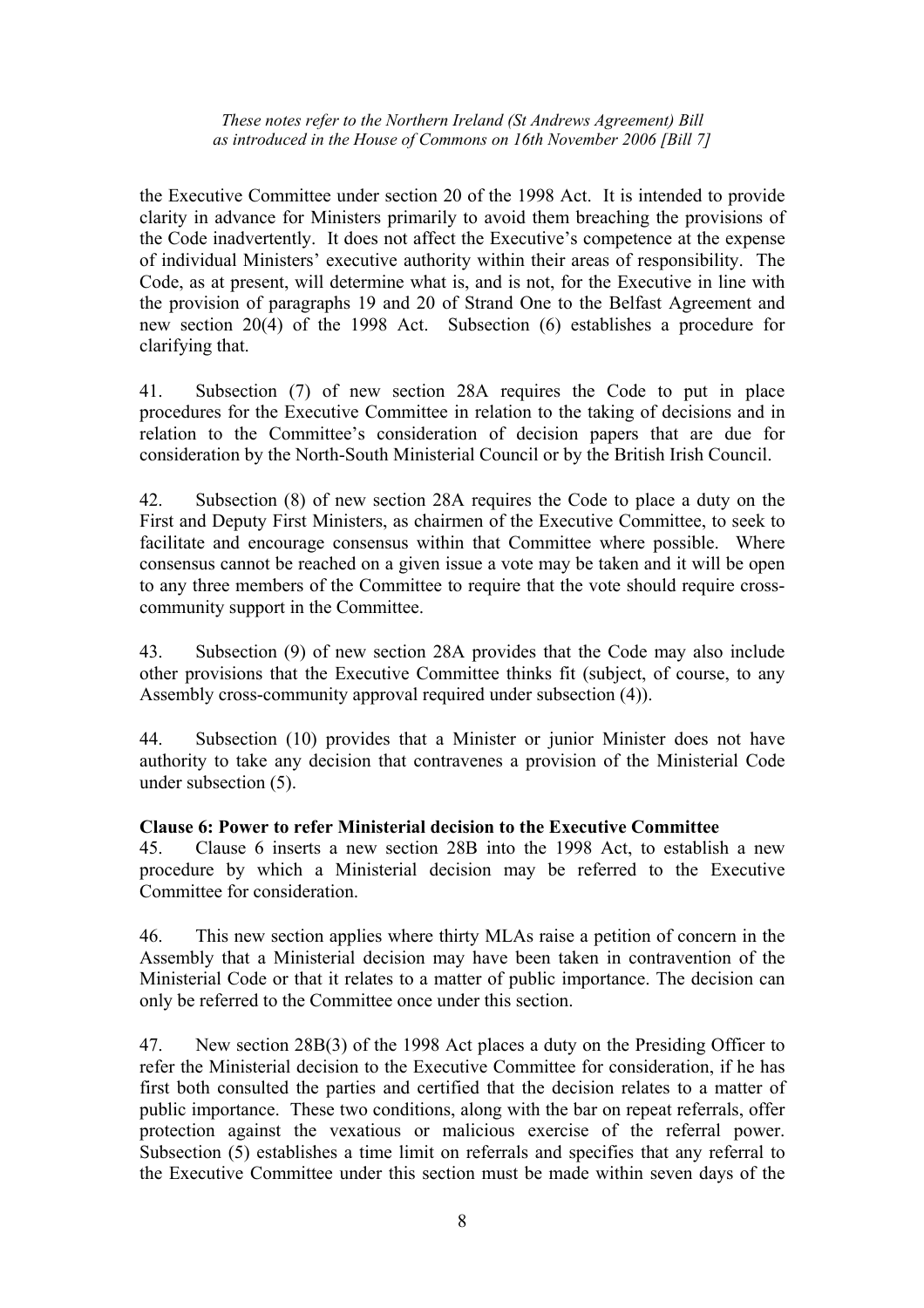decision being taken, or, if later, within seven days of the day on which the decision was notified to the Assembly.

48. Subsection (4) of section 28B of the 1998 Act requires the Executive Committee to consider any referral under this section and then notify the Presiding Officer whether in its view the decision was taken in contravention of the Code, whether it relates to a significant or controversial matter and what, if any, action the Committee intends to take or has taken.

49. Section 28B does not specify what action the Committee can take. However, if it concluded that the decision was taken in breach of the Code, it could propose a motion (to be passed only with cross-community support) that any of the sanctions for breach of the pledge of office available under the 1998 Act be imposed upon the relevant Minister. If the Committee concluded that the decision did not breach the Code but that it related to a significant or controversial matter it could, for example, decide that the matter should fall to it in future for consideration.

50. Subsection (6) specifies that the Committee must complete its consideration of any decision within seven days of the referral.

# **Clause 7: Pledge of Office**

51. Clause 7 amends the pledge of office, as set out in Schedule 4 to the 1998 Act, which all Ministers are required to make on taking up office. Under this clause Ministers are required to make four new commitments as conditions of office. They must uphold the rule of law (including by supporting policing and the courts as set out in paragraph 6 of the St Andrews Agreement), promote the interests of the whole Northern Ireland community, participate fully in the Executive Committee, the NSMC and the BIC, and observe the joint nature of the offices of First Minister and deputy First Minister.

# *Ministerial appointments*

# **Clause 8: First Minister, deputy First Minister and Northern Ireland Ministers**

52. Clause 8 puts in place new arrangements for appointing the First and deputy First Ministers following an Assembly election. Subsection (1) substitutes new sections 16A, 16B and 16C for existing section 16 of the 1998 Act. These provisions need to be read in conjunction with clause 11 and, in particular, the new section 29B.

53. The new arrangements for filling the positions of First and deputy First Ministers after an election are provided for in the new section 16A.

54. Under the new section 16A, the First Minister is nominated by the largest party within the largest political designation (see new section 16A(4)); the deputy First Minister is nominated by the largest party within the next largest designation (see new section 16A(5)). ("Designation" is the term used to refer to the group of MLAs who have designated themselves as "Nationalist" or "Unionist" or neither (in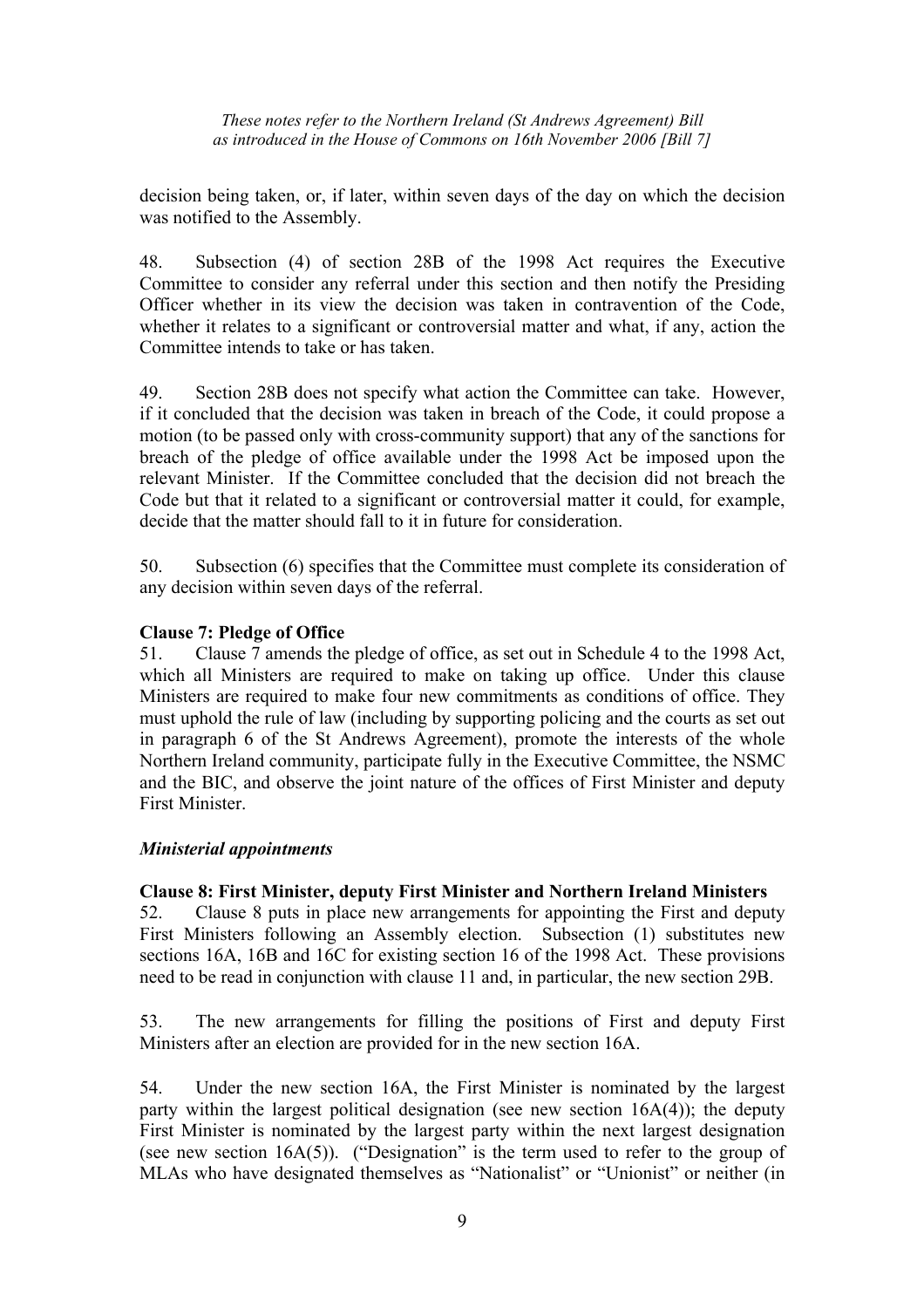which case they are designated "Other").  $-$  see new section 16C.) Once these nominations have been made, the d'Hondt procedure for filling Ministerial offices, set out in section 18 of the 1998 Act, is run. These procedures take place within seven days following the first meeting of the Assembly after an election (new section 16A(3)) and may be re-run if the individuals nominated do not take up office within a period to be specified in standing orders (new section 16A(6) and (7)).

55. New section 16A(9) provides that the people nominated for the offices of First Minister and deputy First Minister cannot take up office until they have each affirmed the terms of the pledge of office. New section 16A(11) sets out arrangements that allow the holder of either office to designate another Northern Ireland Minister to carry out his functions if he is absent or incapacitated; but this can only be for a maximum of six weeks.

56. New section 16B applies where a vacancy arises in the office of First or deputy First Minister otherwise than following an Assembly dissolution or election. As at present, either the First Minister or the deputy First Minister may resign at any time by notice in writing to the Presiding Officer (new section  $16B(1)(a)$ ), and will also cease to hold office if he ceases to be a Member of the Assembly (new section 16B(1)(b)). If one of the office holders ceases to hold office, the other technically does as well (because the offices are jointly operated - see new section  $16B(2)(a)$ ) but he may continue to exercise the functions of the office to ensure continuity of government (new section  $16B(2)(b)$ ). The procedure for filling vacancies where this section applies mirrors the procedure set out in new section 16A for filling the offices after an election.

57. The new section 16C makes supplementary provision for the appointment of the First and deputy First Ministers. It clarifies who is entitled to make nominations on behalf of a party (subsection (1) defines the "nominating officer" in line with the provisions of the Political Parties, Elections and Referendums Act 2000), defines party designation (new section  $16C(3)$ ) and sets out how party size and designation size are calculated (new section  $16C(2)$ , (4) and (5)).

58. New section 16C(6) deals with the arrangements that apply if the largest party within the largest designation is not the largest party within the Assembly. In such circumstances, the responsibility for nominating the First Minister falls to the largest party within the Assembly, with the largest party in the largest designation then nominating the deputy First Minister.

59. New section 16C(7) to (12) deals with the arrangements that apply if a party is entitled to make nominations under new section 16A but its members have been excluded from holding Ministerial office under section 30(2) or 30A(5) of the 1998 Act. The size of the party is counted as nil, so that the party's right to nominate the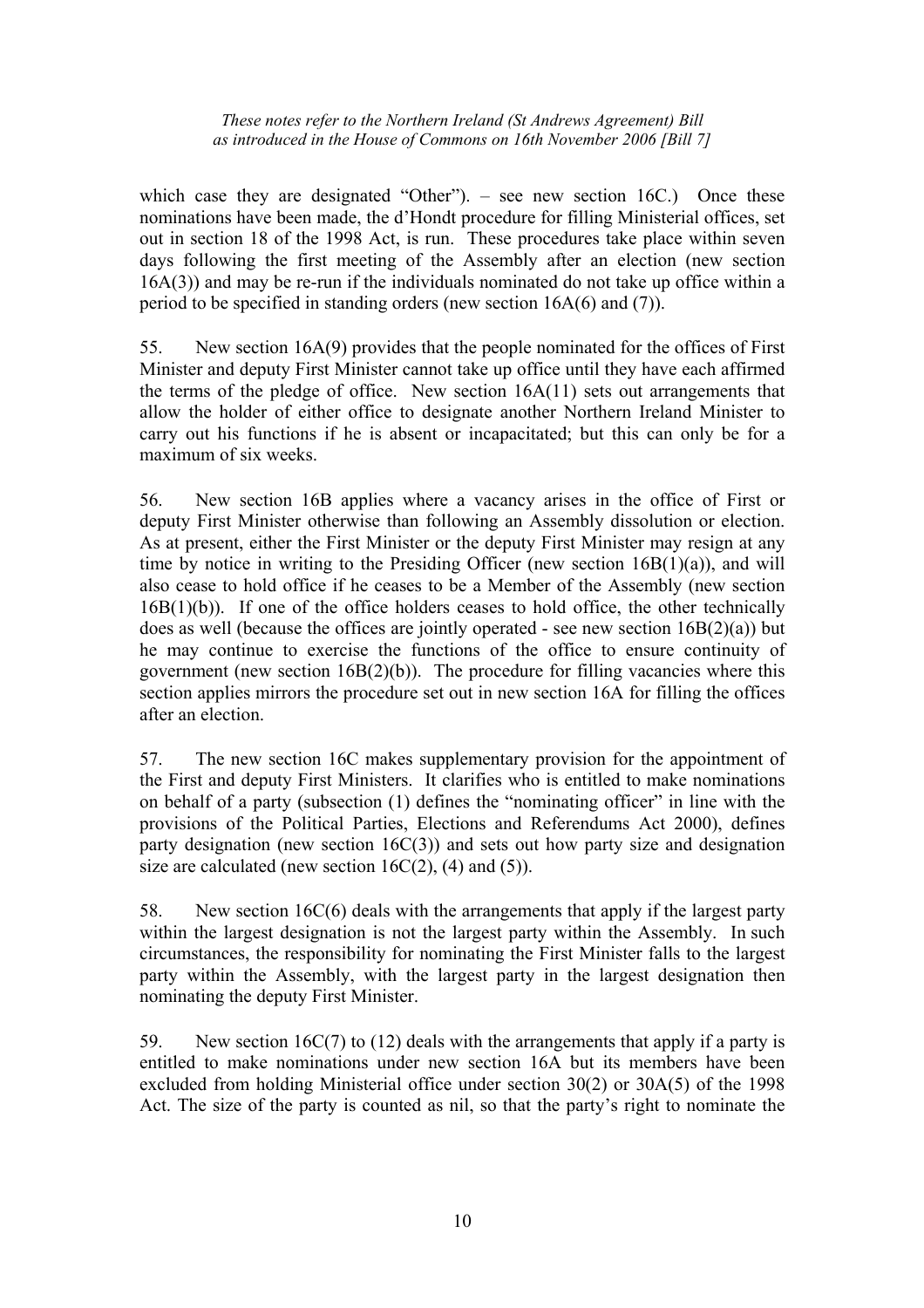First or deputy First Minister passes to the next largest party within the same designation (new section  $16C(7)$  and (8)). The calculation of designation size is not affected.

60. New section 16C(9) provides that the incumbent First and deputy First Ministers both cease to hold office if either of their predecessors ceased to hold office as a result of an exclusion order under section 30(2) or 30A(5) and that period of exclusion comes to an end (unless any period of exclusion of the party under the other provision has not come to an end). The procedure in new section 16B will be used to fill the resulting vacancies.

61. New section 16C(11) and (12) define the time periods that are to apply to the foregoing subsections. New section 16C(13) provides for standing orders to make further provision as to the procedures to be following in making nominations under new sections 16A and 16B.

62. Clause 8(2) provides for the consequential amendments set out in Schedule 5 to have effect.

# **Clause 9: Department with policing and justice functions: nomination etc of Ministers**

63. Clause 9 gives effect to Schedule 6 to the Bill. Schedule 6 amends Schedule 2 to the Northern Ireland (Miscellaneous Provisions) Act 2006, which itself inserts new Schedule 4A (department with policing and justice functions) into the Northern Ireland Act 1998. New Schedule 4A establishes alternative departmental structures for any new department with policing and justice functions, and the amendments made by Schedule 6 to the Bill make further provision about ministerial appointments to the new department.

# *Committees*

# **Clause 10: Statutory committee for Office of First Minister and deputy First Minister**

64. Clause 10 makes amendments to section 29 of the 1998 Act to provide for the establishment of a statutory committee to advise and assist the First and deputy First Ministers in the formulation of policies in relation to their responsibilities as the Ministers jointly in charge of the Office of the First Minister and deputy First Minister. The effect of this clause is to put the former non-statutory "Committee of the Centre", which was in operation prior to the suspension of the Northern Ireland Assembly, on a statutory footing.

# **Clause 11: Committee to review functioning of Assembly and Executive Committee**

65. Clause 11 provides for a Committee to review the functioning of the Assembly and the Executive Committee.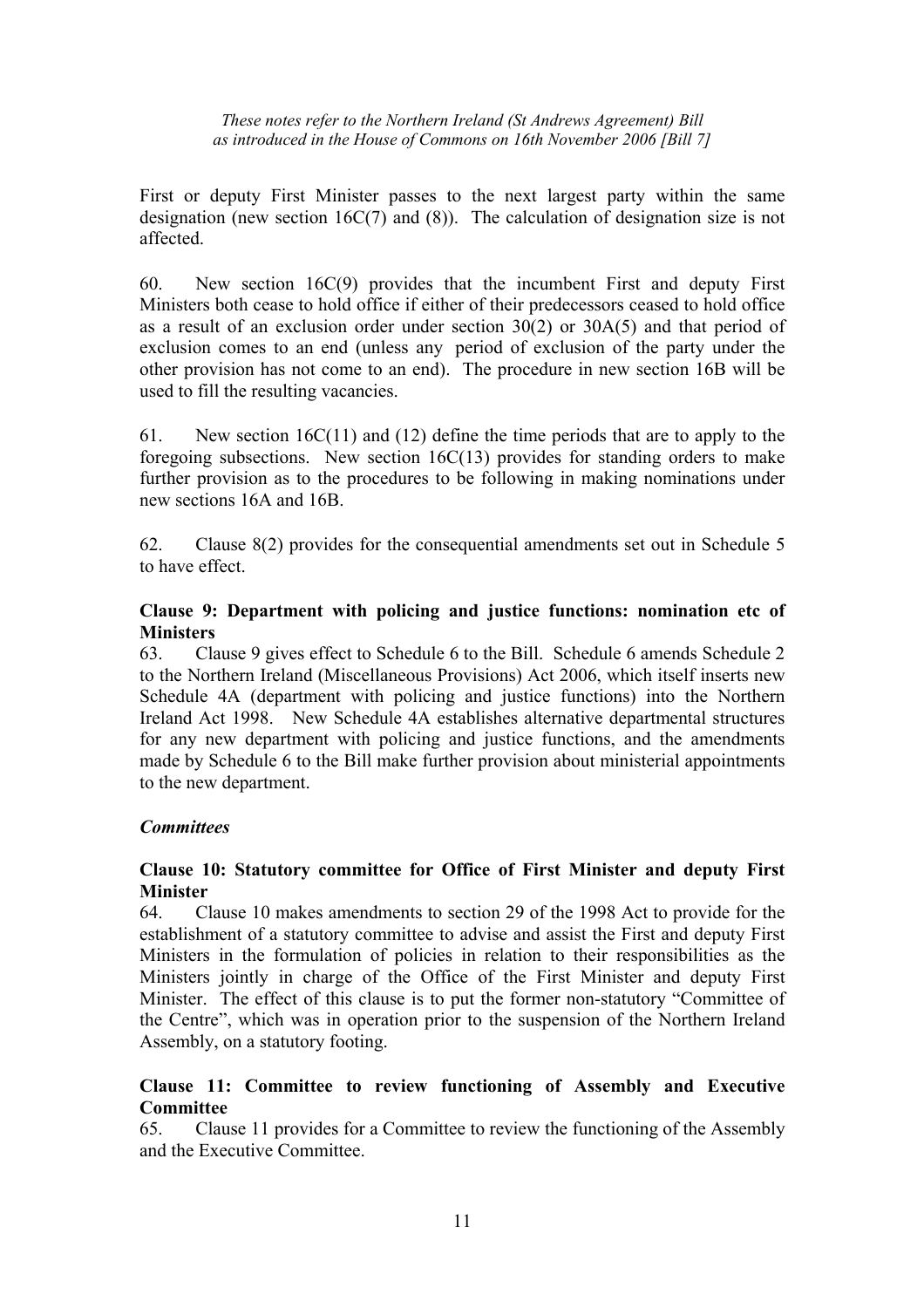66. Subsection (1) inserts a new section 29A and 29B into the 1998 Act to require the Assembly to establish a Committee to review the functioning of the Assembly and the Executive Committee. The detailed practical arrangements for the committee's operation are a matter for standing orders (new section 29A(1)), which are required to provide for the committee to make reports to the Assembly and to the Executive Committee (new section 29A(2)).

67. New section 29A(3) requires the new committee to make a report on the operation of the provisions of Parts 3 and 4 of the 1998 Act (which deal respectively with the devolved executive authorities and the Assembly) to the Secretary of State, the Assembly and the Executive Committee. The report might, for example, consider whether any changes should be made to the provisions for appointing Ministers, the provisions dealing with the exclusion of individuals and parties from holding Ministerial offices, and the arrangements for dealing with the calculation of crosscommunity support within the Assembly.

68. New section 29B(1) provides that standing orders must require the committee to consider the operation of the new arrangements for appointing Ministers (provided for in the new sections 16A to 16C, inserted by clause 8) and whether, in particular, these should continue in operation beyond the Assembly election in 2011 or whether the arrangements should revert to those set out in section 16 of the 1998 Act. The procedure to be followed if it recommends the latter is set out in subsections (2) to (5) of clause 11. In particular, if the recommendation receives cross-community support in the Assembly, subsection (2) requires the Secretary of State to bring forward an order to amend the 1998 Act and any other enactment so far as necessary to ensure that the procedure reverts to the section 16 one.

# *NSMC and BIC*

# **Clause 12: North-South Ministerial Council and British-Irish Council**

69. Clause 12 substitutes new sections 52A, 52B and 52C for section 52 of the 1998 Act, which deals with the North-South Ministerial Council and the British-Irish Council.

70. New section 52A(1) places a duty on the First and deputy First Ministers to ensure that the Executive Committee and Assembly are made aware of the date and agenda of forthcoming meetings of the NSMC or BIC and of the name of the Ministers or junior Ministers who are to attend the meeting.

71. New section 52A(2) provides that a Minister or junior Minister with responsibility for a matter included on the agenda for a meeting of either the NSMC or BIC shall be entitled to attend and participate in the meeting. He may also, under new section 52A(3), nominate another Minister or junior Minister to attend in his place. The responsible Minister or junior Minister is required (under new section 52A(4) and (6)) to notify the First and deputy First Ministers as to whether he intends to attend the meeting or to nominate someone to attend in his place, or neither. Where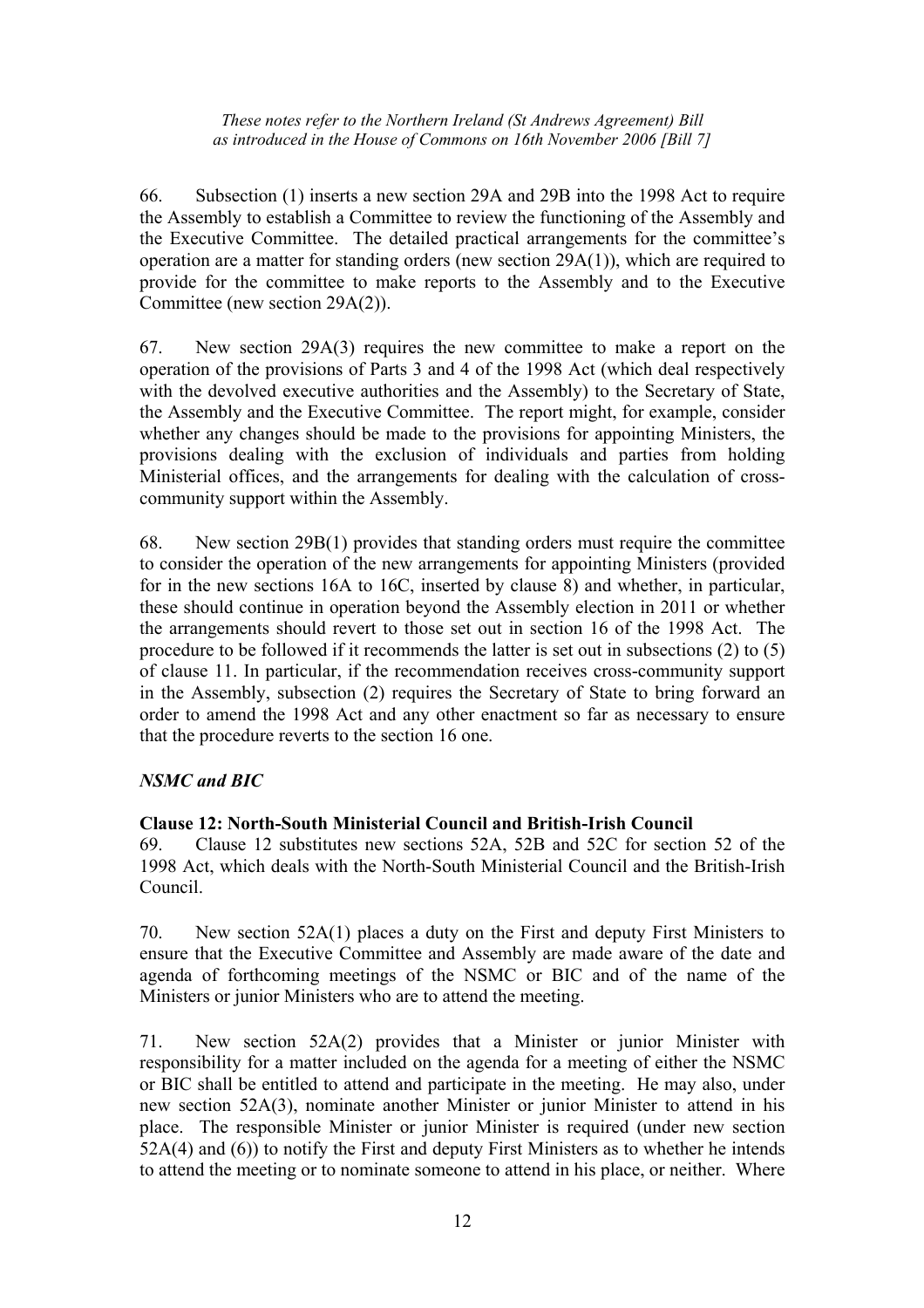the First and deputy First Ministers haven't received notification under the section that the responsible Minister or junior Minister or a substitute will attend the meeting, new section 52A(5) places a duty on the First and deputy First Ministers to nominate someone to attend and participate in the meeting. The First and deputy First Minister are also obliged, as necessary, to make nominations of other Ministers or junior Ministers to attend to ensure cross-community participation in the meeting (see section  $52A(7)$ ).

72. New sections 52A (8) and (9) provide that when a matter for discussion at either Council is one that ought to be considered by the Executive Committee (by virtue of section 20(3) and new section 20(4) of the 1998 Act, the First Minister and deputy First Minister may attend the meeting, in addition to the Minister with lead responsibility or a Minister nominated under new section 52A(3).

73. New section 52B(1) and (2) requires Ministers and junior Ministers to participate in NSMC and BIC meetings they are attending. New section 52B(3) requires the responsible Minister or junior Minister to ensure that any other Minister or junior Minister attending an NSMC or BIC meeting in his place has access to whatever information is necessary to enable that person to participate fully in the meeting. However, if the lead Minister has provided insufficient information to enable the nominated Minister's full participation, new section 52B(4) makes provision for the First Minister and deputy First Minister acting jointly to request the information. The lead Minister is obliged to comply with that request.

74. New section 52B(5) entitles a person who has been nominated to attend a meeting on behalf of another Minister or junior Minister to enter into arrangements and agreements on his behalf. New section 52B(6) provides that any Minister attending an NSMC or BIC meeting must act in accordance with any relevant decisions of the Assembly or Executive Committee.

75. New section 52C makes supplementary provision for the operation of new sections 52A and 52B, including providing for the First and deputy First Ministers acting jointly to determine which Minister or junior Minister has responsibility for a matter in the event of there being a dispute. It also places a duty on Ministers who attend either Council to make an oral report (unless standing orders authorise it to be made in writing) to both the Assembly and Executive Committee on their attendance.

# *Miscellaneous*

# **Clause 13: Community designation**

76. Clause 13 provides for section 4 of the 1998 Act to be amended to require standing orders of the Assembly to provide that an MLA may only change his community designation of "Nationalist", "Unionist" or "Other" if he changes his political party affiliation between elections.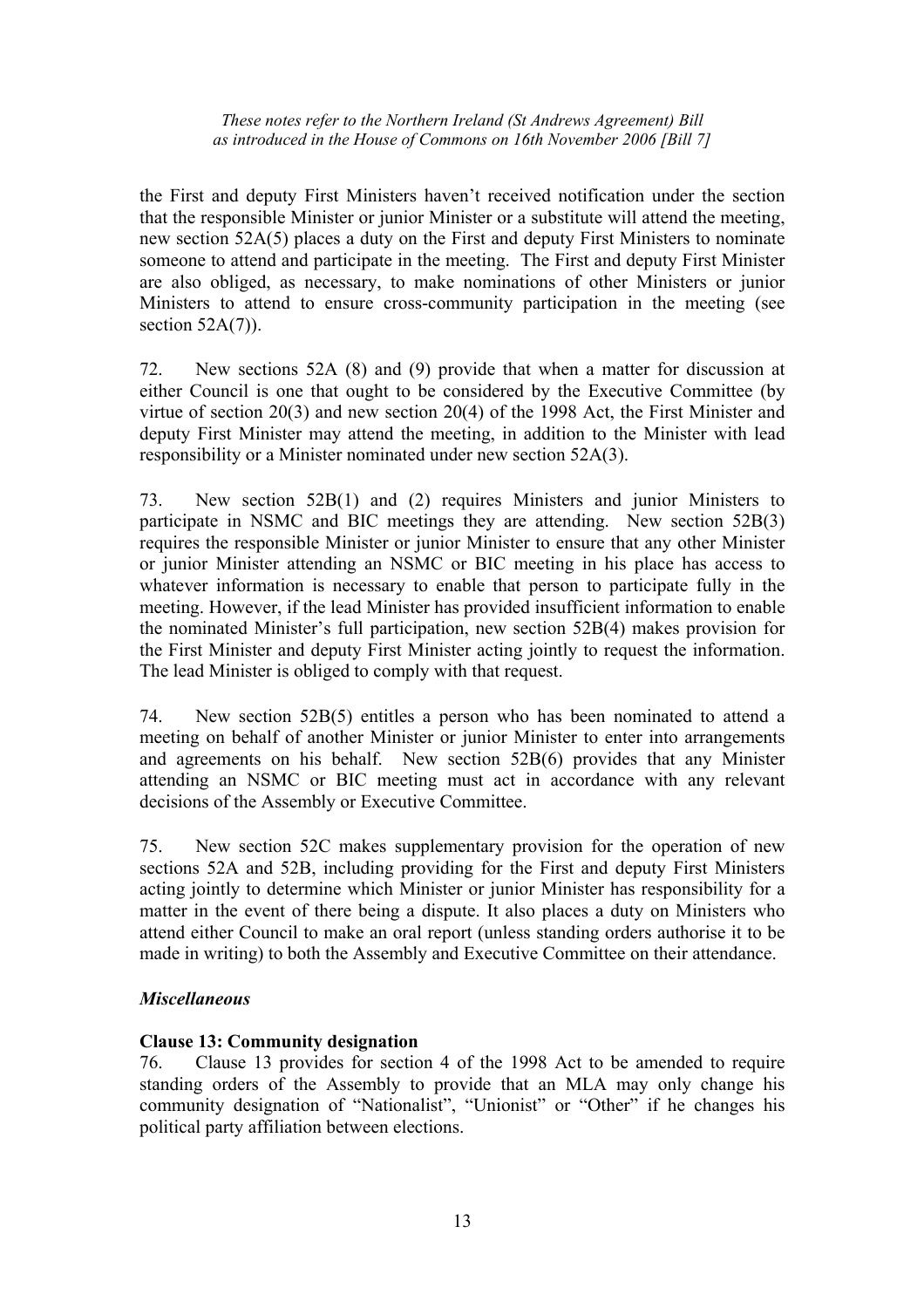# **Clause 14: Power of Executive Committee to call for witnesses and documents**

77. Clause 14 inserts a new section 28C into the 1998 Act to give the Executive Committee the power to call for witnesses and documents. The section applies the provisions of section 44 of the 1998 Act (which provides the Assembly and its Committees with the power to compel witnesses and documents) to the Executive Committee with certain modifications. The power is exercisable in relation to senior civil servants working in Northern Ireland Departments where a matter falls within the Executive's functions under section 20(3) and (4) of the 1998 Act.

# **Clause 15: Strategies in relation to Irish language and Ulster Scots language etc**

78. Clause 15 of the Bill inserts a new section 28D into the 1998 Act. Section 28D places a duty on the incoming Executive Committee to adopt a strategy relating to the enhancement and protection of the development of the Irish language and also to adopt a strategy relating to the enhancement and development of the Ulster Scots language, heritage and culture.

79. Subsection (3) of new section 28D of the 1998 Act provides for the Executive Committee to review and revise these strategies.

# **Clause 16: Strategy in relation to poverty and social exclusion**

80. Clause 16 inserts a new section 28E into the 1998 Act. The new section places a duty on the Executive Committee to adopt a strategy for tackling poverty and social exclusion and patterns of deprivation; and for that strategy to be based on objective need.

81. Subsection (2) of new section 28E places a duty on the Executive Committee to keep the strategy under review, and gives the Executive Committee a power to revise the strategy or adopt a new strategy.

# **Clause 17: Vacancy in the Assembly**

82. Clause 17 inserts a new paragraph 5 into Schedule 6 to the 1998 Act. This enables the Assembly to make standing orders preserving the exercise of the right to vote in the Assembly in cases where a vacancy in membership would otherwise prevent this right from being exercised. Paragraph 9(6) of Schedule 1 enables equivalent standing orders to be made for the Transitional Assembly. The standing orders could, for example, provide for voting in the Transitional Assembly to take account of any seats won by a party, but subsequently vacated and not filled as a result of clause 3(2).

# **Clause 18: Report on the progress towards devolution of policing and justice matters**

83. Clause 18 places an obligation on the Assembly to provide a report to the Secretary of State before 27 March 2008 on its consideration of policing and justice matters. The report is to address: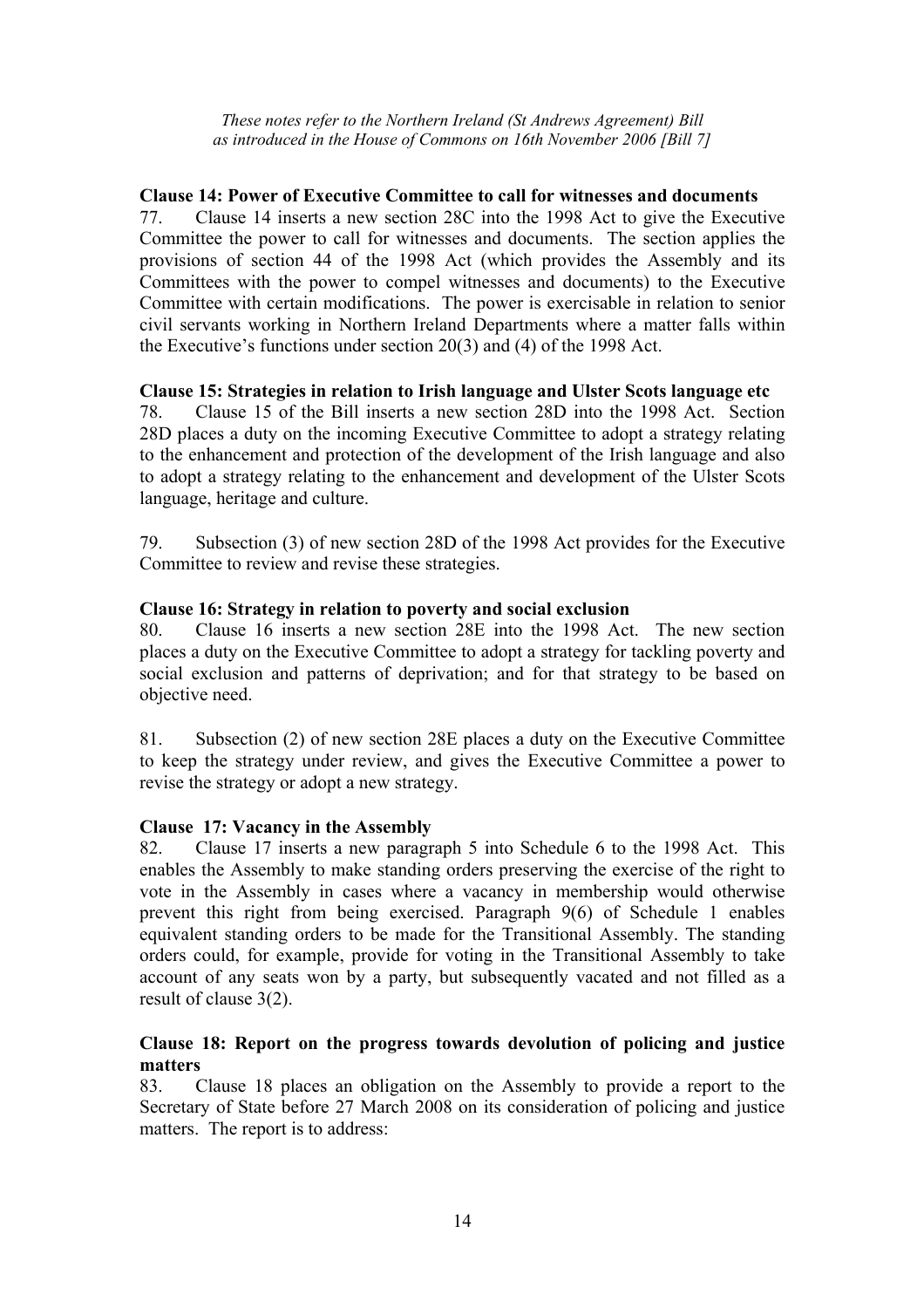- the preparations the Assembly has made, and intends to make, for the devolution of such matters;
- which of the matters the Assembly are likely to seek to be devolved; and
- whether a request is likely to be made before 1 May 2008 that responsibility for such matters should be devolved.

The Secretary of State must lay the report before Parliament.

84. Subsections (4) to (6) contain technical amendments to the definition of a "devolved policing and justice matter". They remove the adjective "devolved" from the definitions contained in sections  $4(2A)$ ,  $4(6)$  and  $21A(8)(b)$  of the 1998 Act (inserted by the Northern Ireland (Miscellaneous Provisions) Act 2006) to clarify that they remain reserved until devolved.

85. The clause does not affect any of the safeguards on the transfer of responsibility set out in section 4 of the 1998 Act, as amended by the Northern Ireland (Miscellaneous Provisions) Act 2006. It remains the case that the First Minister and deputy First Minister, acting jointly, must table a motion for a resolution of the Assembly that policing and justice matters be devolved; the Assembly must so resolve with cross-community support; the Secretary of State must concur and lay a draft order before Parliament; and Parliament must approve that order.

# **Clause 19: Minor and consequential amendments**

86. Clause 19 gives effect to Schedule 7 which makes minor and consequential amendments relating to Part 2 of the Bill.

# **PART 3: OTHER AMENDMENTS**

# *Policing*

# **Clause 20: District policing partnerships**

87. Clause 20 gives effect to Schedules 8 and 9 which make provision in relation to district policing partnerships, including Belfast sub-groups.

# *Education*

# **Clause 21: Amendment of Education (Northern Ireland) Order 2006 etc**

88. Clause 21 amends the Education (Northern Ireland) Order 2006 in relation to the abolition of academic selection.

89. Currently, the Education (Northern Ireland) Order 2006 includes provisions which prohibit the use of academic ability as an admissions criterion but defers the provisions' commencement and makes them subject to an affirmative resolution of the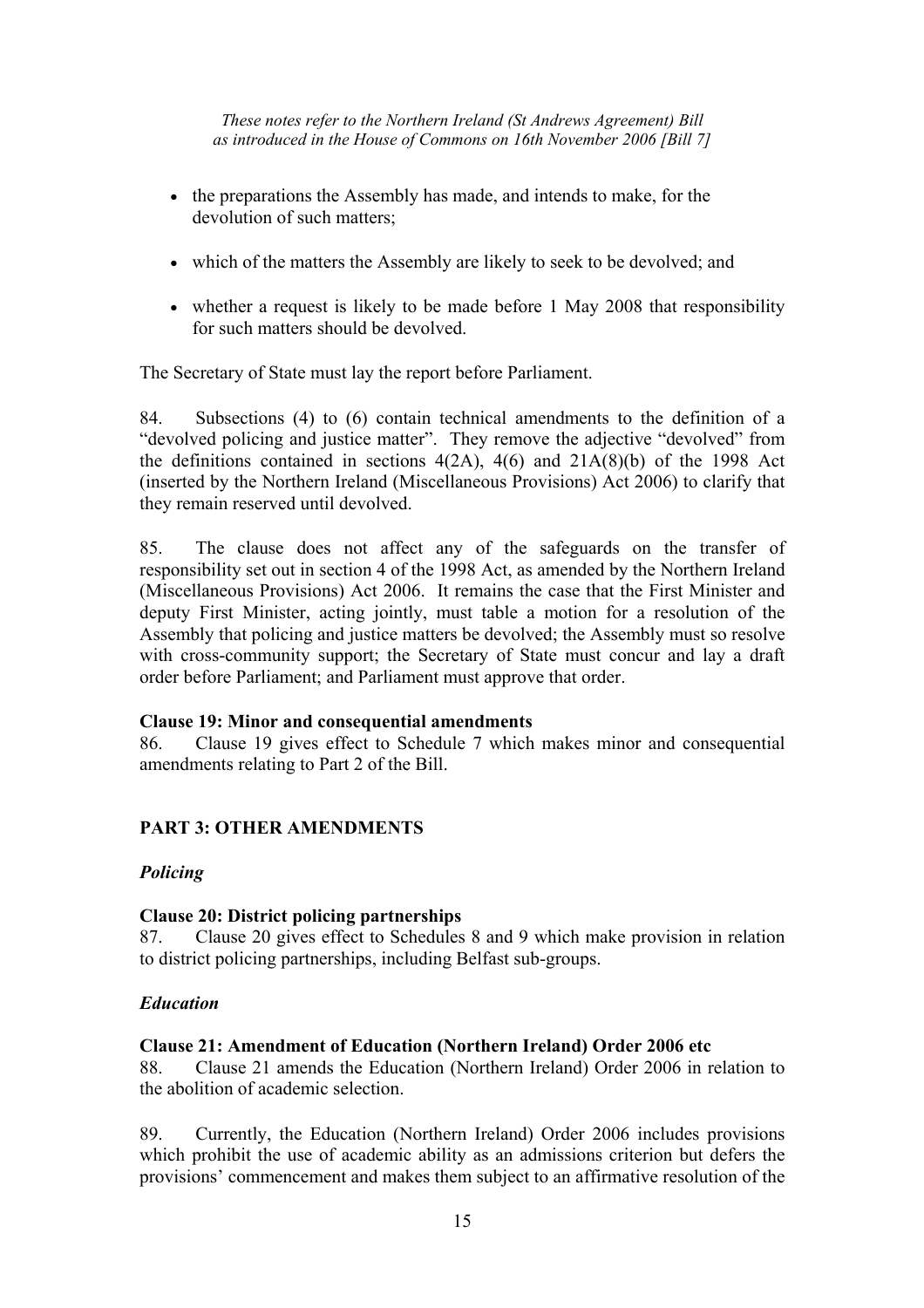Assembly, provided the Assembly is restored by 24 November. Subsection (1) of clause 21 further defers the commencement of the provisions, in line with the St Andrews Agreement timetable.

90. In the event of the repeal of the Northern Ireland Act 2000 under Schedule 4 to this Bill, commencement of the provisions prohibiting academic selection will be subject to an affirmative resolution of the Assembly. However, if Schedule 3 to this Bill is invoked, the provisions will come into operation on that date. In either case the prohibition will take effect only in relation to admissions on or after 31 July 2010.

91. Clause 21 also provides that, if the Northern Ireland Act 2000 is repealed under Schedule 4, schools admissions regulations may make different provision for different descriptions of schools. This will ensure that a restored Assembly's options to agree new admissions arrangements are not constrained by a requirement for all types of schools to use the same admissions criteria.

# **PART 4: SUPPLEMENTAL**

# **Clause 22: Repeal of the 2006 Act**

92. Clause 22 repeals the Northern Ireland Act 2006 in its entirety. Without its repeal, the provisions of Schedule 3 to that Act would have come into immediate effect on 25 November 2006, with the result that the next election of the Northern Ireland Assembly would have been postponed indefinitely.

# **Clause 23: Power to make consequential provision etc**

93. Clause 23 provides for the Secretary of State to make by order any supplementary, incidental or consequential provision and any transitional or saving provision that may be needed as a result of the Bill. The power is mainly intended to be used to make any changes that may be needed in consequence of the coming into force of Schedule 2 or 3, and for the transitional or savings provision that might be required as a result of the repeal of the 2000 Act.

# **Clause 24: Parliamentary procedure for orders under section 23**

94. Clause 24 provides for the affirmative resolution procedure to apply to instruments made under clause 23, with the possibility of expedition, where an instrument contains amendments or repeals of Acts or Northern Ireland legislation. Otherwise, the negative resolution procedure applies.

# **SCHEDULE 1: THE TRANSITIONAL ASSEMBLY**

95. Schedule 1 makes provision relating to the operation of the Transitional Assembly. Paragraph 1(1) provides that the Presiding Officer will have the authority to specify when and where the Transitional Assembly will meet and that the Assembly must meet on  $24<sup>th</sup>$  November. Paragraph 1(2) provides that the Secretary of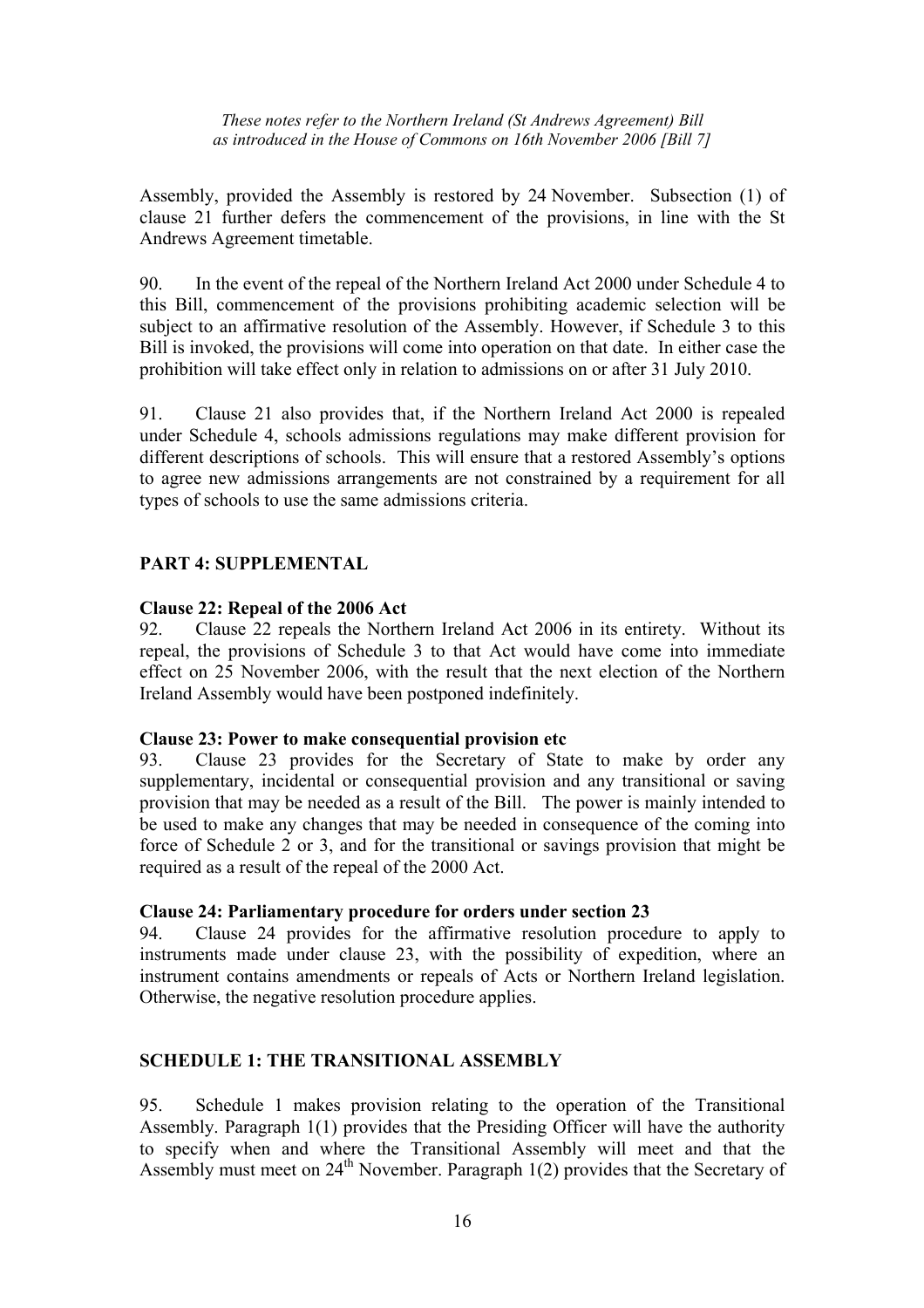State may instead direct the Transitional Assembly to meet at a certain time and place. It is envisaged that Paragraph 1(2) will be used only where it appears necessary to ensure the successful operation of the Transitional Assembly.

96. Paragraph 2(1) provides that proceedings in the Transitional Assembly will be conducted in accordance with the standing orders (as defined in paragraph 8). Paragraph 2(2) provides that the Secretary of State may direct that proceedings are conducted differently; again it is envisaged that this provision will only be used where necessary to ensure the successful operation of the Transitional Assembly.

97. Paragraph 3 provides for proceedings in the Transitional Assembly to include the nominations for the offices of First and Deputy First Ministers of the Northern Ireland Assembly. Both Ministers would take up office when the Northern Ireland Assembly is restored. Paragraph 3(2) makes clear that the nominations may still take place despite the Northern Ireland Assembly being suspended under the 2000 Act.

98. Paragraph 4 places a duty on the Secretary of State to prepare a draft Ministerial Code, in the event of failure on the part of the Transitional Assembly to prepare and approve the draft Ministerial Code before 24 March 2007. Any Code thus prepared would become Ministerial Code required by new section 28A of the 1998 Act, until amended or replaced under subsection (2)(a) of that section. The Code must comply with the requirements of section 28A(5) to (8) and may include other provisions.

99. Paragraph 5 requires the Transitional Assembly to prepare and approve a draft standing orders for the Northern Ireland Assembly, by means of cross-community support, before 24 March 2007. It specifies that once the draft standing orders have been approved under the process set out in *sub-paragraph (3)* (that is, with crosscommunity support) they shall become standing orders of the Northern Ireland Assembly.

100. *Sub-paragraph (4)* places a duty on the Secretary of State to prepare draft Standing Orders, in the event of failure on the part of the Transitional Assembly to prepare and approve draft standing orders before 24 March 2007. The standing orders thus prepared shall become the standing orders of the Northern Ireland Assembly, until amended or replaced by the Northern Ireland Assembly under section 41 of the 1998 Act.

101. *Sub-paragraph (5)* sets out the requirements of the draft standing rders prepared by the Secretary of State under *sub-paragraph (6)* and provides that such a Code must, so far as practicable, be in the form of the former standing orders of Northern Ireland Assembly immediately prior to suspension, but subject to any to any amendments to the standing orders approved by cross-community support in the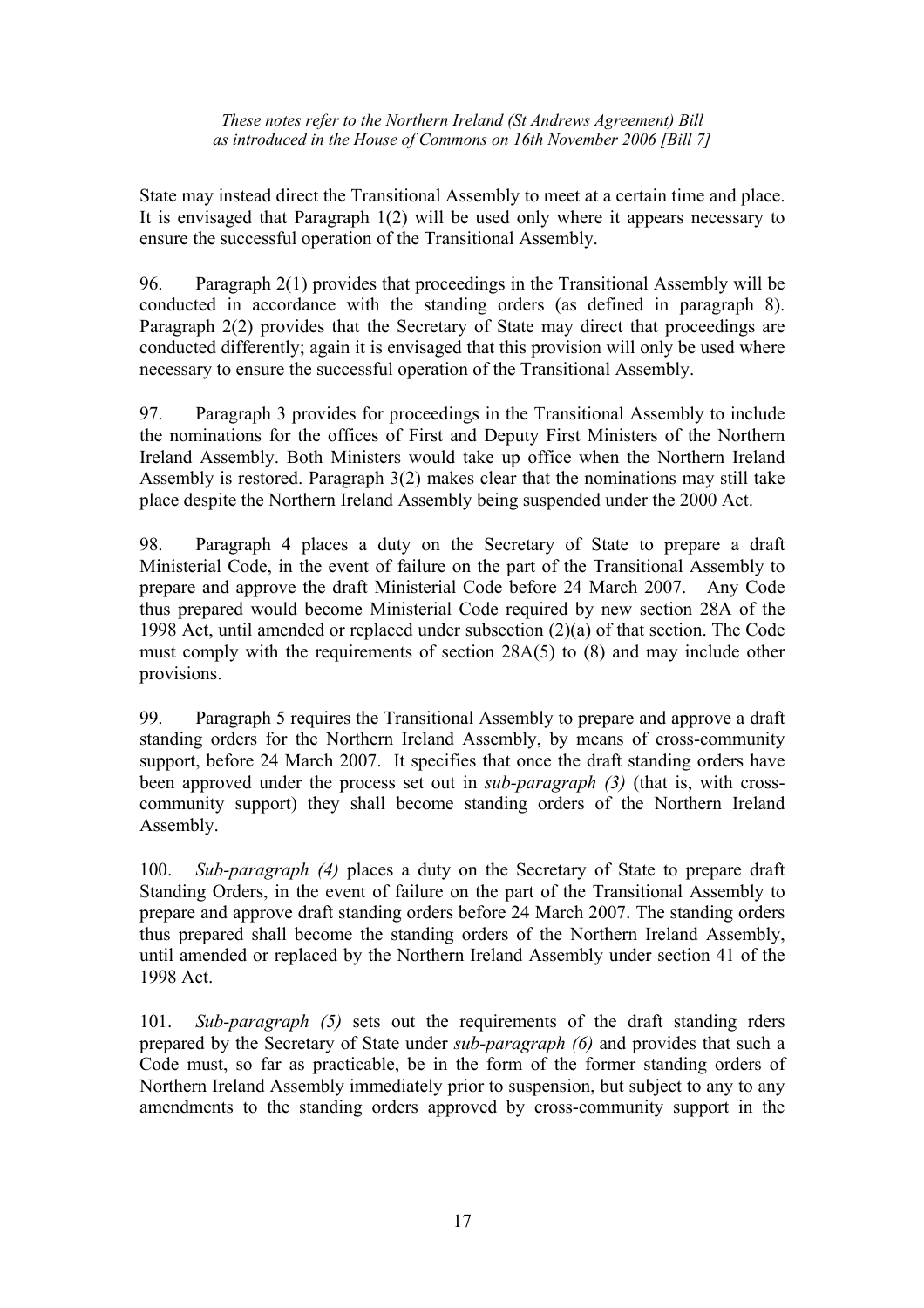Transitional Assembly prior to 24 March 2007. In addition the standing orders must comply with the requirements set out in the 1998 Act (as it is to have effect on or after 26 March 2007) and may include other provisions.

102. Paragraph 6(1) provides that the Transitional Assembly will have a presiding officer and no more than three Deputy Presiding officers. Paragraphs 5(2) and (3) provide that the Presiding Officer and Deputy Presiding Officers of the Transitional Assembly will be those that held those offices in the Assembly established by the Northern Ireland Act 2006 immediately before Schedule 1 comes into force.

103. Paragraph 6(4) provides that the Transitional Assembly may elect a person to fill any vacancy in the office of Presiding Officer or Deputy Presiding Officer or replace current office-holders if members believe that he/she is unable, unfit or unwilling to perform his/her functions. Paragraph 6(5) provides that any such election must be by cross-community vote (as defined in paragraph 10). Paragraph 6(6) provides that the Secretary of State may appoint a Presiding Officer or Deputy Presiding Officer if a vacancy has arisen and the Transitional Assembly have not appointed someone to fill the vacancy within two weeks. If the Secretary of State believes that a Presiding Officer or Deputy Presiding Officer is unfit, unable or unwilling to perform his/her functions, and the Officer has not been replaced by the Transitional Assembly within 2 weeks, under paragraph 7 the Secretary of State may appoint a person to replace the Officer

104. Paragraph 7 provides that the Secretary of State must ensure the provision of staff, premises and other facilities, with sub-paragraph (2) providing for the cost of this to be paid out of the Consolidated Fund of Northern Ireland. Paragraph 8 provides for any statement made by a member for the purposes of the Assembly to be privileged from action for defamation, unless proved to have been motivated by malice.

105. Paragraph 9 deals with the standing orders of the Transitional Assembly (as opposed to the draft standing orders for the Northern Ireland Assembly that paragraph 5 provides for). Paragraph 9(2) provides that the initial standing orders shall be determined by the Secretary of State and notified to the Presiding Officer or any Deputy Presiding Officer. Paragraph 9(4) provides that the Transitional Assembly may amend or replace them, but cannot do so without cross-community support (as defined in paragraph 11). Paragraph 9(3) provides that the Secretary of State may add to or amend the standing orders but cannot do so in a manner inconsistent with any amendment made by the Transitional Assembly under paragraph 9(4). Paragraph 9(5) provides that the standing orders may include provisions similar to those of the Northern Ireland Assembly (under s.41 of the 1998 Act) or any direction made by the Secretary of State under paragraph 4 of schedule 1 to the 2006 Act.

106. Paragraph 9(6) provides that the standing orders may include provision under paragraph 5 of Schedule 6 to the 1998 Act (as amended by clause 17 of the Bill) which deals with any vacancy in the Assembly. Paragraph 9(7) also makes clear that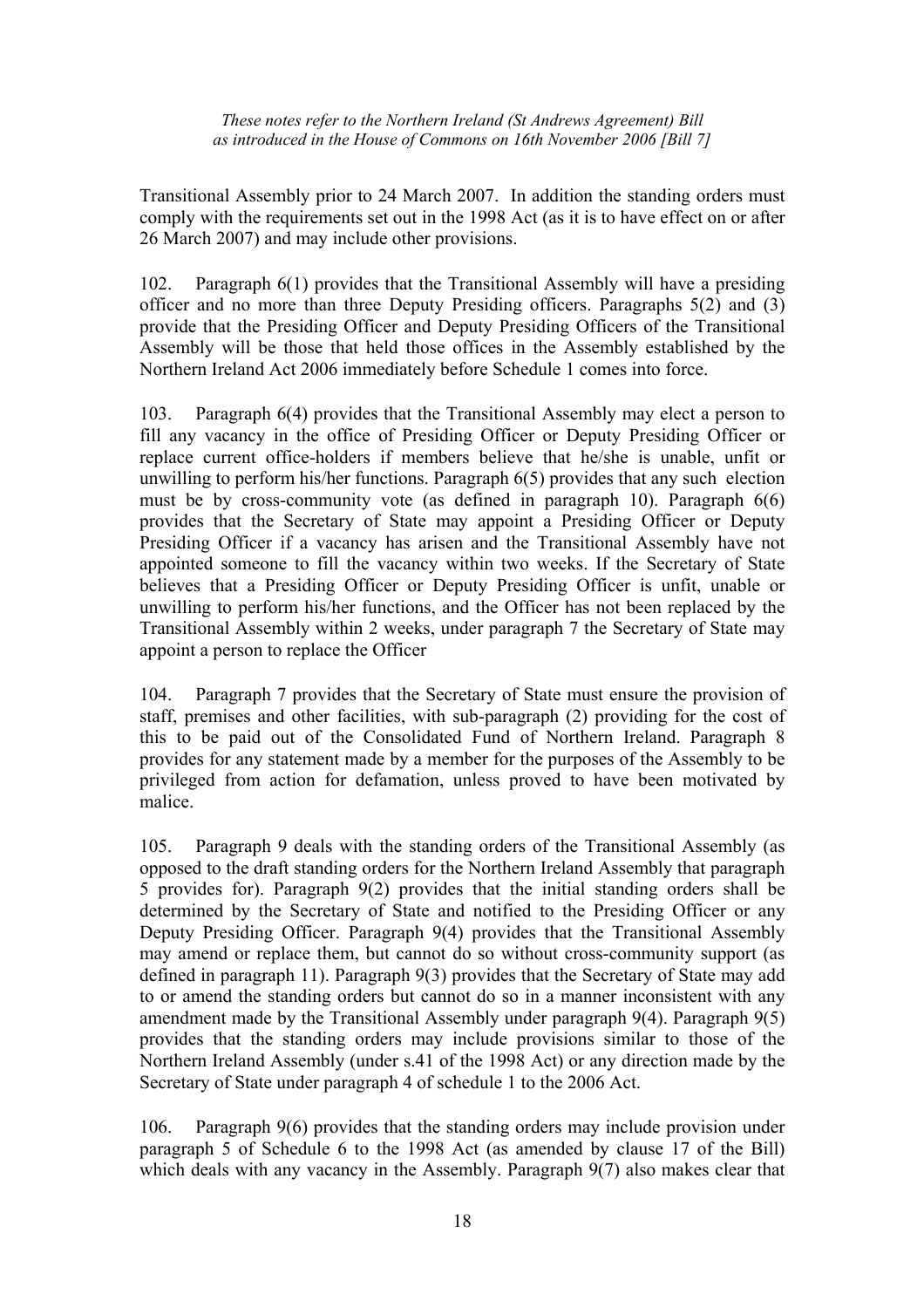any provision made by the standing orders for the purposes of nominating a First and Deputy First Minister under paragraph 3, may include provision which is similar to those included sections 16A to 16C of the 1998 Act (as amended by clause 7 of the Bill).

107. Paragraph 9(8) ensures that the standing orders must cater for any additional nominations under paragraph 3 of Schedule 1, if a nomination made under paragraph 3 ceases to have effect.

108. Paragraph 10(1) provides that persons who are members of the Assembly established by the 2006 Act, immediately before Schedule 1 comes into force, will be deemed to have signed the roll of membership in the Transitional Assembly. Similarly, paragraph 9(2) provides that those same members will be deemed to have designated themselves Nationalist, Unionist or Other in the Transitional Assembly in line with their previous designation in the Assembly established by the Northern Ireland Act 2006. Paragraph 11 provides the definition of "cross-community support" referred to elsewhere in the Schedule.

# **SCHEDULE 2: RESTORATION OF DEVOLVED GOVERNMENT ON 26 MARCH 2007**

109. Schedule 2 will come into force automatically on 25 March 2007, unless the Secretary of State has brought Schedule 3 into force before that date (see clause 2). Paragraph 2(1) ensures that when a restoration order under clause 2(2) comes into force, those who previously held Ministerial office (and certain other offices) at the time of suspension will not resume that office. Paragraph 2(2) and (3) makes clear that those nominated under Paragraph 3 of Schedule 1 will hold the offices of First Minister and Deputy First Minister when the restoration order comes into force. However, paragraph 1(4) is clear that those Ministers cannot take office until they have affirmed the pledge of office. Paragraph 1(5) requires the other Ministerial offices of the Northern Ireland Assembly to be filled by applying section 18(2) to (6) of the 1998 Act (i.e the d'Hondt mechanism) on  $26^{th}$  March 2007. When d'Hondt is run, under paragraph 5 of the Schedule, it is the first day on which the Transitional Assembly meets following the election that will be used to determine the number of Assembly seats held by members of the parties.

110. Paragraph 3 provides that the Presiding Officer and Deputy Presiding Officers of the Transitional Assembly immediately before restoration, shall be deemed to have been elected Presiding Officer and Deputy Presiding Officers of the Northern Ireland Assembly (under s.39(1) and (2) of the 1998 Act). This means that the Northern Ireland Assembly need not elect a Presiding Officer or Deputy Presiding Officers as its first business, but may choose to replace them at any point.

111. Paragraph 4 provides that the restoration order under clause 2(2) may make any other necessary provision required in order to carry forward the preparations for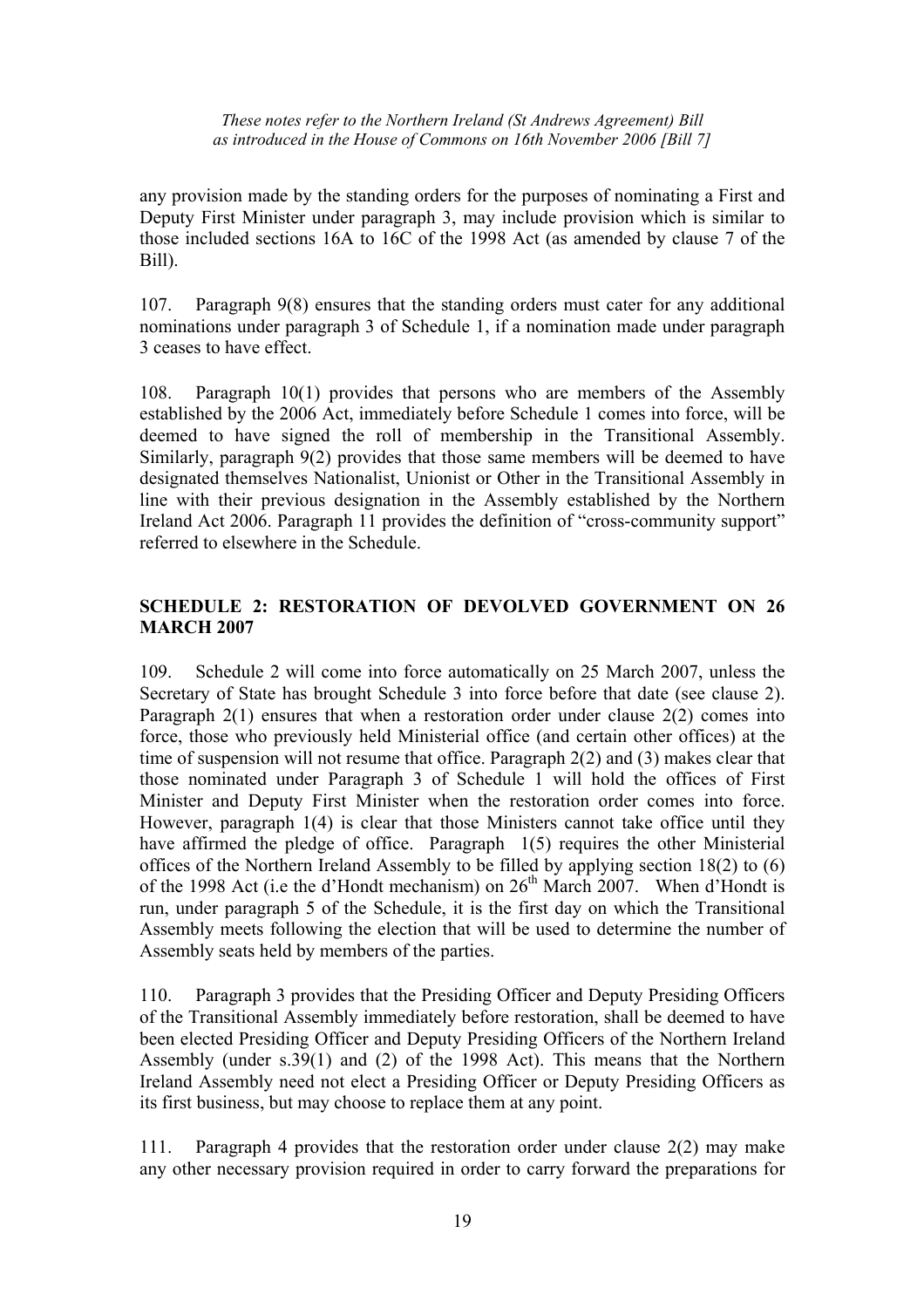devolution undertaken by the Transitional Assembly members, and treat them as having been undertaken by the Northern Ireland Assembly. For example, it could be used to avoid the need for members to sign the Roll again. Paragraph 4(2) disapplies section 2(3) of the 2000 Act, which provides that the Secretary of State must take account of a review conducted under the 2000 Act. This is to ensure that the restoration order can be made quickly.

112. Paragraphs 5 and 6 provide for modifications to how "d'hondt" is run in both section 29(3) of the 1998 Act (relating to Assembly Committees) and paragraph 7(7) of Schedule 1 to the Police (Northern Ireland) Act 2000 (relating to political members of the Northern Ireland Policing Board). In both Acts, the meaning of S is changed so that the day when the Assembly is considered to have first met becomes the first day the Transitional Assembly meets after the  $7<sup>th</sup>$  March election.

113. Paragraph 7 provides that clauses 1(1) and (2) and Schedule 1 shall be repealed when Schedule 2 comes into force. This will ensure that the Transitional Assembly will cease to exist on  $25<sup>th</sup>$  March 2007.

# **SCHEDULE 3: NON-COMPLIANCE WITH THE ST ANDREWS AGREEMENT TIMETABLE**

114. Schedule 3 makes provision for the situation where an Executive is not formed in accordance with Schedule 2 or, before  $25<sup>th</sup>$  March 2007, the Secretary of State considers that it will not be formed. Paragraph 1 of Schedule 3 provides for the dissolution of the Northern Ireland Assembly either side of the election provided for in clause 3.

115. Paragraph 2 substitutes section 31(2) of the 1998 Act. It provides that the next Northern Ireland Assembly election shall not be held until such time as the Secretary of State specifies by order. New section 31(2)(a) provides that, if Schedule 3 comes into force before the election provided for in clause 3, then that election will be indefinitely postponed. New section 31(2)(b) provides that, if Schedule 3 comes into force after the election provided for in clause 3, then the next election under s.31 of the 1998 Act will be indefinitely postponed.

116. The date of the rescheduled election, by virtue of new section 31(2A) of the 1998 Act, must be after the date specified under section 31(1) of the 1998 Act (that is, the first Thursday of May 2007).

117. New section 31(2B) to (2D) of the 1998 Act provides for the order to make amendments the Secretary of State considers appropriate and specifies that this may include: amending provisions of Acts (other than the 1998 Act) and of Northern Ireland legislation; making provision modifying the duties of the Chief Electoral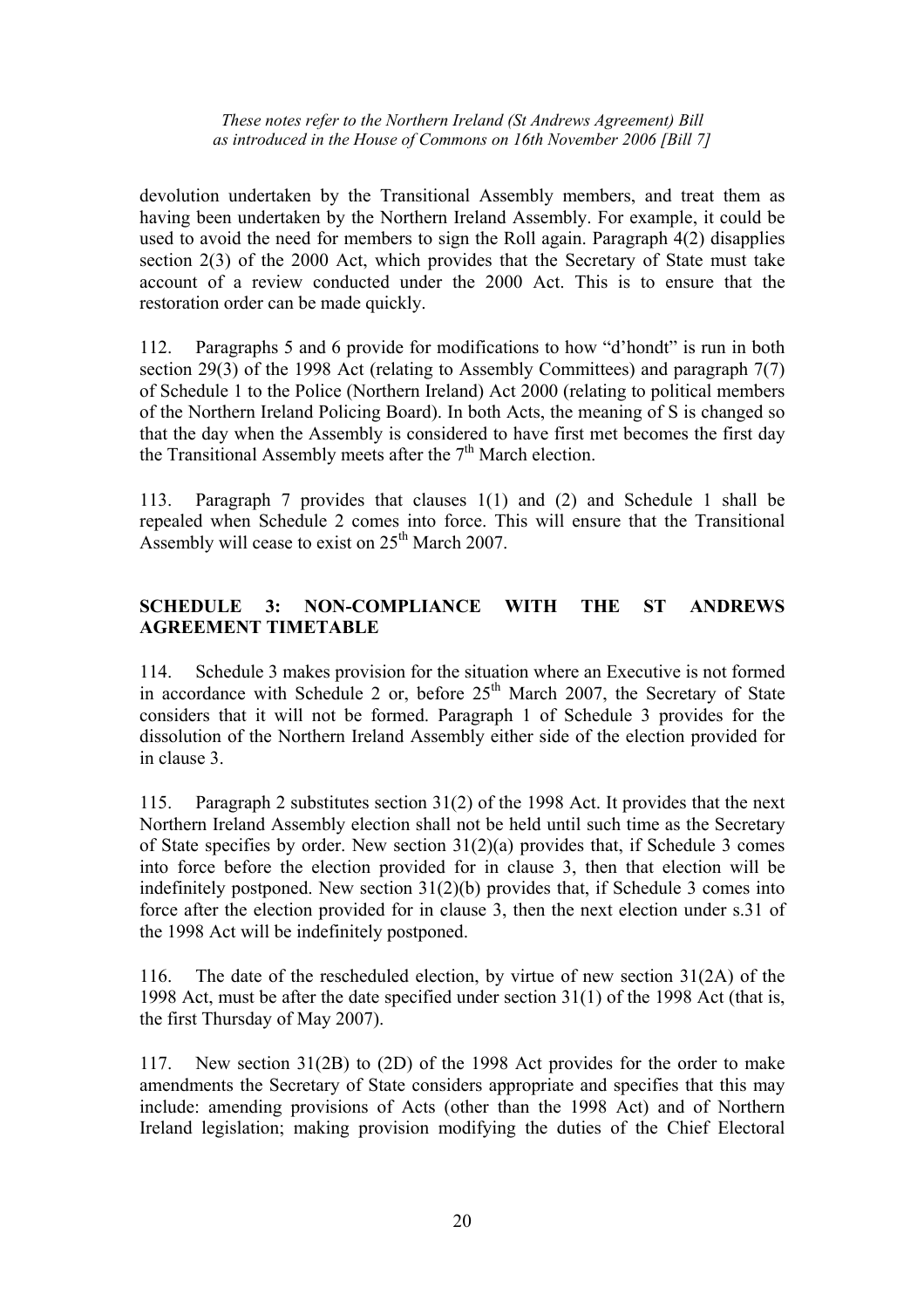Officer for Northern Ireland; and making any supplementary, incidental or consequential provision.

118. Paragraph 3 sets out the provisions of the Bill that would be repealed if Schedule 3 came into force: section (1) and (2) and Schedule 1, providing for the end of the Transitional Assembly; section 3(1), ensuring that there will be no election; Schedule 2 and 4, ensuring that there will be no restoration and the 2000 Act will remain in force.

# **SCHEDULE 4: REPEAL OF THE 2000 ACT**

119. Schedule 4 provides for the repeal of the 2000 Act , which provides the current legislative basis for suspension of the Northern Ireland Assembly (see also clause 2(5)). Paragraph 2 contains some saving provisions needed as a result of the repeal of the 2000 Act. Sub-paragraph (10) makes clear that the inclusion of sub-paragraphs (1) to (9) is not meant to limit the scope of consequential, transitional or saving provision that may be made by an order under clause 24 of the Bill.

120. *Sub-paragraphs (1) and (2)* of paragraph 2 largely replicate subsections (8) to (10) of section 3 of the 2000 Act. Paragraph 2(1) provides that the Northern Ireland Assembly shall not make a determination under section 47 of the 1998 Act (Northern Ireland Assembly salaries and allowances) in respect of any period of suspension, and paragraph 2(2) provides that the Northern Ireland Assembly also cannot annul or revoke any instrument made during suspension.

121. *Sub-paragraphs (3) to (5)* are designed to provide certainty in relation to legislation made during the period of Northern Ireland Assembly suspension. Paragraph 2(4) provides that the restoration order and the repeal of the 2000 Act will not affect the operation (on or after the coming into force of the restoration order) of Orders in Council that were made under paragraph 1(1) of the Schedule to the 2000 Act during suspension (that is, Orders on matters which are the responsibility of the Northern Ireland Assembly under the 1998 Act). Paragraph 2(5) provides that such Orders in Council should be read as Acts of the Northern Ireland Assembly so far as the context permits this (largely replicating paragraph 2(1) of the Schedule to the 2000 Act).

122. *Sub-paragraphs 2(5) and (7)* similarly provides that orders and determinations made under sections 6 and 7 of, or paragraph 9 of the Schedule to, the 2000 Act are not affected by the repeal of the 2000 Act. Paragraph 2(6) is intended to ensure that any consequential, transitional or saving provision included in the restoration order continues to operate despite the repeal of section 7(2) of the 2000 Act.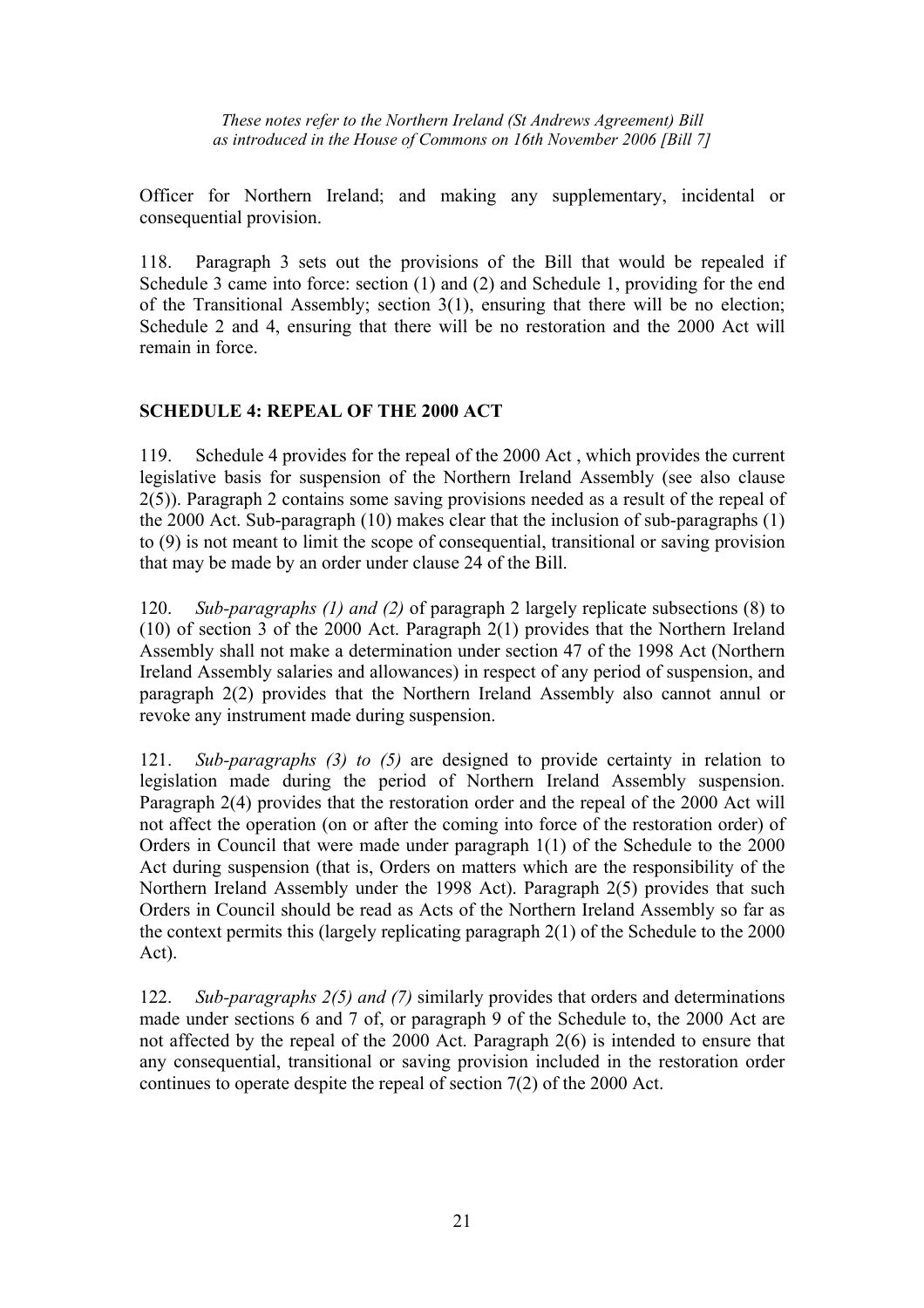123. *Sub-paragraph 2(8)* keeps alive the amendment of section 44 of the 1998 Act made by section 9(3) of the 2000 Act. That amendment would otherwise have been repealed as a result of the repeal of the 2000 Act under paragraph 2(1).

124. Paragraph 3 provides for the repeal of Schedule 3 in its entirety

# **SCHEDULE 5: EXECUTIVE SELECTION: CONSEQUENTIAL AMENDMENTS**

125. Schedule 5 makes consequential amendments in relation to the arrangements for Ministerial appointments provided for in Clause 8.

126. Paragraph 2 amends section 18 of the 1998 Act to remove the trigger within it to run d'Hondt after an election (because this is superseded by the provisions of the new section 16A) and to bring the definition of "nominating officer" into line with the definition in Political Parties, Elections and Referendums Act 2000.

127. Paragraphs 3 to 7 make minor consequential amendments to ensure that the cross-references within the 1998 and 2000 Acts reflect the changed arrangements in new sections 16A to 16C.

128. Paragraphs 8 to 14 make consequential amendments to the Northern Ireland (Miscellaneous Provisions) Act 2006, Schedule 2 to which inserted a new Schedule 4A to the 1998 Act.

129. Paragraph 9 provides that, where the Assembly has established a Department with policing and justice functions in the charge of a Minister elected by resolution of the Assembly, that office is to be filled after the nominations of First and deputy First Minister under new section 16A of the 1998 Act but before the nominations of the Northern Ireland Ministers under section 18 of that Act. Paragraph 11 makes the same provision in relation to circumstances where the Assembly has established such a department in the charge of two Ministers and paragraph 13 does so in relation to circumstances where the Assembly has established such a department with rotation between the Minister and junior Minister. Paragraphs 10, 12 and 14 make minor consequential amendments to the cross-references within the Schedule.

# **SCHEDULE 6: DEPARTMENT WITH POLICING AND JUSTICE FUNCTIONS: NOMINATIONS ETC OF MINISTERS**

130. Schedule 6 amends Schedule 2 to the Northern Ireland (Miscellaneous Provisions) Act 2006 by inserting new Schedule 4A (Department with policing and justice functions) to the Northern Ireland Act 1998.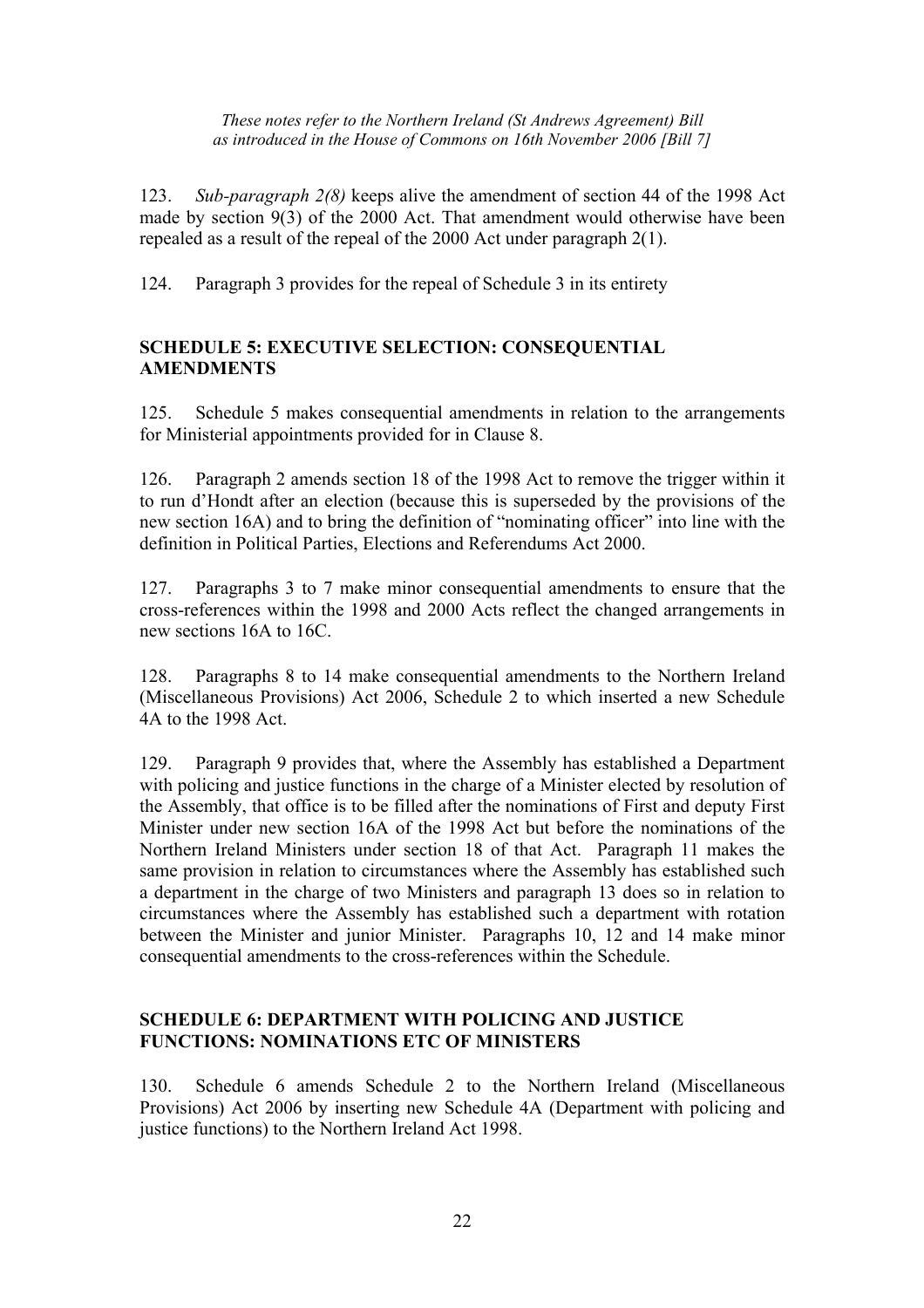131. Responsibility for policing and justice matters in Northern Ireland has been reserved to Westminster since the introduction of direct rule in 1972, but the Government has a longstanding commitment to devolve it when circumstances are right to do so. Schedule 4A of the 1998 Act adds three further possible models for a department with policing and justice functions to that already permitted under the 1998 Act. Schedule 6 to the Bill amends Schedule 4A, making identical changes to all three of these additional models as follows.

132. New paragraphs 3(3A), 7(3A) and 11(3A) of Schedule 4A to the 1998 Act provide that a member of the Assembly who is a member of a political party cannot be nominated by the First Minister and deputy First Minister to a ministerial post in a department with policing and justice functions without the consent of the nominating officer of the member's political party.

133. New paragraphs 3(9)(d), 7(9)(d) and 11(9)(d) of Schedule 4A to the 1998 Act provide that a Minister of the department with policing and justice functions shall cease to hold office if he is dismissed by the nominating officer of his own party. (Currently a Minister can be dismissed only by the First Minister and deputy First Minister).

134. New paragraphs  $3(10A) - (10C)$ ,  $7(10A) - (10C)$  and  $11(11A) - (11D)$  of Schedule 4A to the 1998 Act provide that, in circumstances where a Minister ceases to hold office and the appointment of a successor alters the number of ministerial posts held by a political party, thereby distorting the balance achieved by the d'Hondt process, all Ministers shall cease to hold office and the d'Hondt process shall be run anew. The exception to this rule is in circumstances where a party dismisses its own Minister and declines to nominate a replacement or the nominated replacement does not take up office.

135. New paragraphs 3(14), 7(14) and 11(15) of Schedule 4A to the 1998 Act apply the definition of "nominating officer" set out in section 18(13) of the Northern Ireland Act 1998 (as substituted by paragraph 2(3) of Schedule 5 to the Bill) to these provisions.

# **SCHEDULE 7: NORTH-SOUTH MINISTERIAL COUNCIL ETC: CONSEQUENTIAL AMENDMENTS**

136. Schedule 7 makes a number of minor and consequential amendments to the 1998 and 2000 Acts made necessary by the new and amended clauses contained in Part 2 of this Bill.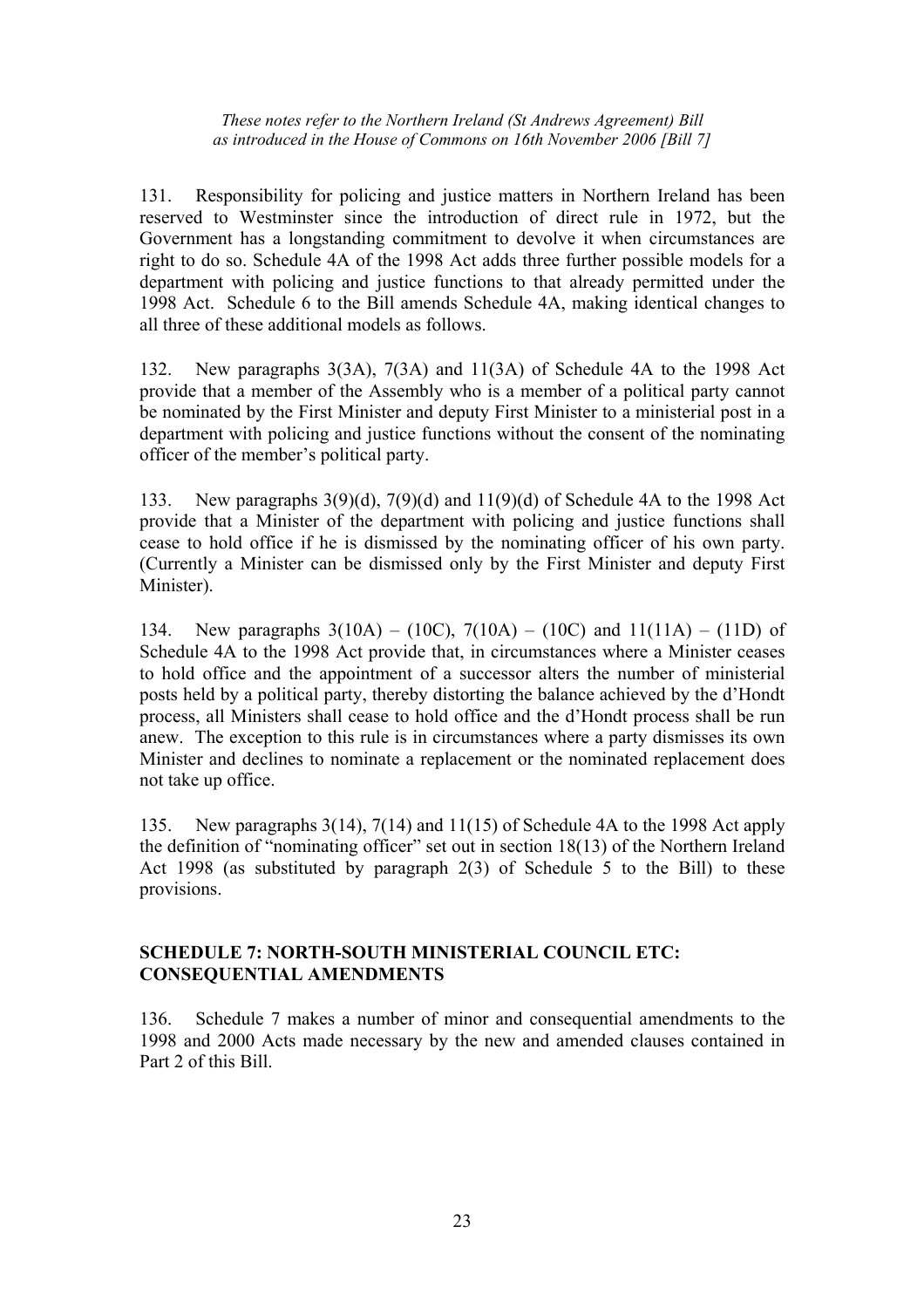# **SCHEDULE 8: RECONSTITUTION OF THE DISTRICT POLICING PARTNERSHIPS**

137. This Schedule sets out revised arrangements for the reconstitution of District Policing Partnerships (DPPs), which it is intended to use in the event that Sinn Fein should decide to support the policing institutions in Northern Ireland before the next Local Government Election. These provisions will be brought into force by a commencement order on a date to be determined by the Secretary of State.

138. Paragraph 2 places a requirement on the Northern Ireland Policing Board to review the membership of each DPP. The Board must consider the political membership, and in particular the balance of political parties prevailing on the date of coming into force of this Schedule. This review must be completed within fifteen days. On completion of the review the Board is required to submit a report of its findings to the Secretary of State and any report on a DPP should also be sent to the district council which established that DPP. The Board must also publish a list of the DPPs which it considers should be reconstituted, because the political members of the DPP do not reflect, so far as practicable, the balance of the parties prevailing among the members of the relevant council.

139. Paragraphs 3 and 4 set out the subsequent arrangements for the reconstitution of those DPPs affected by the Board's review. These paragraphs provide for the appointment of new political members and new independent members for those particular DPPs.

140. Paragraph 5 deals with any supplementary amendments including providing the Secretary of State with powers to take action if a district council fails to comply with the requirement to reconstitute its DPP.

# **SCHEDULE 9: DISTRICT POLICING PARTNERSHIPS: BELFAST SUBGROUPS**

141. This Schedule amends Section 19 of and Schedule 1 to the Police (NI) Act 2003 bringing Schedule 3A to the Police (NI) Act 2000 into line with the District Policing Partnership (NI) Order 2005 for the Belfast Sub Groups.

# **FINANCIAL EFFECTS OF THE BILL**

142. It is anticipated that any expenditure arising from this Bill will be met from within existing funding sources.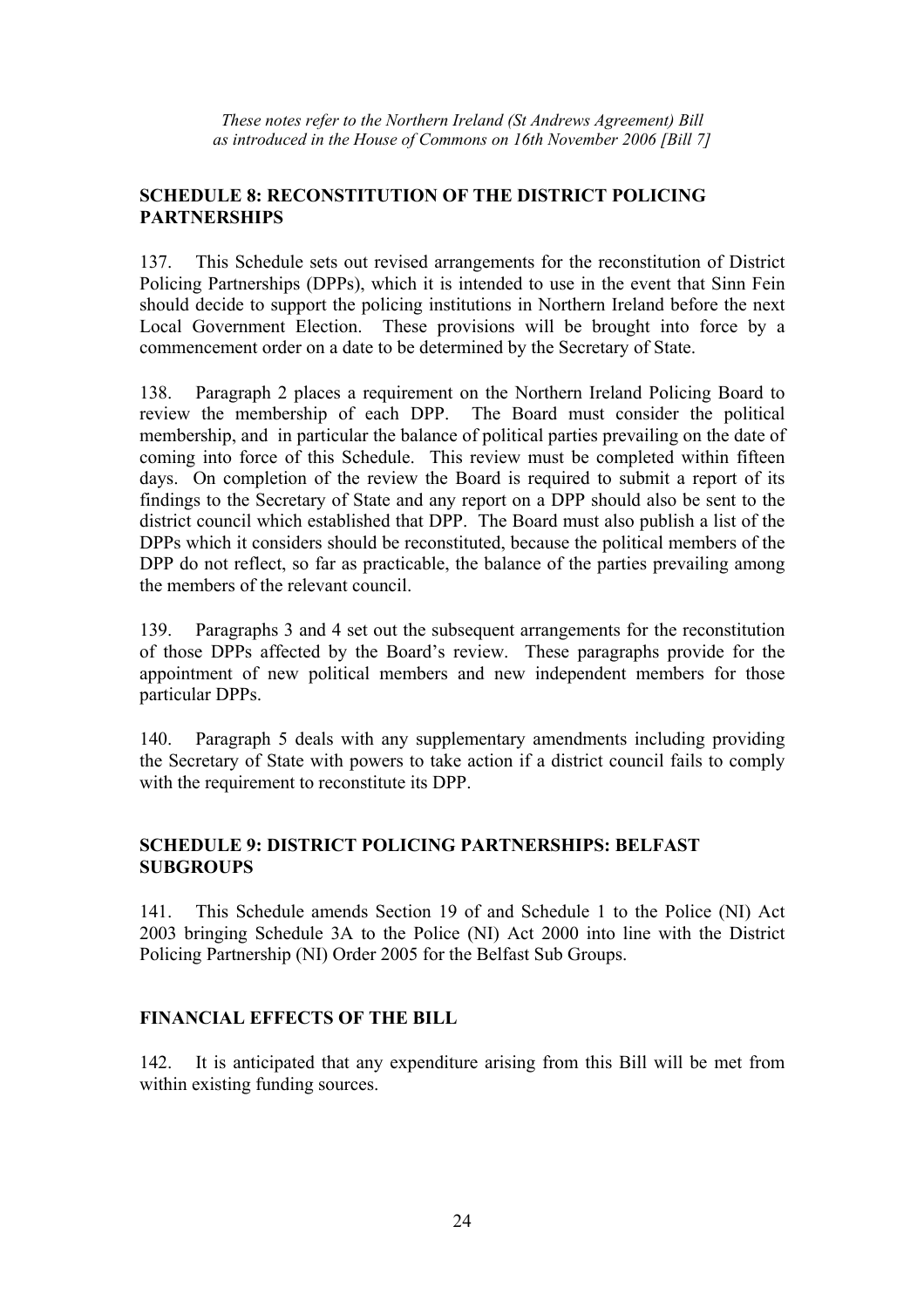# **EFFECTS OF THE BILL ON PUBLIC SERVICE MANPOWER**

143. The Bill is not expected to have any significant effect on public service manpower.

### **EUROPEAN CONVENTION ON HUMAN RIGHTS**

#### **Introduction**

144. Section 19 of the Human Rights Act 1998 (c.42) requires the Minister in charge of a Bill in either House of Parliament to make a statement about the compatibility of the provisions of the Bill with the Convention rights (as defined by section 1 of that Act). The Secretary of State has made the following statement:

"In my view the provisions of the Northern Ireland (St Andrews Agreement) Bill are compatible with the Convention rights".

#### **Discussion of ECHR issues**

145. It is not thought that the Bill raises any significant Convention issues. For completeness, the implications of Article 3 of the First Protocol are discussed below.

146. Article 3 of the First Protocol states that:

 "the High Contracting Parties undertake to hold free elections at reasonable intervals by secret ballot under conditions which will ensure the free expression of the opinion of the people of in the choice of the legislature

147. While certain of the provisions in the Bill may lead to the dissolution of the Assembly, and postponement of the next Assembly election, in fact its overall purpose is the enhancement of political accountability in Northern Ireland by restoration of devolved government. Dissolution of the Assembly, and the postponement of the next election will only occur in the event that the political parties are not able to form an executive within the framework of the St Andrews Agreement, contrary to the general purpose of the Bill. Further, the law in the United Kingdom allows for free elections to the Westminster Parliament, and for local elections, and in this context therefore, the requirements of Article 3 of the First Protocol are fully met in respect of Northern Ireland.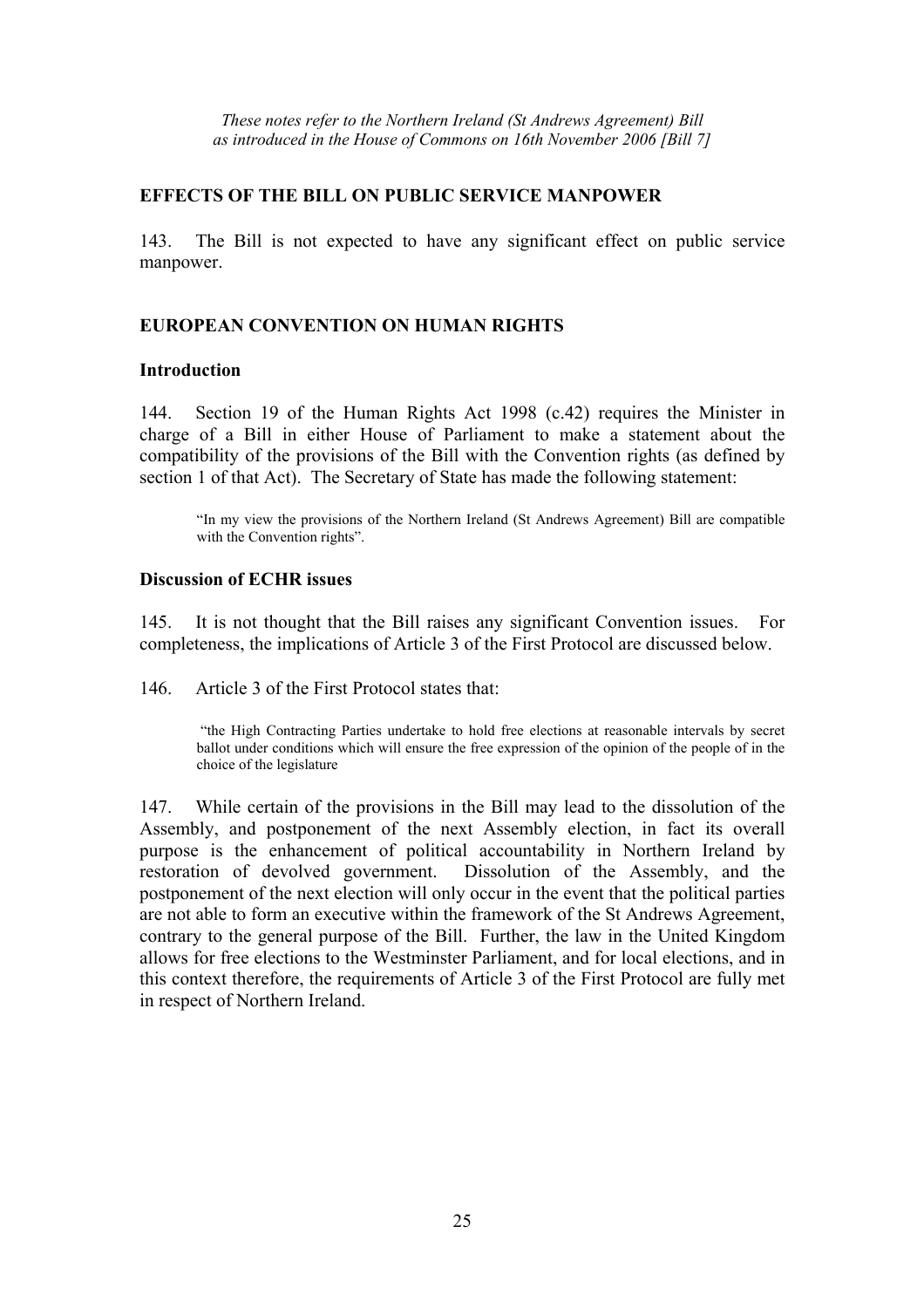# **COMMENCEMENT**

148. By virtue of section 27, the following provisions will come into force on Royal Assent:

- clause 1 (preparations for restoration of devolved government)
- clause 2 (compliance or non-compliance with St Andrews Agreement timetable)
- clause  $3(2)$  and  $(3)$  (disapplication of by-election provisions for vacancies arising before next Assembly election)
- Part 4 (supplemental)
- Schedule 1 (the Transitional Assembly)

149. The following provisions will come into force on a day appointed by the Secretary of State:

- clause 4 (remuneration of members of the Assembly)
- clause 20(1) and Schedule 8 (reconstitution of district policing partnerships)

150. Schedules 2 to 4 (consequences of compliance or non-compliance with St Andrews Agreement timetable) shall only come into force in the circumstances specified in clause 2.

151. Subject to paragraph 3(1)(b) of Schedule 3, clause 3(1) (election of the next Northern Ireland Assembly to be in March 2007) will come into force on 26 January 2007.

152. Part 2 (amendments of the Northern Ireland Act 1998 etc), including Schedules 5 to 7, shall come into force on 26 March 2007 if (and only if) the Secretary of State makes a restoration order under section 2(2).

153. Clause 20(2) and Schedule 9 (district policing partnerships: Belfast subgroups) will come into force in accordance with provision made by an order under the relevant policing legislation (section 19(2) of the Police (Northern Ireland) Act 2003.

154. Clause 21(2) (different selection criteria for different descriptions of school) will come into force only if Schedule 4 does (see clause 21(3) to (4)).